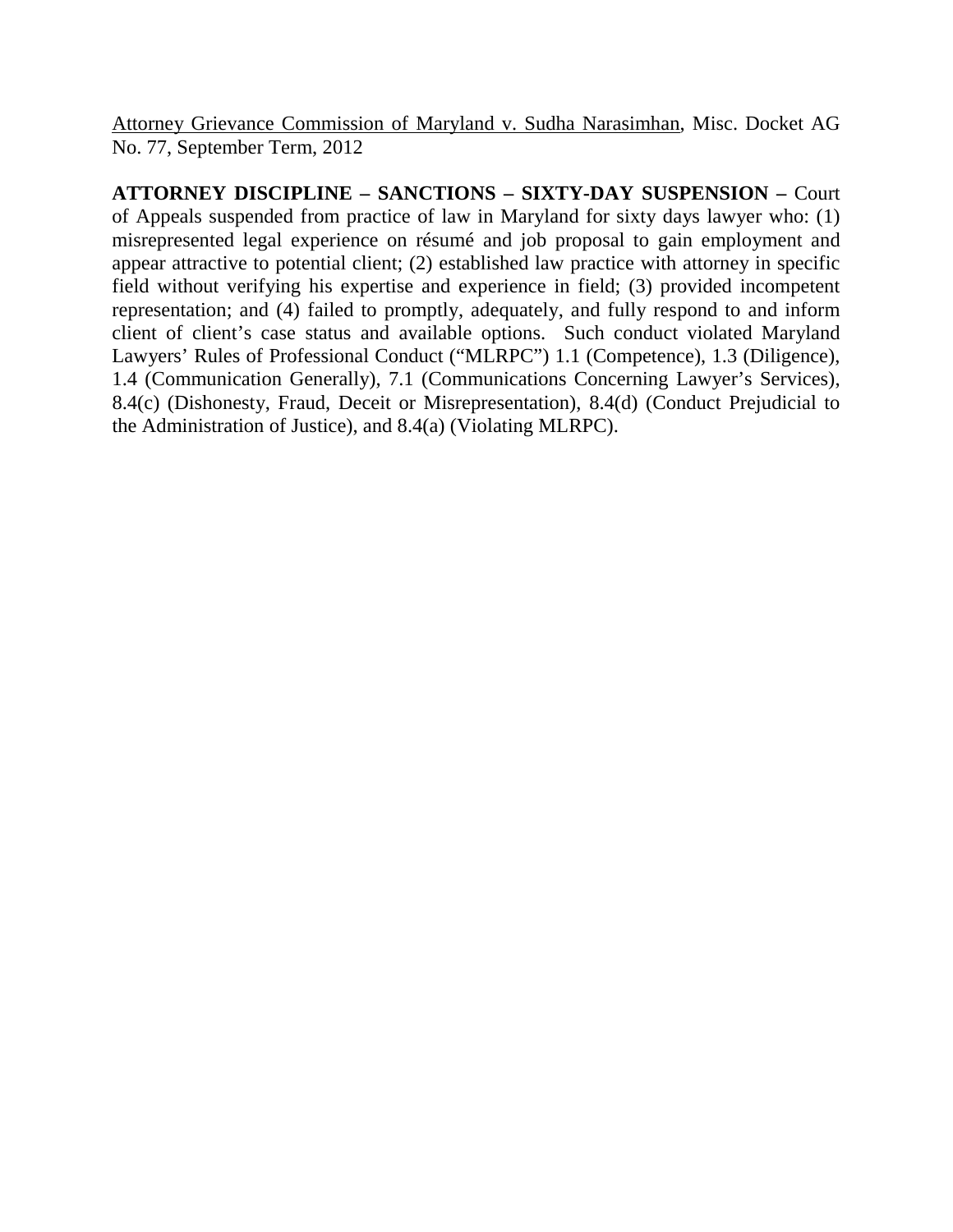Circuit Court for Montgomery County Case No. 28288-M

Argued: March 10, 2014

#### IN THE COURT OF APPEALS

# OF MARYLAND

Misc. Docket AG No. 77

September Term, 2012 \_\_\_\_\_\_\_\_\_\_\_\_\_\_\_\_\_\_\_\_\_\_\_\_\_\_\_\_\_\_\_\_\_\_\_\_\_\_

## ATTORNEY GRIEVANCE COMMISSION OF MARYLAND

v.

## SUDHA NARASIMHAN \_\_\_\_\_\_\_\_\_\_\_\_\_\_\_\_\_\_\_\_\_\_\_\_\_\_\_\_\_\_\_\_\_\_\_\_\_\_

Barbera, C.J. Harrell Battaglia Greene Adkins McDonald Watts,

JJ.

Opinion by Watts, J. Adkins and McDonald, JJ. concur and dissent.

\_\_\_\_\_\_\_\_\_\_\_\_\_\_\_\_\_\_\_\_\_\_\_\_\_\_\_\_\_\_\_\_\_\_\_\_\_\_

\_\_\_\_\_\_\_\_\_\_\_\_\_\_\_\_\_\_\_\_\_\_\_\_\_\_\_\_\_\_\_\_\_\_\_\_\_\_

Filed: May 23, 2014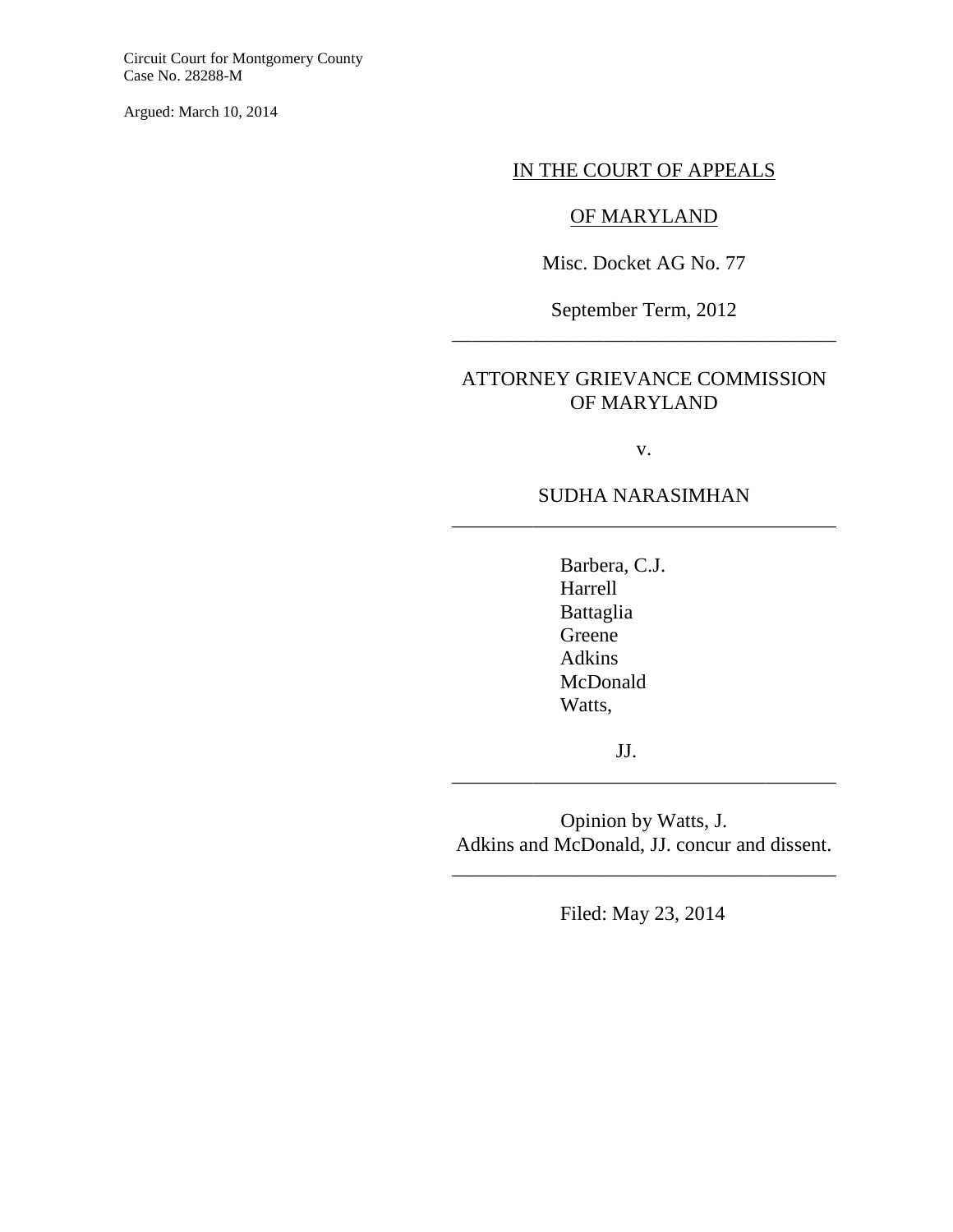This attorney discipline proceeding concerns a Maryland lawyer who: (1) misrepresented her legal experience on her résumé and a job proposal to gain employment and appear attractive to a potential client; (2) established a law practice with an attorney in a specific field without verifying his expertise and experience in the field; (3) provided incompetent representation; and (4) failed to promptly, adequately, and fully respond to and inform a client of the client's case status and available options.

 Sudha Narasimhan ("Narasimhan"), Respondent, a member of the Bar of Maryland, was retained by the District of Columbia Metropolitan Police Department ("the MPD") to secure a permanent residency for its employee, Dr. Laurie Samuel ("Dr. Samuel"), a Canadian citizen whom the MPD had hired as a project specialist to oversee a new program. Dr. Samuel filed a complaint against Narasimhan with the Attorney Grievance Commission of Maryland ("the Commission"), Petitioner.

On December 28, 2012, in this Court, Bar Counsel filed a "Petition for Disciplinary or Remedial Action" against Narasimhan, charging her with violating Maryland Lawyers' Rules of Professional Conduct ("MLRPC") 1.1 (Competence), 1.3 (Diligence), 1.4 (Communication Generally), 7.1 (Communications Concerning a Lawyer's Services), 8.4(a) (Violating MLRPC), 8.4(c) (Dishonesty, Fraud, Deceit or Misrepresentation), and 8.4(d) (Conduct Prejudicial to the Administration of Justice). On January 9, 2013, we referred this attorney discipline proceeding to the Honorable Eric M. Johnson ("the hearing judge") of the Circuit Court for Montgomery County ("the circuit court"). On June 3, 4, 5, and 6, 2013, the hearing judge conducted a hearing. On July 26, 2013, the hearing judge filed in this Court findings of fact and conclusions of law,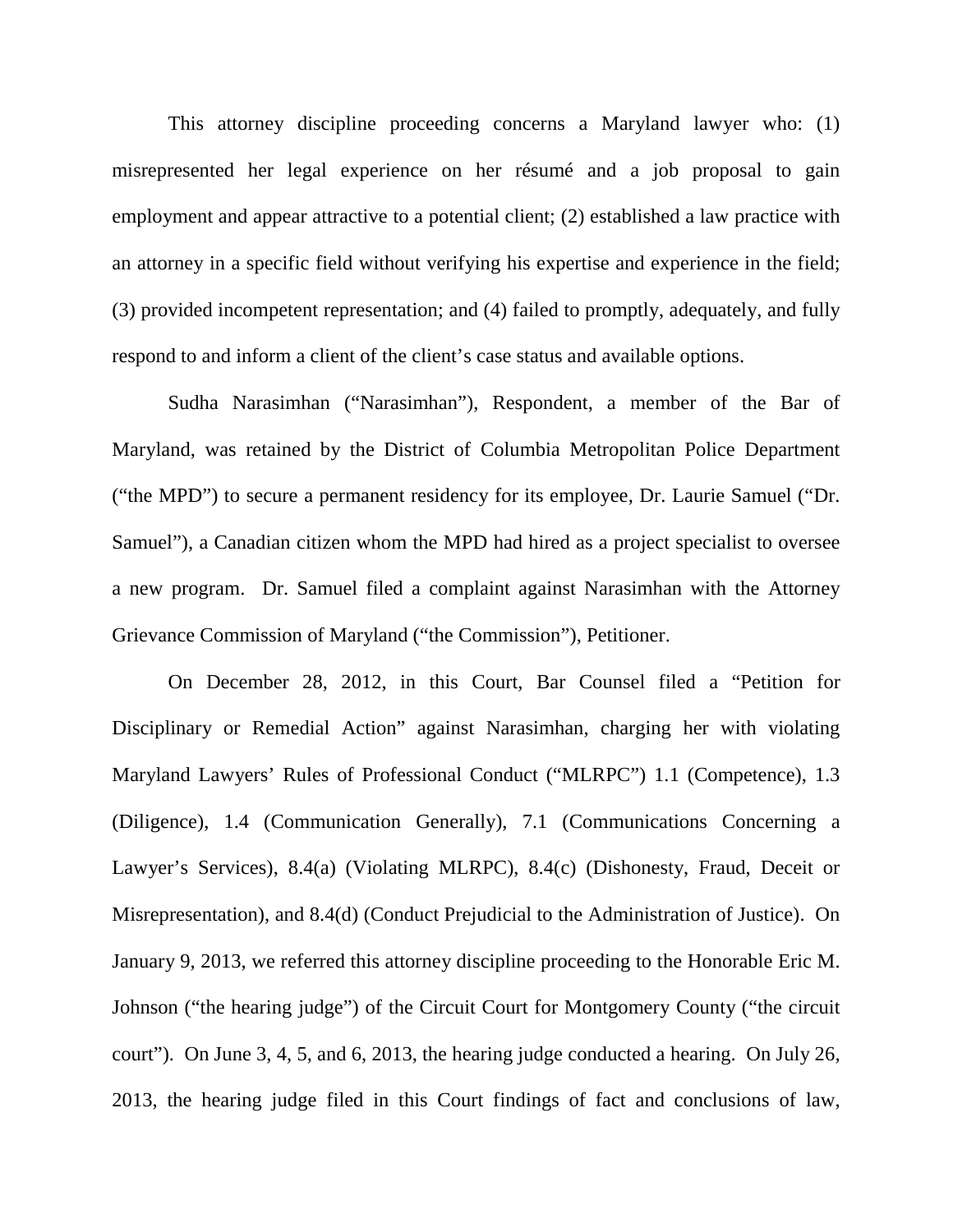concluding that Narasimhan violated MLRPC 1.1, 1.3, 1.4(a) and (b), 7.1, 8.4(a), 8.4(c), and 8.4(d).

On March 10, 2014, we heard oral argument. For the below reasons, we suspend Narasimhan from the practice of law in Maryland for sixty days.

### **I. Hearing Judge's Findings of Fact**

In his opinion, the hearing judge found the following facts, which we summarize.

On June 11, 2007, this Court admitted Narasimhan to the Bar of Maryland.For the next year and a half, Narasimhan took temporary jobs at a personal injury firm and as a contract attorney completing document review. In January 2009, Narasimhan met Edmundo Gordon Rogers, Esquire ("Rogers") through an advertisement on the website Craig's List. Rogers represented that he was an experienced immigration attorney who had been practicing law for sixteen years. Eventually, Narasimhan and Rogers established The Immigration Law Group ("ILG") by executing a Joint Venture Master Agreement ("the Agreement"). Under the Agreement, Narasimhan was to be "primarily responsible for the conduct of the office, business development, control of finances, [and the] practice of law[,]" and Rogers was to provide "advice and legal expertise" and to research "legal issues that will arise in the conduct of the law practice." Under the Agreement, Narasimhan and Rogers were to equally share ILG's profits.

In 2009, the MPD sought an immigration attorney to assist in securing permanent residency for its employee, Dr. Samuel, through the completion of the EB-2 Permanent Residency process. Dr. Samuel, a Canadian citizen who was in the United States pursuant to a work visa that would not lead to permanent residency, had been hired by the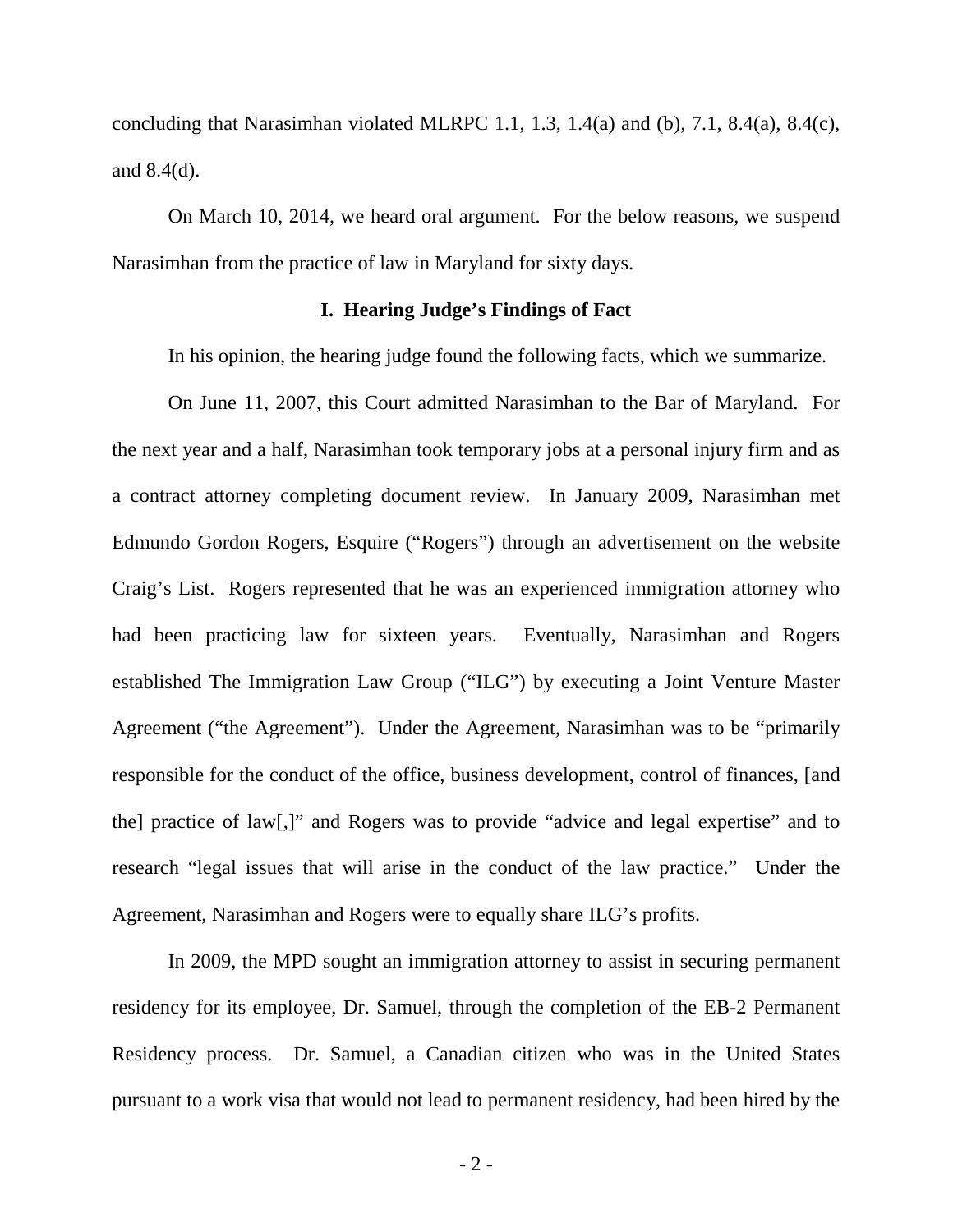MPD as a project specialist tasked with overseeing a new program. On November 4, 2009, only three months after forming ILG, Narasimhan, on behalf of ILG, answered the MPD's request for a proposal seeking representation for Dr. Samuel by submitting a Request for Quotation, Proposal, her résumé, and Rogers's résumé.

In the Proposal, Narasimhan stated that she was "well-versed" in, and had "a good knowledge of[,] the immigration laws." In her résumé, Narasimhan stated that she had represented "immigration clients in documentary immigration processes and litigation" and had "handled Family petitions and Citizenship applications." Significantly, though, Narasimhan had never: (1) represented clients in the "documentary immigration processes"; (2) represented clients in immigration litigation; or (3) "handled Family petitions and Citizenship applications." Thus, Narasimhan's résumé contained several misrepresentations about her legal experience.

 The MPD chose ILG to assist in establishing permanent residency for Dr. Samuel based on Rogers's experience and Narasimhan's ability to provide local services as a member of the Bar of Maryland. ILG was to be paid a total of \$2,800 for the representation, which was to commence on November 20, 2009. ILG's primary liaison at the MPD was Diane Haines Walton ("Haines"), the MPD's Director of Human Resources; Haines authorized Narasimhan to speak with Dr. Samuel about the representation.

Shortly after the MPD selected ILG, Narasimhan traveled to India, where she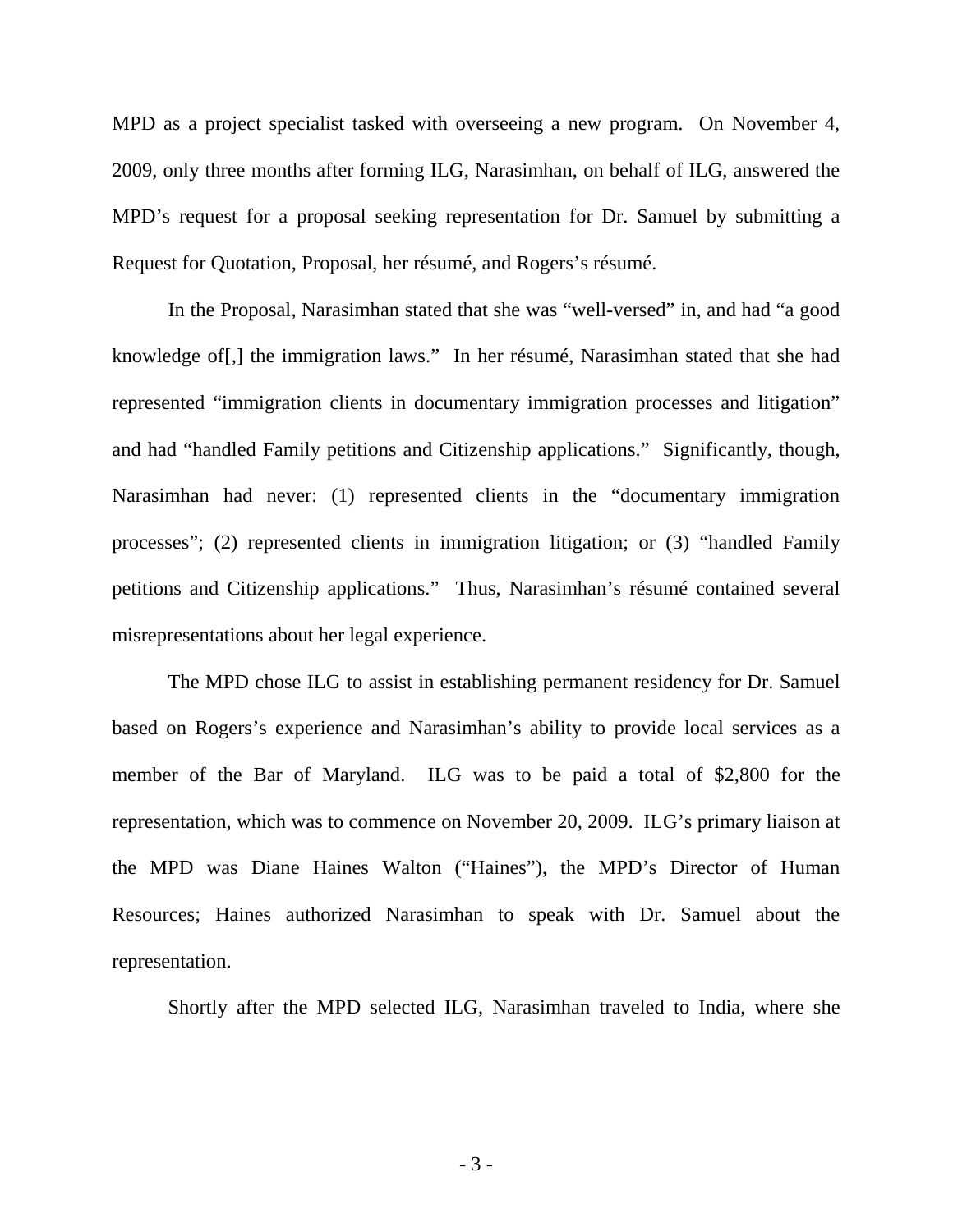remained from December 3, 2009, until January 3[1](#page-5-0), 2010.<sup>1</sup> Narasimhan was "largely unavailable" during the time that she was in India and asked Rogers to "take the lead" on the representation while she was out of the country.

On December 10, 2009, a conference call was held; Narasimhan did not participate in the conference call. The hearing judge determined that the December 10, 2009, conference call "would eventually prove to be essential." Narasimhan did not respond to the MPD's request for a second conference call on December 21, 2009.

On January 20, 2010, Narasimhan advised the MPD that ILG was ready to file "Form 9089"<sup>[2](#page-5-1)</sup> online "next week." Narasimhan failed to file Form 9089 online, however, and gave no explanation for the failure. Between February 1, 2010, and March 15, 2010, Narasimhan, Rogers, and Dr. Samuel prepared multiple paper drafts of Form 9089. On March 23, 2010, Narasimhan mailed an incomplete and incorrect version of Form 9089 to the Department of Labor ("the DOL"). On April 2, 2010, Narasimhan submitted an invoice to the MPD for \$1,800 for filing Form 9089. On or about May 27, 2010, the Government of the District of Columbia paid the invoice.<sup>[3](#page-5-2)</sup>

On April 15, 2010, Dr. Samuel e-mailed Narasimhan and Rogers a series of

<span id="page-5-0"></span> <sup>1</sup> <sup>1</sup>The hearing judge stated that Narasimhan left for India shortly after the representation commenced, on December 3, 2010. It is clear that this was a typographical error and that Narasimhan left for India on December 3, 2009.

<span id="page-5-1"></span> $2$ Form 9089, the Application for Permanent Employment Certification, must be filed with the Department of Labor as part of the permanent residency application process.

<span id="page-5-2"></span> $3$ Although the hearing judge stated that the invoice was paid on or about May 27, 2009, it is clear that this was a typographical error and that the invoice was paid on or about May 27, 2010.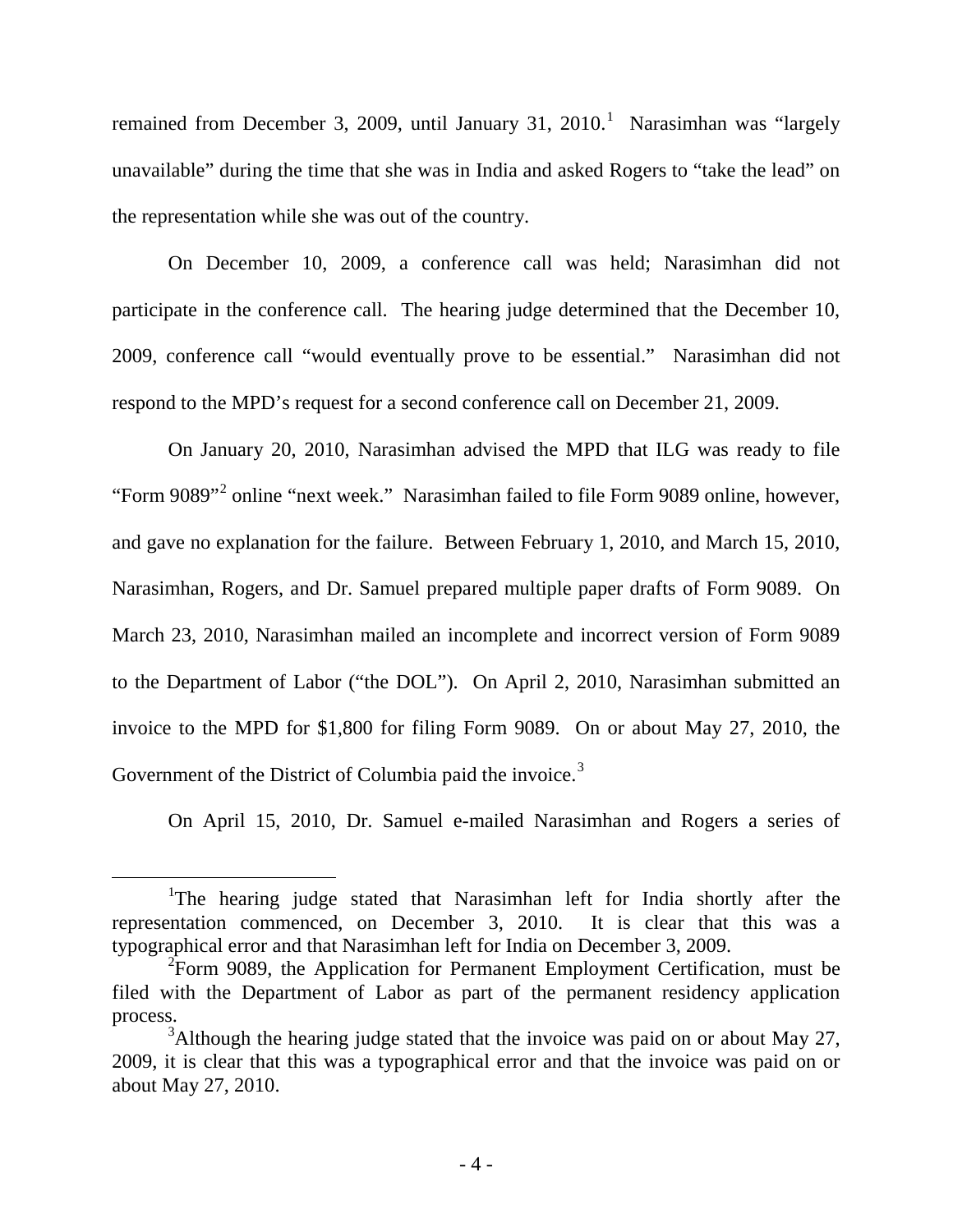questions concerning the labor certification process and requested available options, as her work visa would expire in January 2011. Narasimhan replied to Dr. Samuel's e-mail, assuring her that Rogers would provide answers to her questions. Narasimhan did not answer any of Dr. Samuel's questions, but instead asked Rogers to respond "ASAP." On or about April 26, 2010, Dr. Samuel telephoned Narasimhan and left a voicemail stating that she had not received any substantive answers to her questions. Narasimhan thereafter advised Dr. Samuel that the delay was due to Rogers's travel schedule and other assignments. On May 2, 2010, Rogers provided a partial response to Dr. Samuel's e-mail.

In a letter dated May 3, 2010, the DOL advised the MPD that it was denying certification of Form 9089. Almost all the reasons for denial by the DOL were the result of Narasimhan's failure to: (1) adequately inform the MPD of the requirements of the recruitment process; (2) obtain the necessary information to complete Form 9089; and (3) file the correct version of Form 9089 with the information she had obtained. Even if Narasimhan had mailed the correct version of Form 9089, the DOL still would have denied certification because of substantial omissions and misinformation.

On May 8, 2010, Narasimhan and Rogers met with Dr. Samuel and Haines to discuss the denial letter and Dr. Samuel's options. At the meeting, Narasimhan advised the MPD that a corrected Form 9089 could be filed with the DOL. On May 12, 2010, Narasimhan, for the first time, filed Form 9141, requesting a prevailing wage determination. The DOL requires that Form 9141 be completed prior to, and as part of, the submission of Form 9089. On May 27, 2010, at the request of Dr. Samuel and the

- 5 -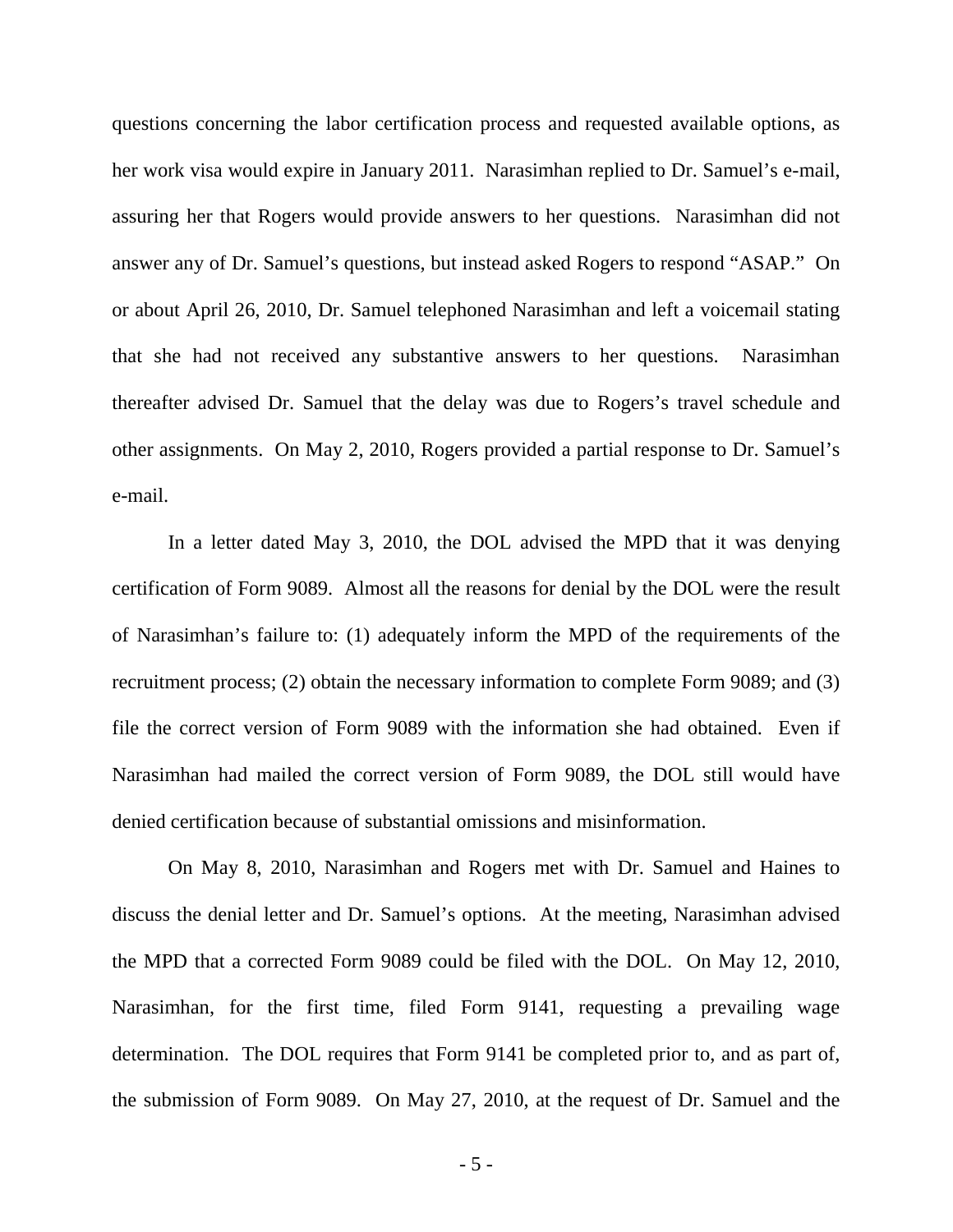MPD, Narasimhan submitted a handwritten Form 9089 that Dr. Samuel had completed. On June 3, 2010, Narasimhan filed a typewritten Form 9089 with the DOL to "clarify any illegible section or portions of the handwritten document." On June 8, 2010, Narasimhan mailed a letter to the DOL requesting review of the May 3, 2010, denial of certification. On June 21, 2010, Narasimhan mailed another letter to the DOL regarding the refiled Form 9089 and request for review.

On June 15, 2010, and July 14, 2010, Haines and Dr. Samuel, respectively, requested information from ILG about obtaining a one-year extension to Dr. Samuel's current work visa. Neither Haines nor Dr. Samuel received a response from Narasimhan or Rogers with information regarding an extension of Dr. Samuel's current work visa.

In June 2010, the MPD received a second invoice from ILG. At that time, the MPD advised Narasimhan that it would not pay for additional work related to the refiling of Form 9089 that resulted from her errors and omissions. In response, Narasimhan submitted a modified invoice.

On July 14, 2010, Dr. Samuel and Haines requested a conference call with Narasimhan and Rogers to receive an update on the status of the case and to discuss the appeals process. The requested conference call never occurred, and neither Dr. Samuel nor the MPD was provided with the requested information concerning the appeals process. On July 20, 2010, the MPD sent an e-mail terminating ILG's representation.

In September 2010, the DOL again denied Dr. Samuel's certification. On November 15, 2011, the Board of Labor Certification Appeals affirmed denial of the certification.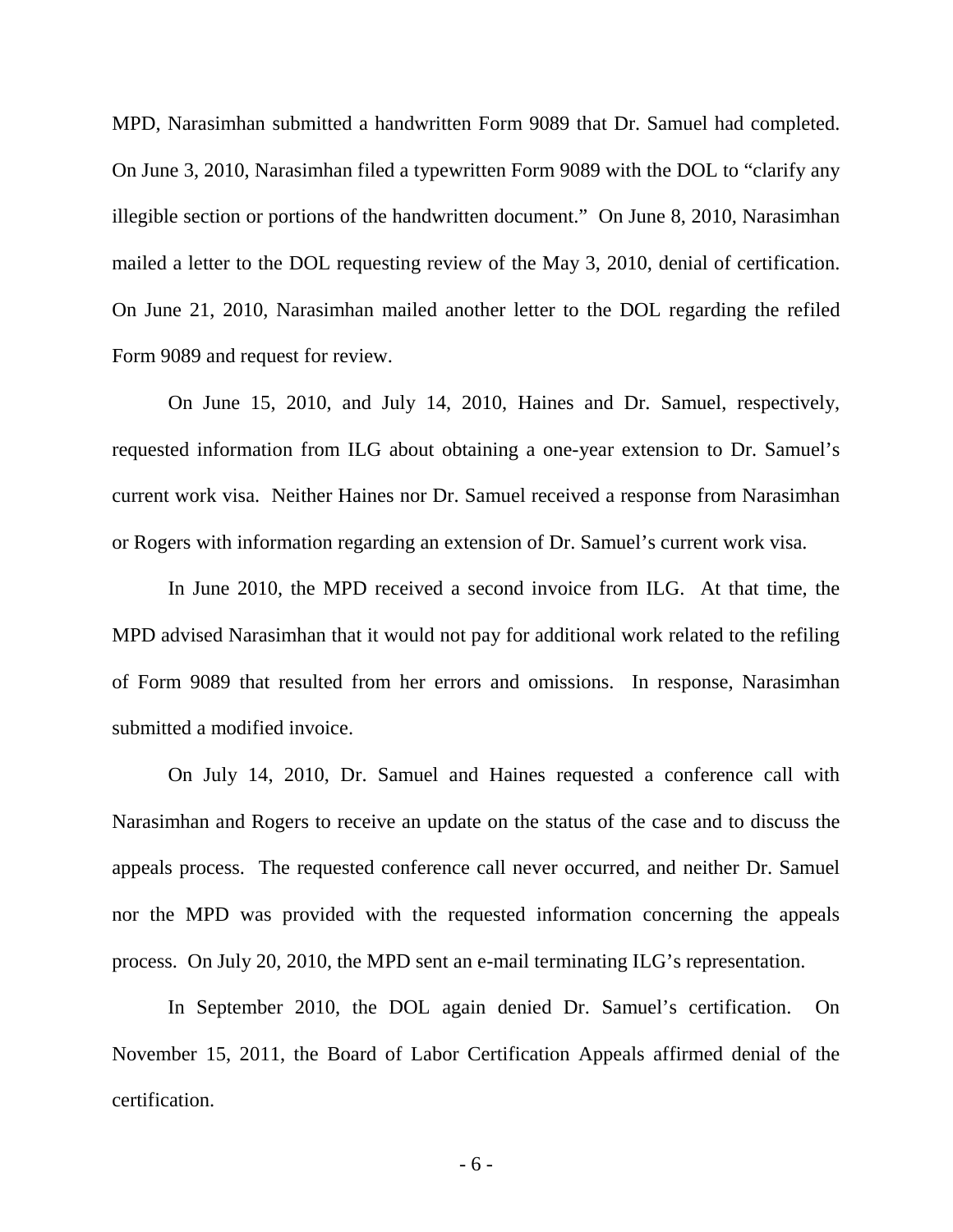Before the hearing judge, the Commission called Michael L. Kabik, Esquire ("Kabik") as an expert in immigration law. Kabik opined, with a reasonable degree of professional certainty, that Narasimhan lacked the necessary and required legal knowledge, skill, thoroughness, and preparation to represent the MPD. Kabik further opined that the MPD was unable to make informed decisions regarding the permanent residency process due to Narasimhan's failure to adequately explain the representation and the residency process. The hearing judge credited Kabik's opinions.

# **II. Evidence Adduced at the Hearing**

The following evidence was adduced at the hearing of June 3-6, 2013.

The Proposal and Narasimhan's résumé were admitted into evidence.<sup>[4](#page-8-0)</sup> In the Proposal, Narasimhan described herself as follows: "Being an immigrant [myself, I am] well-versed and ha[ve] a good knowledge of the immigration laws in this country[.]"<sup>[5](#page-8-1)</sup> In

<span id="page-8-0"></span> $\overline{4}$ <sup>4</sup>At the hearing, providing additional information about her background, Narasimhan testified that she was born August 21, 1975. Thus, at the time the complaint was filed in December 2011, Narasimhan was thirty-six years old. Narasimhan testified that prior to law school she had obtained a "bachelor's of commerce degree" and a "diploma in computer application systems[.]" Narasimhan testified that she had worked in database programming and as a "webmaster," editing a website for an organization. Narasimhan testified that prior to law school she had also served as the office manager of a law firm.

<span id="page-8-1"></span><sup>&</sup>lt;sup>5</sup>During the proposal process, Narasimhan communicated with a contract specialist from the District of Columbia Office of Contracting & Procurement. In an e-mail dated November 13, 2009, Narasimhan advised the contract specialist as follows:

The attorney named as DC contact is ME. I have knowledge of Immigration law and have worked on a couple of Family petitions and Citizenship applications. . . .

The principal point of contact with the g[overnment] will be ME.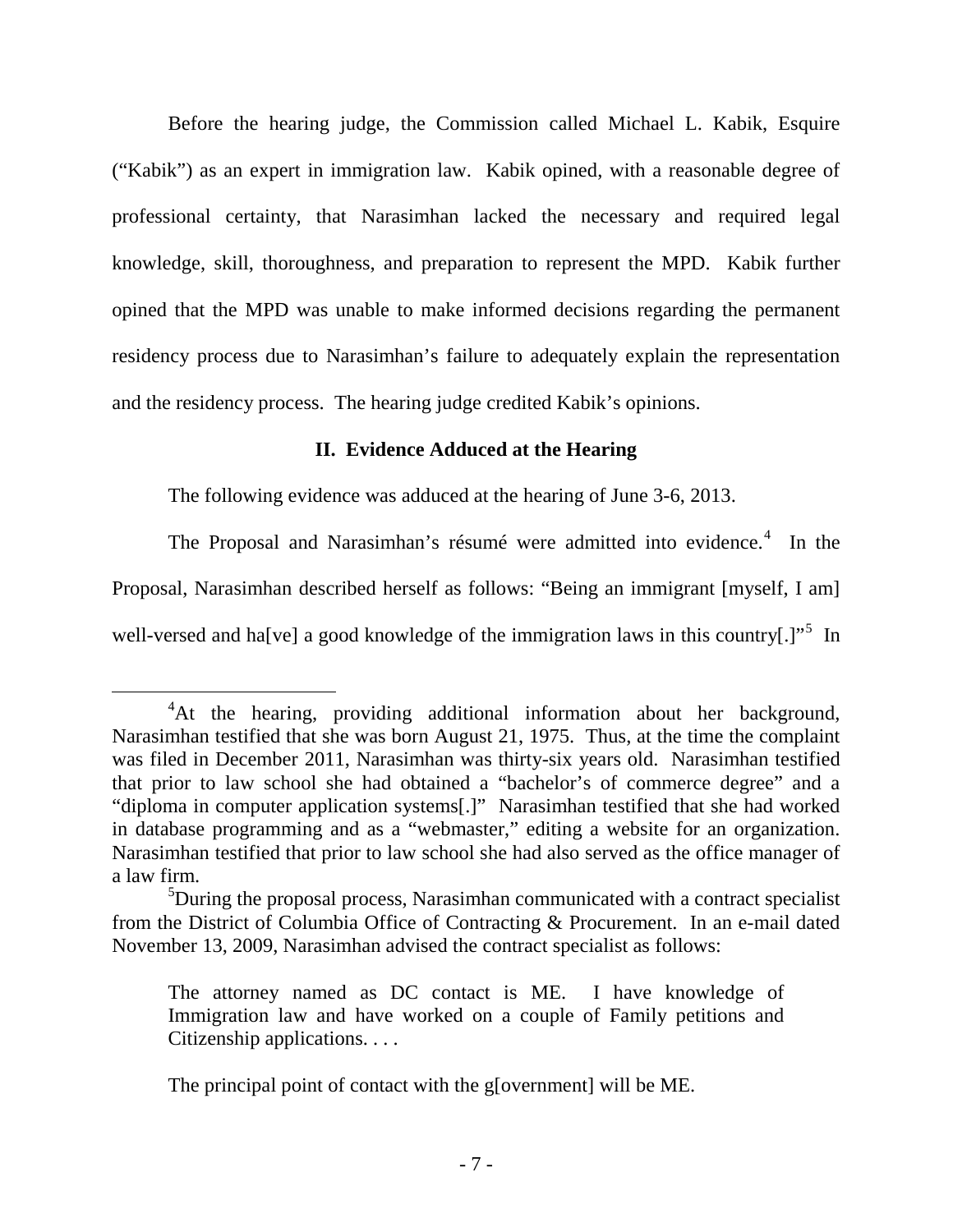her résumé, under her job description with ILG, Narasimhan stated that she had represented "Immigration clients in documentary immigration processes and litigation" and had handled "Family petitions and Citizenship applications." Specifically, Narasimhan's job description with ILG appeared on her résumé as follows:

# **EXPERIENCE**

**THE IMMIGRATION LAW GROUP (A Joint Venture)**, Alexandria, VA Attorney/Joint Venturer, July 20, 2009 – Present Representation of Immigration clients in documentary immigration processes and litigation. Handled Family petitions and Citizenship applications.<sup>[[6](#page-9-0)]</sup>

Before the hearing judge, Narasimhan testified that the job description under ILG stating "Representation of immigration clients, and documentary immigration processes and litigation" was not intended to describe her job experience, but instead "was the description of [ILG] and what it was formed to do" and was meant to be a prospective statement of the work she anticipated ILG to complete. When asked whether she informed anyone at the MPD that her "intention with that first sentence on [her] r[é]sum[é] was p[ro]spective and [] didn't reflect any actual experience that [she] had[,]" Narasimhan answered that she "assumed they knew already[.]"

Narasimhan testified that, at the time she submitted her résumé to the MPD, ILG had not handled any matters that had resulted in litigation. Narasimhan admitted that there is no such thing as a "Citizenship application" as stated on her résumé, and that "[w]hat [she] meant in layman terms is basically an N-400 Application for

<span id="page-9-0"></span> <sup>6</sup> <sup>6</sup>Thereafter, Narasimhan listed other legal positions which she had held and described her job duties for each position.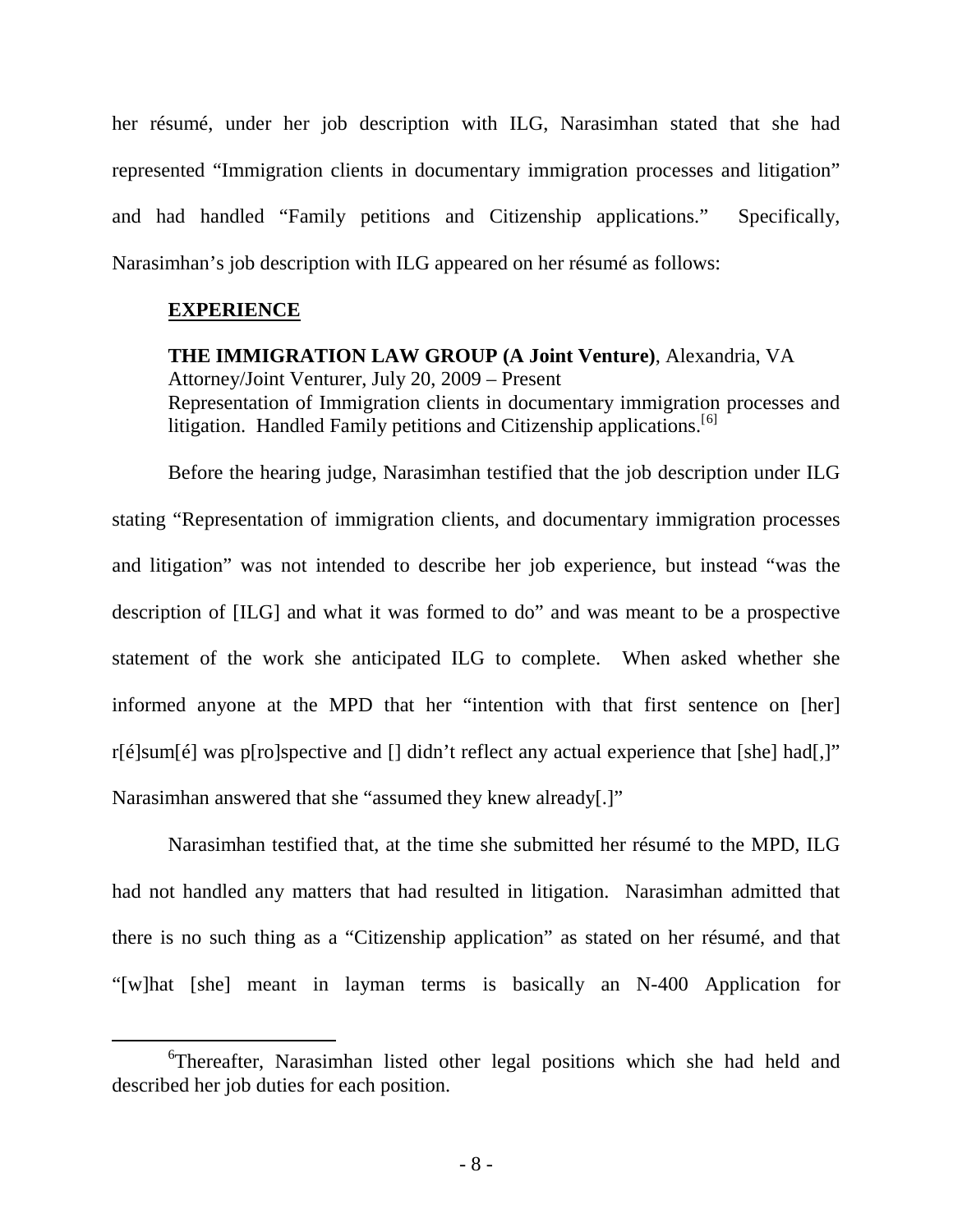Naturalization." Narasimhan testified that she had handled only two Applications for Naturalization, one in 2007 and one in 2008, both before she formed ILG. When asked why she listed that she had experience with "Citizenship applications" under her job description with ILG, Narasimhan stated: "Because it was immigration experience, it was related experience, and my intent was to communicate the nature of my limited immigration experience in layman's terms basically." Narasimhan explained that the two Applications for Naturalization she had completed were done for her friends, and that she never received compensation for her work, was not retained by the individuals, and never entered her appearance with any government agency related to the applications. As to the statement on her résumé that she had handled "Family petitions," Narasimhan admitted that she had completed only one family petition and that the plural word "petitions" on her résumé "was a typo." Narasimhan admitted that the family petition that she listed on her résumé was actually prepared by Rogers, and her assistance was clerical.

On November 30, 2009, after ILG's representation of the MPD commenced, Narasimhan sent an e-mail to Haines outlining the "labor certification steps." Narasimhan's e-mail was forwarded to Rogers, who sent a reply e-mail to Narasimhan, stating: "This is good [Narasimhan]. Well done. I like your prompt response and dedication to customer service." These two e-mails were admitted into evidence.

As to the December 10, 2009, conference call in which Narasimhan did not participate, the hearing judge admitted into evidence an exchange of e-mails among Rogers, Haines, Dr. Samuel, and Narasimhan ranging from December 8, 2009, through December 10, 2009. In an e-mail dated December 8, 2009, Rogers provided Haines with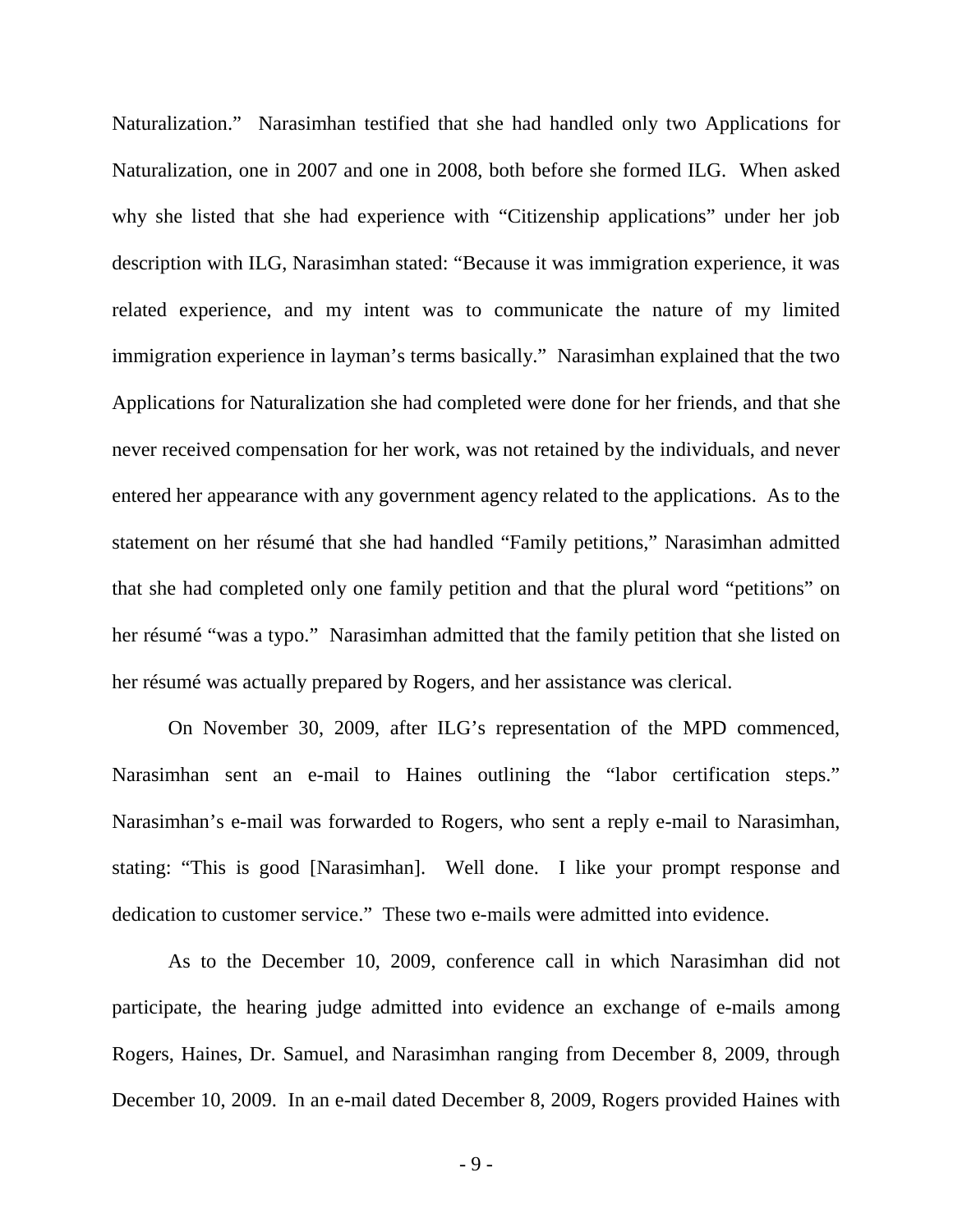a brief outline of the EB-2 permanent residency classification and requested "some necessary information" to be discussed during the December 10, 2009, conference call, including Dr. Samuel's professional and academic background and her current job description. Narasimhan was copied on the e-mail. The following day, Haines e-mailed Rogers, Narasimhan, and Dr. Samuel, and advised that she would be sending documents requested by Rogers, including a job description, copy of a proposed advertisement to be placed in a local newspaper, and a statement of work outlining Dr. Samuel's duties. On December 10, 2009, Narasimhan responded that she would be unable to join the conference call, but stated that Rogers would share "both his and my thoughts[.]"

The hearing judge admitted into evidence an e-mail sent by Haines after the conference call occurred, memorializing the topics discussed during the call. In the email, Haines wrote that, among other things: (1) Rogers stated he would "review employment ads submitted by prior clients to see if the employment ad [that the MPD] sent [him] is sufficient"; (2) the parties had "discussed the interview process and whether [the MPD] can share the names of applicants who apply for jobs"; (3) Dr. Samuel had already completed Form 9089; and (4) Dr. Samuel would send information and documents for review.

The hearing judge admitted into evidence a May 3, 2010, letter, in which the DOL advised the MPD that it was denying certification of Form 9089, and provided the following reasons for the denial: (1) six different items were incomplete on the application, including boxes to identify the occupation title and prevailing wage; (2) Form 9089 indicated that no notice of filing for a permanent employment certification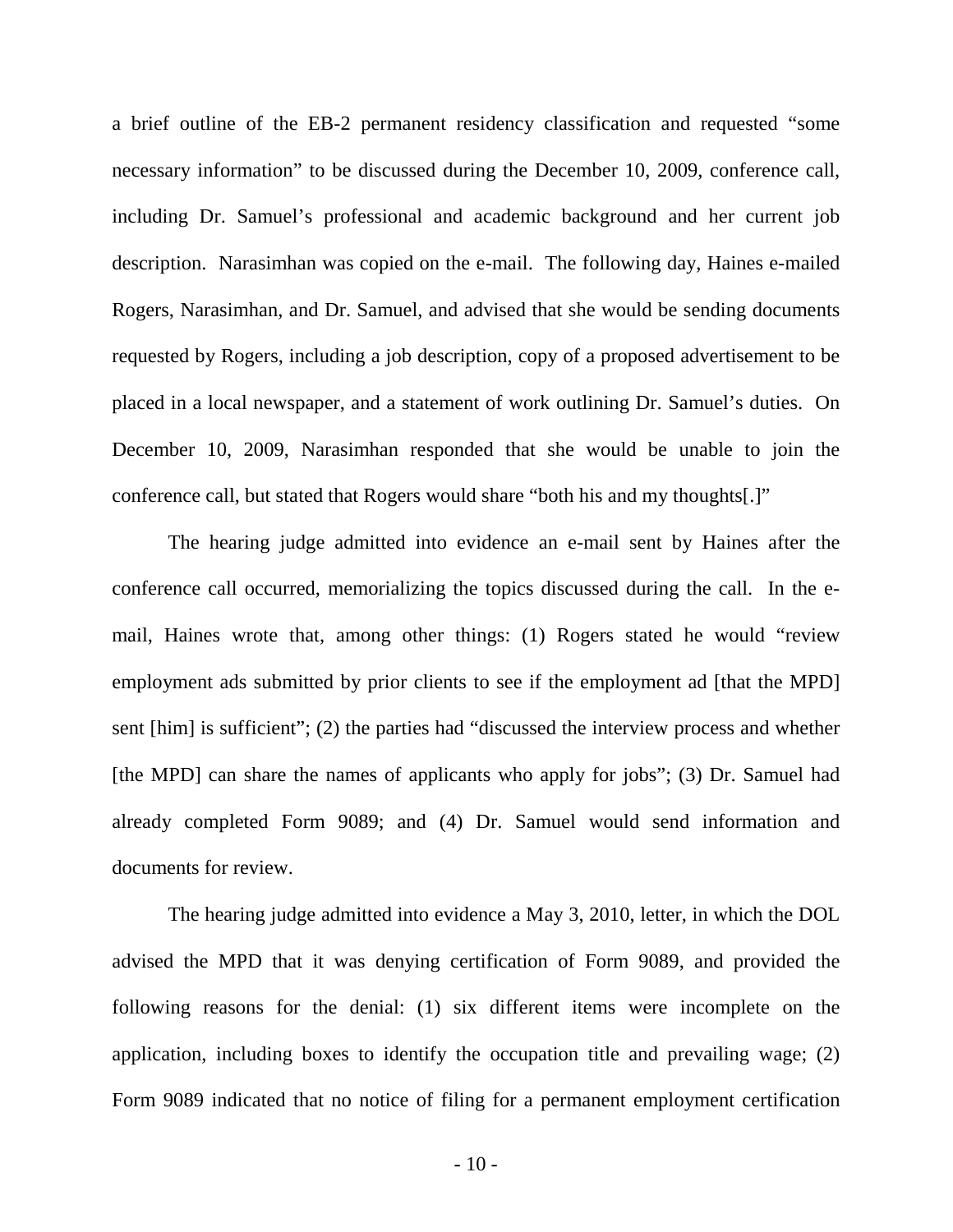application was posted in a conspicuous location at the place of employment for ten business days; and (3) the newspaper advertisement placed by the MPD was not placed on a Sunday.

The hearing judge admitted into evidence a February 2, 2012, letter, in which Narasimhan replied to Bar Counsel's request for a response to Dr. Samuel's complaint by denying any violation of the MLRPC and stating the following:

Throughout the period that I represented the MPD, I consulted repeatedly with [] Rogers in order to check my conclusions, obtain his review of the documents, and the like, before I communicated advice to the MPD.

\* \* \*

[] On the same day that ILG received the contract for legal services from the MPD, I sent a detailed e[-]mail of the Labor certification process to the MPD[.]

\* \* \*

[] I, in conjunction with [] Rogers, worked with Dr. Samuel to complete the initial Form 9089 in four review cycles[.]

# **III. Standard of Review**

In an attorney discipline proceeding, this Court reviews for clear error the hearing judge's findings of fact, and reviews without deference the hearing judge's conclusions of law. See Md. R. 16-759(b)(1) ("The Court of Appeals shall review de novo the circuit court judge's conclusions of law."); Md. R. 16-759(b)(2)(B) ("The Court shall give due regard to the opportunity of the hearing judge to assess the credibility of witnesses."); see also Attorney Grievance Comm'n v. Fader, 431 Md. 395, 426-27, 66 A.3d 18, 36-37 (2013).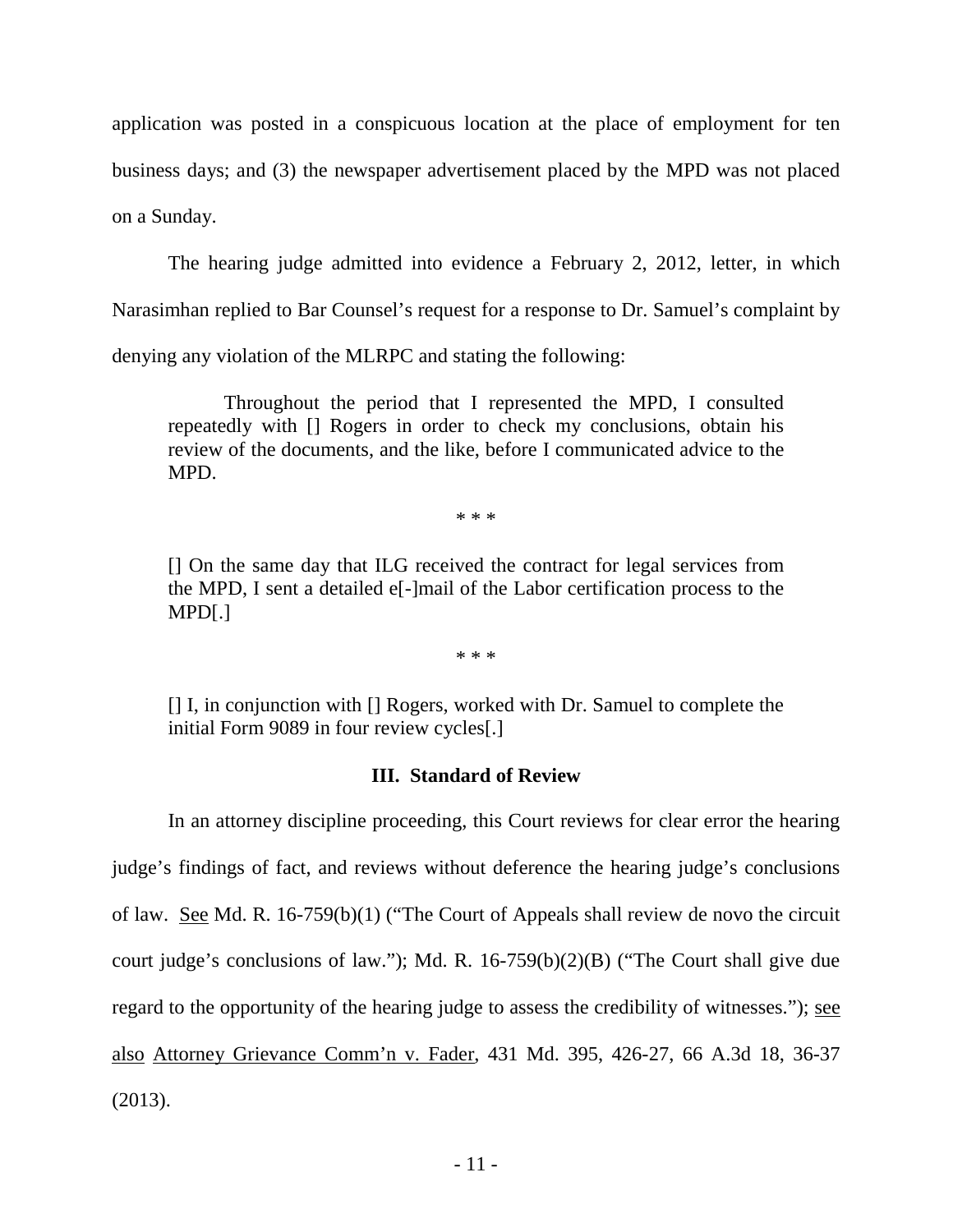#### **IV. Discussion**

#### **A. Exceptions**

The Commission filed no exceptions to the hearing judge's findings of fact and conclusions of law.

 Narasimhan filed "Recommendations and Exceptions" taking exception to certain findings of fact and the hearing judge's conclusions that she violated MLRPC 1.3, 1.4(a) and (b), 7.1, and 8.4(c) and (d). For the below reasons, we overrule Narasimhan's exceptions, determine that the hearing judge's findings of fact are not clearly erroneous, and uphold all of the hearing judge's conclusions of law.

### **B. Violations of MLRPC**

#### **MLRPC 1.1 (Competence)**

"A lawyer shall provide competent representation to a client. Competent representation requires the legal knowledge, skill, thoroughness and preparation reasonably necessary for the representation." MLRPC 1.1. "Compliance with [MLRPC 1.1] requires more than knowing what to do. It requires applying the knowledge to the client's problem. . . . 'Evidence of a failure to apply the requisite thoroughness and/or preparation in representing a client is sufficient alone to support a violation of [MLRPC] 1.1.'" Attorney Grievance Comm'n v. McCulloch, 404 Md. 388, 397-98, 946 A.2d 1009, 1015 (2008) (quoting Attorney Grievance Comm'n v. Guida, 391 Md. 33, 54, 891 A.2d 1085, 1097 (2006)); see also Attorney Grievance Comm'n v. Brady, 422 Md. 441, 457, 30 A.3d 902, 911 (2011) ("The finding of a violation [of MLRPC 1.1] does not depend upon a showing that the attorney lacked the requisite legal knowledge. Rather, it can be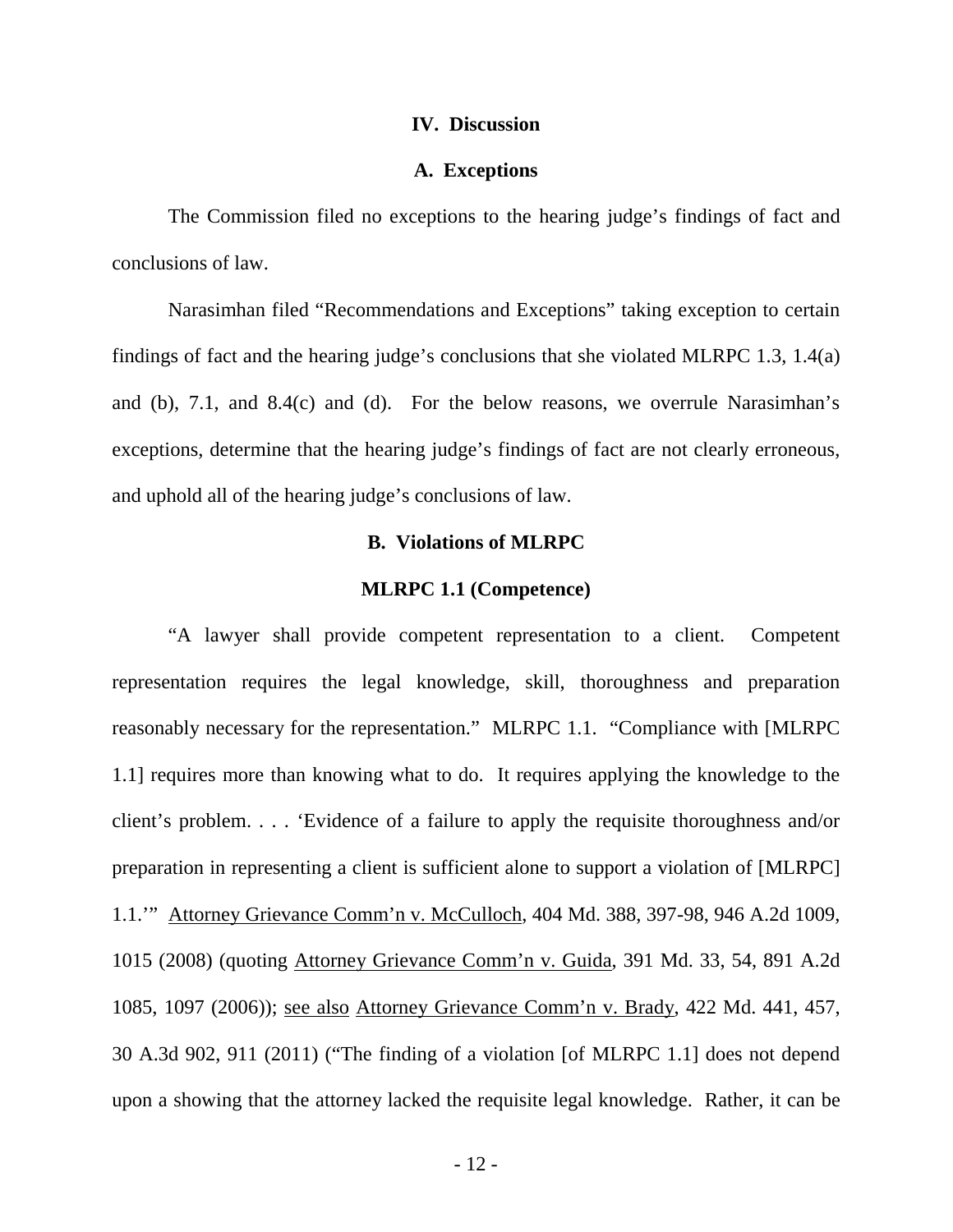established by evidence that the attorney was not sufficiently thorough or prepared."

(Citations omitted)).

Comment [2] to MLRPC 1.1 recognizes, however, that a lawyer need not have been in practice for years to be competent to handle a legal matter; specifically, Comment

[2] provides:

A lawyer need not necessarily have special training or prior experience to handle legal problems of a type with which the lawyer is unfamiliar. A newly admitted lawyer can be as competent as a practitioner with long experience. Some important legal skills, such as the analysis of precedent, the evaluation of evidence and legal drafting, are required in all legal problems. Perhaps the most fundamental legal skill consists of determining what kind of legal problems a situation may involve, a skill that necessarily transcends any particular specialized knowledge. A lawyer can provide adequate representation in a wholly novel field through necessary study. Competent representation can also be provided through the association of a lawyer of established competence in the field in question.

This Court has cautioned lawyers undertaking legal work in an unfamiliar field to "take careful thought as to their competence to practice in 'specialty' areas[.]" Attorney Grievance Comm'n v. Kendrick, 403 Md. 489, 515, 943 A.2d 1173, 1187 (2008) (citation and internal quotation marks omitted). Where "an attorney 'plunges into a field in which he or she is not competent, and as a consequence makes mistakes that demonstrate incompetence, the [MLRPC] demands that discipline be imposed[.]'" Id. at 515, 943 A.2d at 1187-88 (citation omitted).

Here, clear and convincing evidence supports the hearing judge's conclusion that Narasimhan violated MLRPC 1.1. It is evident that Narasimhan lacked the necessary experience in, and knowledge of, immigration law and procedure to competently represent the MPD at the time she was retained. Before forming ILG with Rogers, only a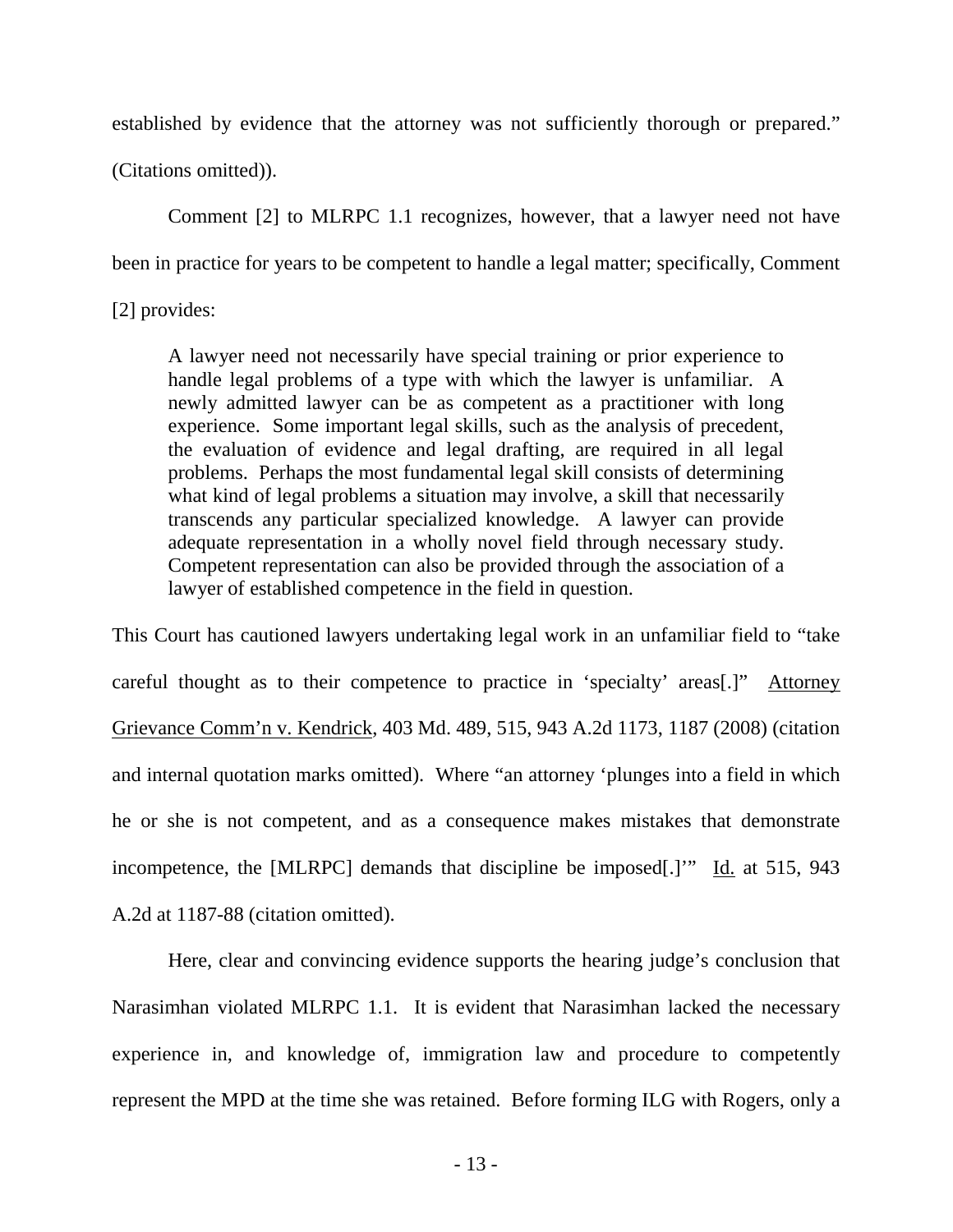few months prior to the MPD's retaining ILG, Narasimhan had not worked in immigration law; her experience was limited to two discrete applications for naturalization performed for friends and providing clerical assistance to Rogers on a family petition. Narasimhan's lack of competence was demonstrated by her submission of an incomplete version of Form 9089 to the DOL. The DOL explained that one of the reasons for denial of certification of Form 9089 was that the form was incomplete; *i.e.*, there were six different items left incomplete or blank on the form, including boxes to identify the occupation title and prevailing wage. The hearing judge determined that Narasimhan's failure to obtain the necessary information to complete Form 9089 directly led to the DOL's denial of certification. The evidence adduced at the hearing supports this finding. The record demonstrates that Narasimhan's lack of competence led to the denial of certification because she not only lacked the necessary expertise to complete and file the form, but also was not sufficiently prepared to submit a completed form. Compounding the errors, Narasimhan failed to file Form 9141, requesting a prevailing wage determination, prior to submitting Form 9089, as required by the DOL.

Although an attorney can provide competent representation through association with an attorney "of established competence in the field in question.]" MLRPC 1.1 cmt. [2], such was not the case here. To begin, setting aside any issue as to Narasimhan's competence, or lack thereof, as the hearing judge concluded, Narasimhan failed to ascertain whether Rogers was, in fact, competent in the field of immigration law. As Narasimhan's counsel acknowledged at oral argument, the record reveals that Narasimhan's "vetting" of Rogers consisted solely of the following: meeting with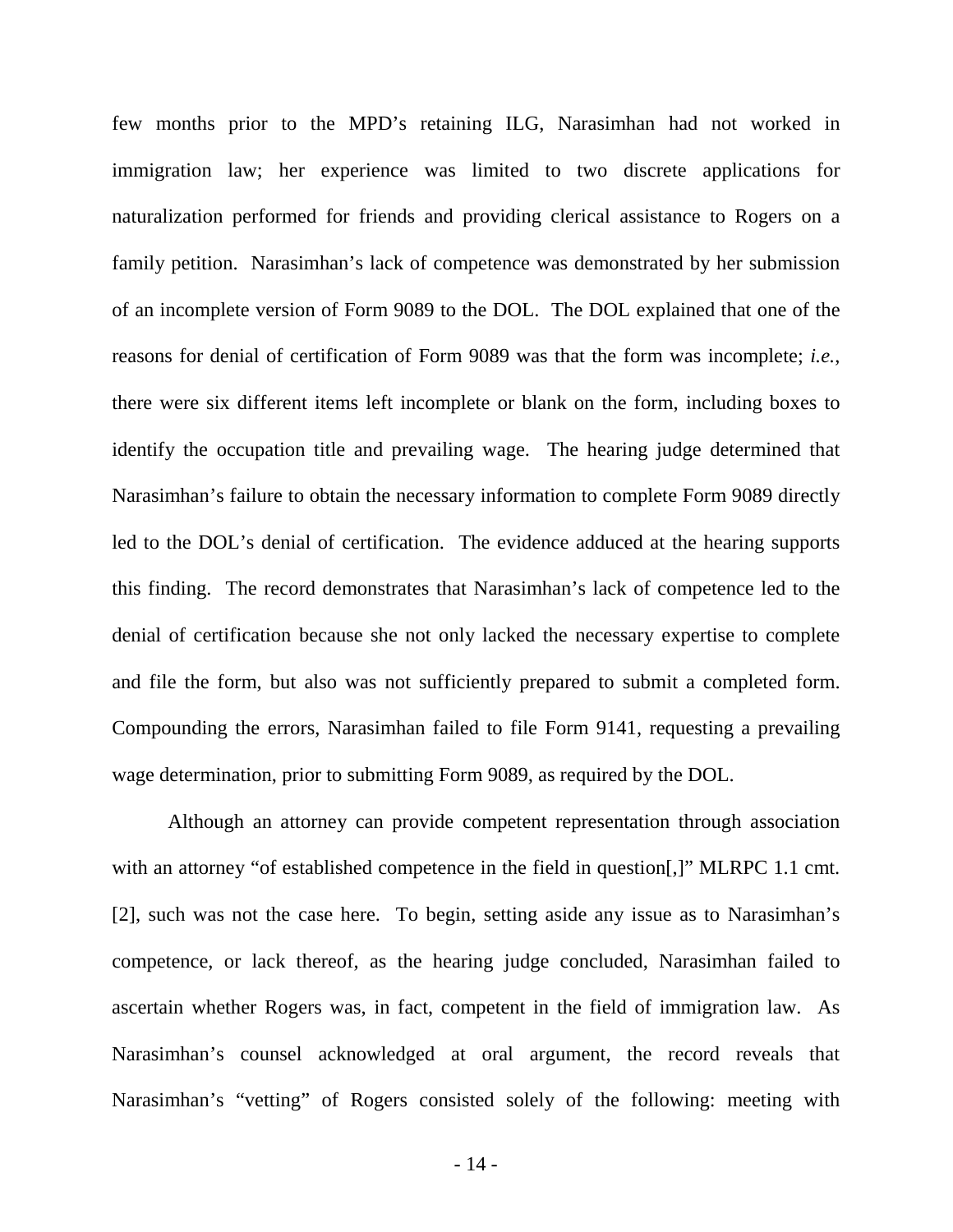Rogers; verifying that Rogers was a member of good standing of the Bar of Arkansas; and assisting Rogers during public seminars on immigration law. Thus, Narasimhan failed to examine Rogers's qualifications or to verify his qualifications and claims of expertise through any third party.<sup>[7](#page-16-0)</sup>

In any event, regardless of Rogers's qualifications, it is evident that Narasimhan accepted responsibility for the MPD's representation. In the ILG Agreement, Narasimhan agreed to be "primarily responsible for the . . . practice of law." Narasimhan advised the MPD during the proposal process that she–not Rogers–would be the attorney named as the District of Columbia contact and the "principal point of contact with the" government. During Bar Counsel's investigation of Dr. Samuel's complaint, Narasimhan responded, in writing, that she had "represented the MPD[.]" Narasimhan–not Rogers– submitted the Form 9089. Also, the record demonstrates that the initial communication after the MPD retained ILG came from Narasimhan, who e-mailed Haines an outline of the "labor certification steps."<sup>[8](#page-16-1)</sup>

<span id="page-16-0"></span> $\overline{7}$ <sup>7</sup>We need not set forth a bright-line rule as to what would qualify as properly ascertaining an attorney's "established competence," as each case is fact-specific. Needless to say, in this case, Narasimhan took little action to verify Rogers's espoused qualifications.

<span id="page-16-1"></span><sup>&</sup>lt;sup>8</sup>Interestingly, Rogers responded to Narasimhan concerning her e-mail to Haines: "This is good [Narasimhan]. Well done. I like your prompt response and dedication to customer service." We agree with Bar Counsel that this response leads to the conclusion that Narasimhan provided the outline of the "labor certification steps" without consulting Rogers.

Further, a review of Haines's testimony reveals that when asked by Bar Counsel whether the contract was awarded to Rogers, Haines testified that the MPD's contract was awarded to ILG, not Rogers. The ILG Agreement stated that Narasimhan and (Continued...)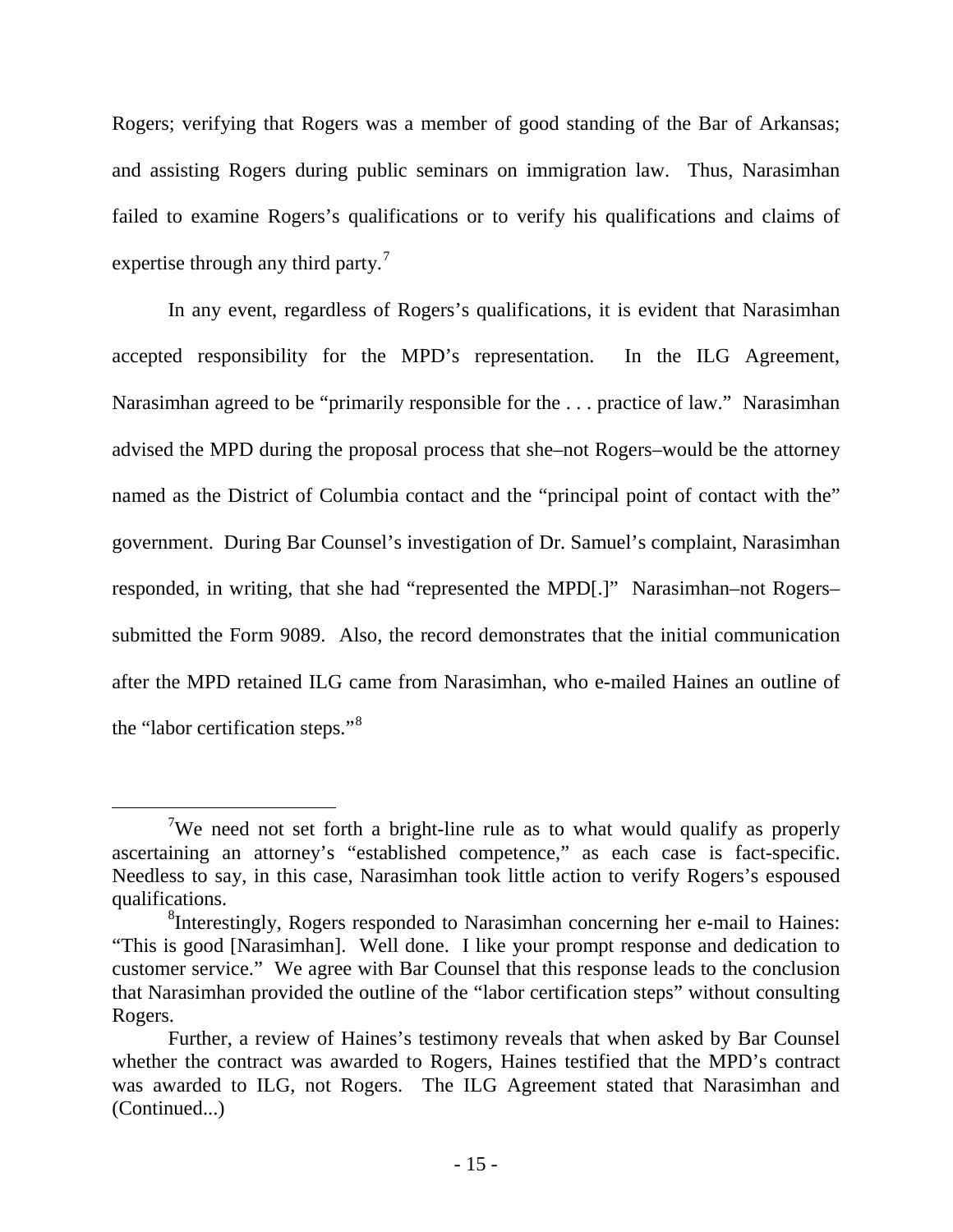Given the above circumstances, we have no difficulty in concluding that Narasimhan, not Rogers, was responsible for representing the MPD. As such, Narasimhan was required, under the MLRPC, to provide competent representation utilizing "the legal knowledge, skill, thoroughness and preparation reasonably necessary for the representation." MLRPC 1.1. The hearing judge correctly concluded that Narasimhan failed to do so. So accurate is this conclusion that, at oral argument, Narasimhan's counsel conceded that the violation of MLRPC 1.1 "is established because, ultimately, the client did not receive the quality of representation that [Narasimhan] had hoped for and intended." For the above reasons, we conclude that the violation of MLRPC 1.1 has been established by clear and convincing evidence.<sup>[9](#page-17-0)</sup>

# **MLRPC 1.3 (Diligence)**

 Narasimhan excepts to the hearing judge's determination that she violated MLRPC 1.3, and contends that she responded promptly and diligently to communications from Haines and Dr. Samuel. Narasimhan asserts that she "responded promptly to all

 $\overline{a}$ 

Rogers were equal partners. And, a review of Haines's testimony reveals that she at no time testified that it was her understanding that Rogers was "lead counsel."

<span id="page-17-0"></span><sup>&</sup>lt;sup>9</sup>The Dissent posits that it "fear[s] the implications of holding young lawyers accountable, in the *disciplinary context*, for the negligence or inattention of more experienced lawyers who supervise them." Dissent Slip Op. at 8 (footnote omitted) (emphasis in original). MLRPC 5.2(a) explicitly provides that "[a] lawyer is bound by the [MLRPC] notwithstanding that the lawyer acted at the direction of another person." In addition, this Court recently reiterated: "[E]very lawyer is presumed to know and abide by the MLRPC." Attorney Grievance Comm'n v. Davy, 435 Md. 674, 714, 80 A.3d 322, 345 (2013) (citation and internal quotation marks omitted). Each attorney is responsible for ensuring his or her own compliance with the MLRPC. In this case, to the extent that Rogers's conduct played a role in the violation, such a fact could be considered in determining the appropriate sanction, but would not affect whether or not Narasimhan violated a particular MLRPC.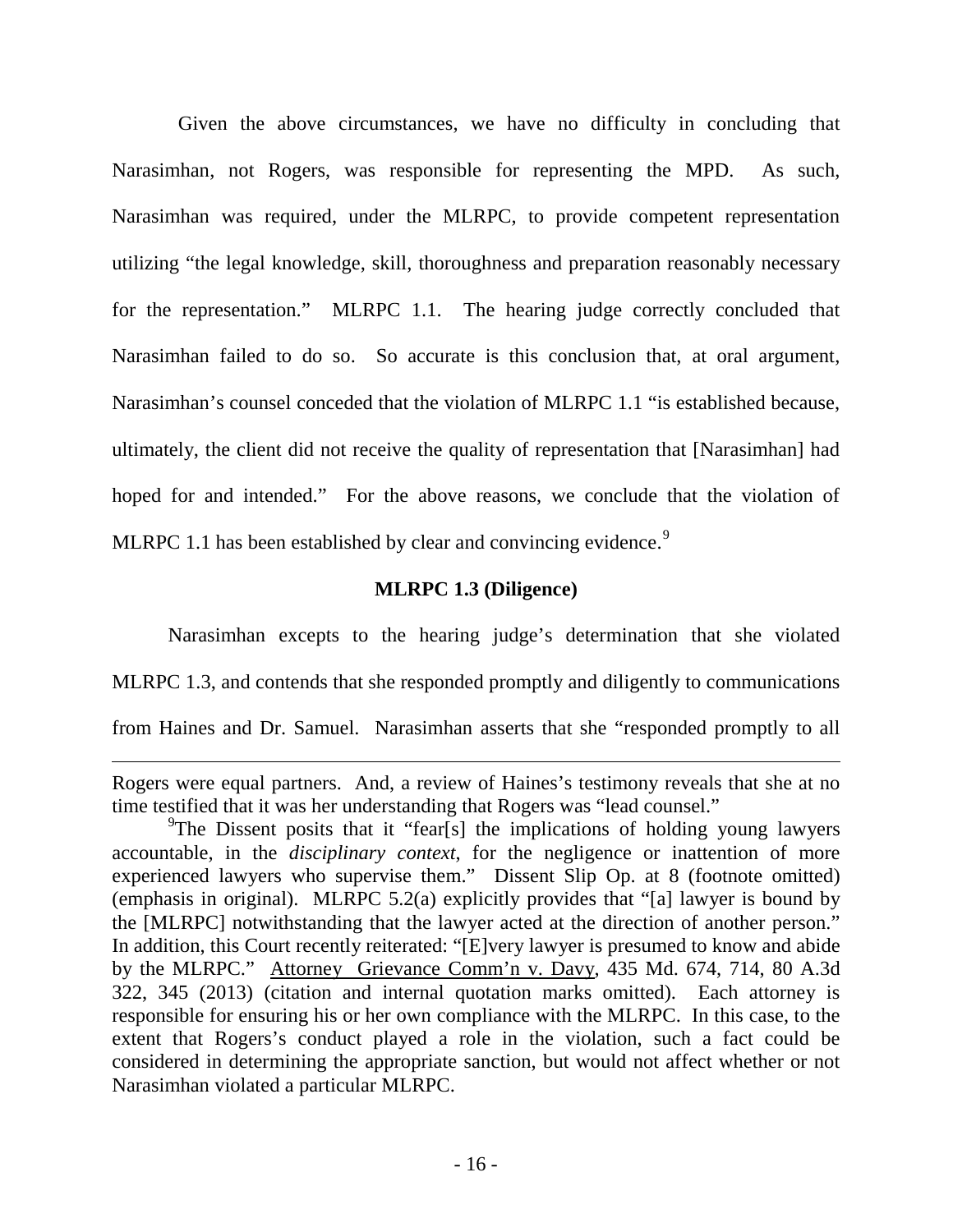inquiries by facilitating communication with her more experienced colleague[, Rogers]."

"A lawyer shall act with reasonable diligence and promptness in representing a client." MLRPC 1.3. For example, an attorney violates MLRPC 1.3 by failing to keep a client informed as to the status of the case and by failing to respond to the client's inquiries. See Attorney Grievance Comm'n v. Park, 427 Md. 180, 192, 46 A.3d 1153, 1160 (2012) ("[The lawyer]'s failure to keep the [clients] informed as to the status of the applications and his failure to respond to the [clients'] inquiries both violate MLRPC 1.3." (Citation omitted)).

Here, clear and convincing evidence supports the hearing judge's conclusion that Narasimhan violated MLRPC 1.3. The record unequivocally establishes that Narasimhan failed to respond to and/or communicate with Haines and Dr. Samuel on several occasions about important matters related to the MPD's representation. To begin, Narasimhan failed to participate in the first conference call on December 10, 2009. Later, after the DOL denied certification of Form 9089, both Haines and Dr. Samuel requested information from ILG about obtaining a one-year extension to Dr. Samuel's work visa. Neither Narasimhan nor Rogers provided a response to Haines or Dr. Samuel regarding the requested information. Haines and Dr. Samuel requested a conference call to receive an update on the status of the case and to discuss the appeals process. The requested conference call did not take place, and neither Narasimhan nor Rogers provided the requested information concerning the appeals process. Less than one week after the failed attempt to obtain information and a status update, the MPD terminated ILG's representation. Thus, there were multiple occasions on which Narasimhan failed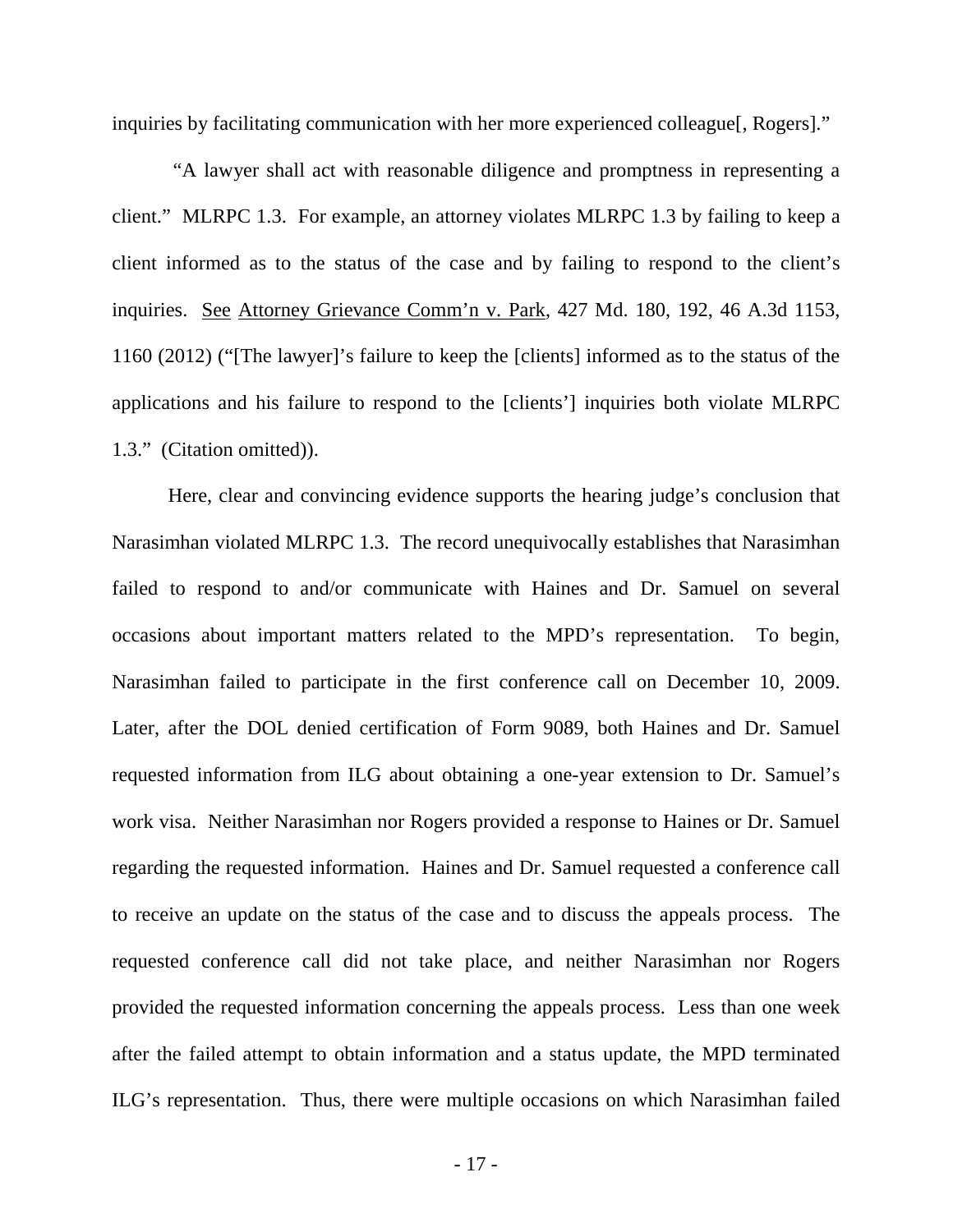to respond at all to requests for information, and she also failed to provide a requested status update. As to Narasimhan's claim that she responded by facilitating communication with Rogers, Narasimhan accepted primary responsibility for representing the MPD; as such, it was incumbent upon Narasimhan to provide the requested information herself or to ensure that Rogers responded in full. Under these circumstances, we have no difficulty in concluding that Narasimhan's violation of MLRPC 1.3 is supported by clear and convincing evidence.

### **MLRPC 1.4 (Communication Generally)**

 Narasimhan excepts to the hearing judge's determination that she violated MLRPC 1.4(a), and contends that she maintained communication with Haines and Dr. Samuel throughout ILG's representation of the MPD, including during the time she was in India. Narasimhan specifically excepts to the hearing judge's finding of fact that she was "largely unavailable" during her trip to India. Narasimhan argues that she did not violate MLRPC 1.4(b), that Rogers "provided virtually all of the legal advice rendered to the MPD[,]" and that the hearing judge erred in excluding her testimony as to the matters about which Rogers advised the MPD.

MLRPC 1.4 provides as follows:

(a) A lawyer shall:

(1) promptly inform the client of any decision or circumstance with respect to which the client's informed consent, as defined in Rule 1.0(f), is required by these Rules;

(2) keep the client reasonably informed about the status of the matter;

(3) promptly comply with reasonable requests for information; and

(4) consult with the client about any relevant limitation on the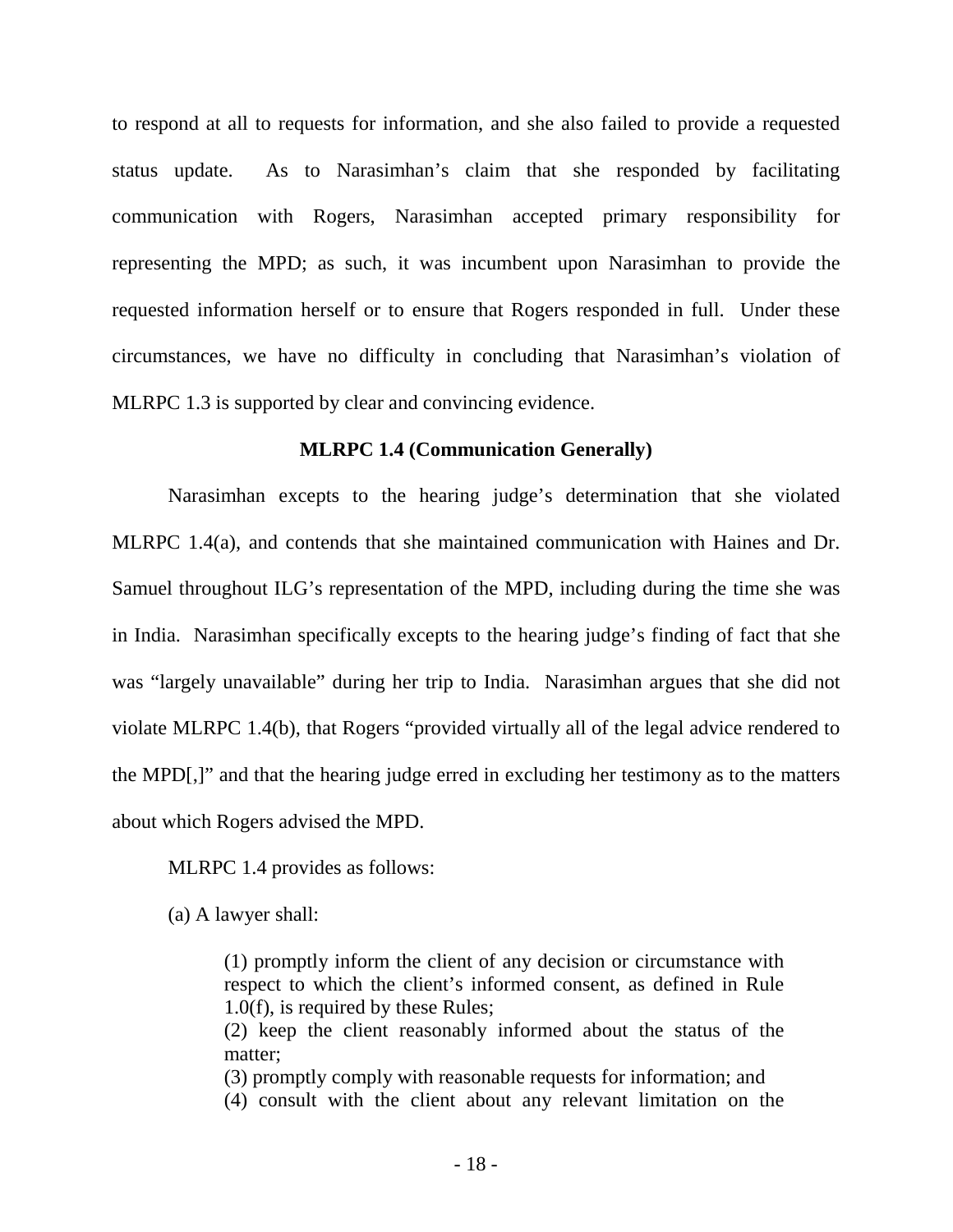lawyer's conduct when the lawyer knows that the client expects assistance not permitted by the [MLRPC] or other law.

(b) A lawyer shall explain a matter to the extent reasonably necessary to permit the client to make informed decisions regarding the representation.

Comment [5] to MLRPC 1.4 explains that "[t]he client should have sufficient information to participate intelligently in decisions concerning the objectives of the representation and the means by which they are to be pursued . . . . Adequacy of communication depends in part on the kind of advice or assistance that is involved."

Here, clear and convincing evidence supports the hearing judge's conclusion that Narasimhan violated MLRPC 1.4(a). Narasimhan failed to keep the MPD informed about the status of the matter and failed to respond promptly, on multiple occasions, to requests for information, even though she had advised the MPD that she was the "principal point of contact" and would be the attorney "named as [the] DC contact[.]" Glaringly, Narasimhan failed to respond to requests made on June 15, 2010, and July 14, 2010, by Haines and Dr. Samuel, respectively, requesting information about obtaining a one-year extension to Dr. Samuel's current work visa. Specifically, on June 15, 2010, Haines sent a letter to Rogers at ILG's Maryland address raising concerns about the DOL's denial of certification and Narasimhan's work performance, and requesting an itemization of work related to the second filing of Form 9089. Haines testified that in response to the June 15, 2010, letter, she received an invoice, which was sent by e-mail from Narasimhan to Haines, charging for expenses related to filing the second Form 9089. Haines testified that she did not get an actual response to the June 15, 2010, letter except for an invoice. Consistent with Haines's testimony, the record does not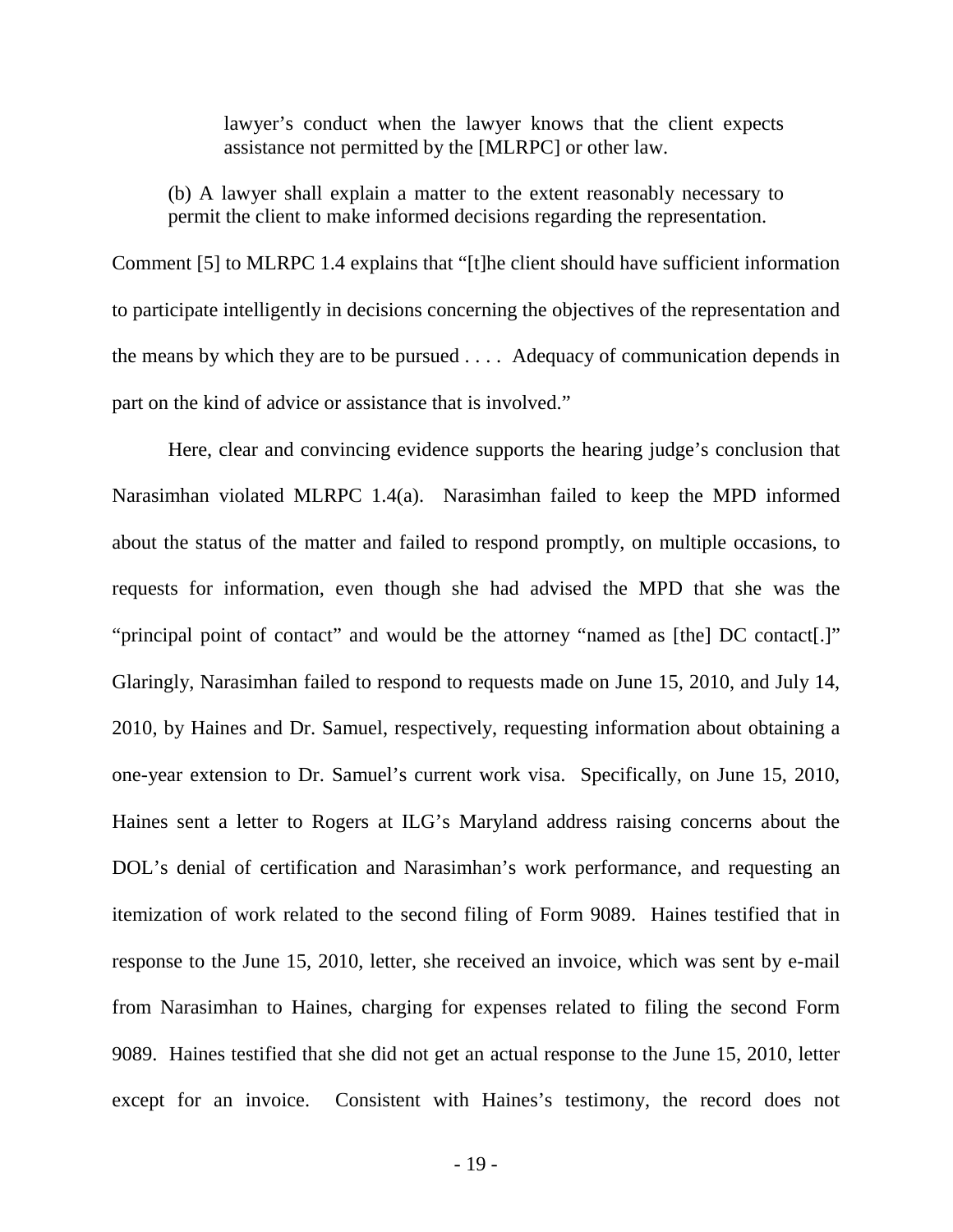demonstrate that either Narasimhan or Rogers responded and addressed Haines's concerns. And, on July 14, 2010, Dr. Samuel sent an e-mail to Rogers and Narasimhan requesting: (1) that a conference call take place on July 16, 2010, with Haines; and (2) that certain information be provided, including an update on the case, the possibility of appeal, and the process of applying for an extension of Dr. Samuel's work visa. Narasimhan e-mailed Haines and Dr. Samuel advising that Rogers was out of the country and she would need to "see if [he was] available to talk" on July 16, 2010; Narasimhan provided no information concerning the possibility of an appeal, the process of obtaining an extension of the work visa, or an update on the case. Tellingly, less than one week later, on July 20, 2010, the MPD terminated ILG's representation.

Although Narasimhan specifically excepts to the hearing judge's finding that she was "largely unavailable" while in India, the record demonstrates the following: (1) Narasimhan failed to participate in the December 10, 2009, conference call, during which critical information–such as employment advertisements, information needed from Dr. Samuel, and the interview process–was discussed;<sup>[10](#page-21-0)</sup> (2) Narasimhan failed to respond to

<span id="page-21-0"></span> $10$ In an e-mail dated November 17, 2009, Narasimhan advised Rogers that she would be out of the country from December 3, 2009 to January 17, 2010. This e-mail was sent only to Rogers. The only support for Narasimhan having informed Haines of the trip is Narasimhan's own testimony at the hearing. Narasimhan testified before the hearing judge that, at some other point before the contract was awarded, she believed that she spoke with Haines during a conference call and advised Haines that she was going to India "for a family wedding in the month of December and January." Specifically, Narasimhan testified: "I believe I did tell [Haines] that I was basically going for a family wedding in the month on December and January." In the findings of fact, however, the hearing judge did not find that Narasimhan told Haines she would be out of the country from December 2009 through January 2010. As of the morning of the scheduled (Continued...)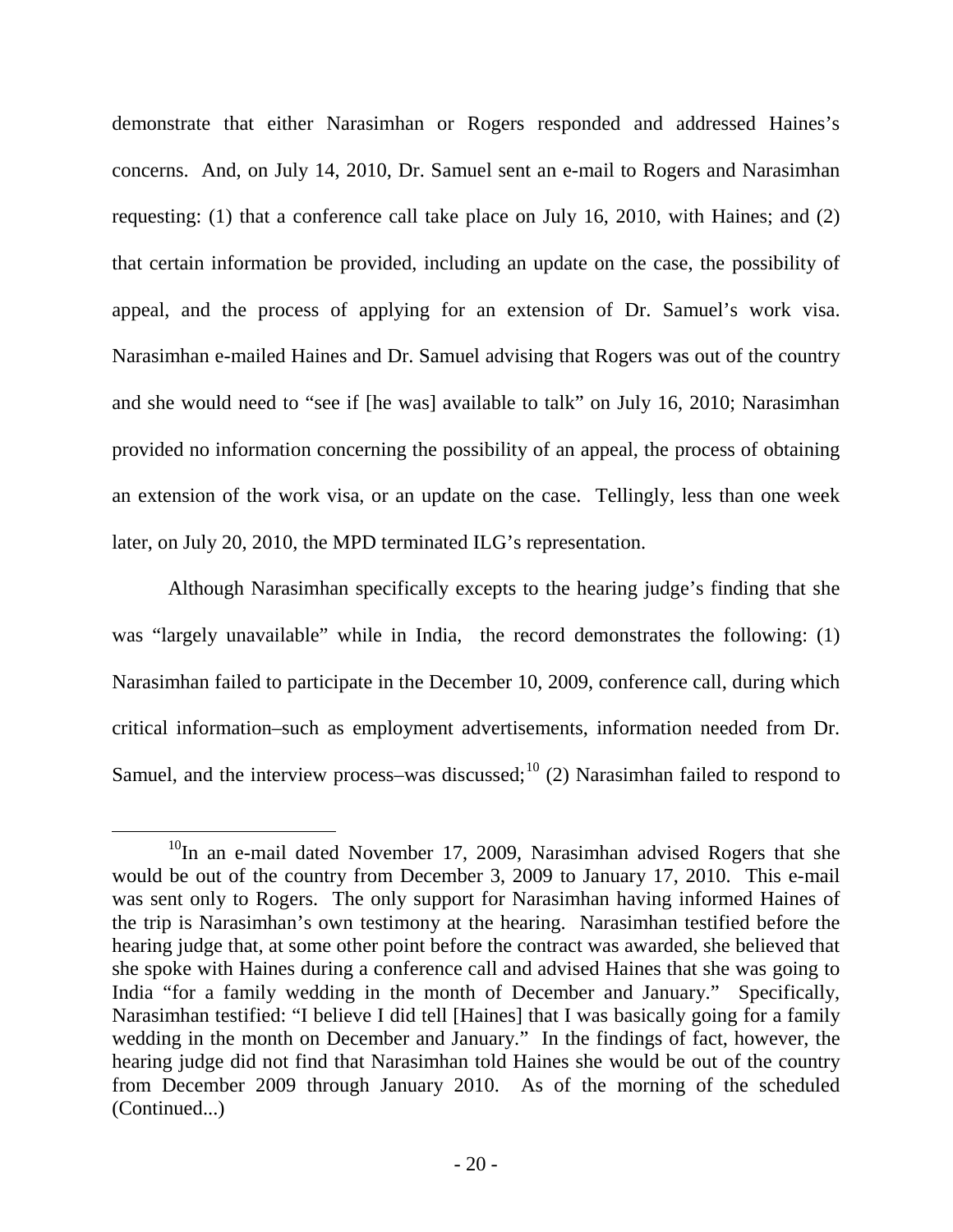the MPD's request for a second conference call on December 21, 2009; and (3) although advising the MPD on January 20, 2010, that Form 9089 would be ready to file online "next week," Narasimhan failed to file the form online and provided no explanation for the failure. Thus, the record establishes that, while Narasimhan was in India, she failed to communicate with the MPD and to complete promised work.

 There is a dearth of case law addressing the lawyer's role as counselor under MLRPC 1.4(b). See Attorney Grievance Comm'n v. Rand, 429 Md. 674, 716, 57 A.3d 976, 1001 (2012) ("Rand's exception implicates the application of [MLRPC] 1.4 to the process of counseling a client. To our knowledge, this is our first foray into the role of a lawyer as counselor." (Paragraph break omitted)). In Rand, id. at 716-17, 57 A.3d at 1001, although the hearing judge determined that the attorney had violated MLRPC 1.4(b), we concluded that "the hearing judge erred in not viewing counseling [the client] as a process, which occurred over a period of time." We observed that our analysis needed to "take into account the entire interaction between [the attorney] and [the client] and the information that was communicated[.]" Id. at 717, 57 A.3d at 1001. Based on

 $\overline{a}$ 

December 10, 2009, call, it was anticipated that Narasimhan would participate in the call. Indeed, it was only on the morning of the December 10, 2009, conference call, that Narasimhan e-mailed Rogers, Haines, and Dr. Samuel from India informing them that she would be unable to join the conference call.

In an e-mail dated December 10, 2009, Haines advised Narasimhan, Rogers, and Dr. Samuel that they were "scheduled to speak again on December 21 at 2:00." The conference call did not occur. Despite being aware that the MPD expected a second conference call to occur on December 21, 2009, Narasimhan took no action with respect to the December 21, 2009, call until January 5, 2010, when she forwarded an e-mail to Rogers, Haines, and Dr. Samuel indicating that she was aware the call did not occur and inquiring how to proceed.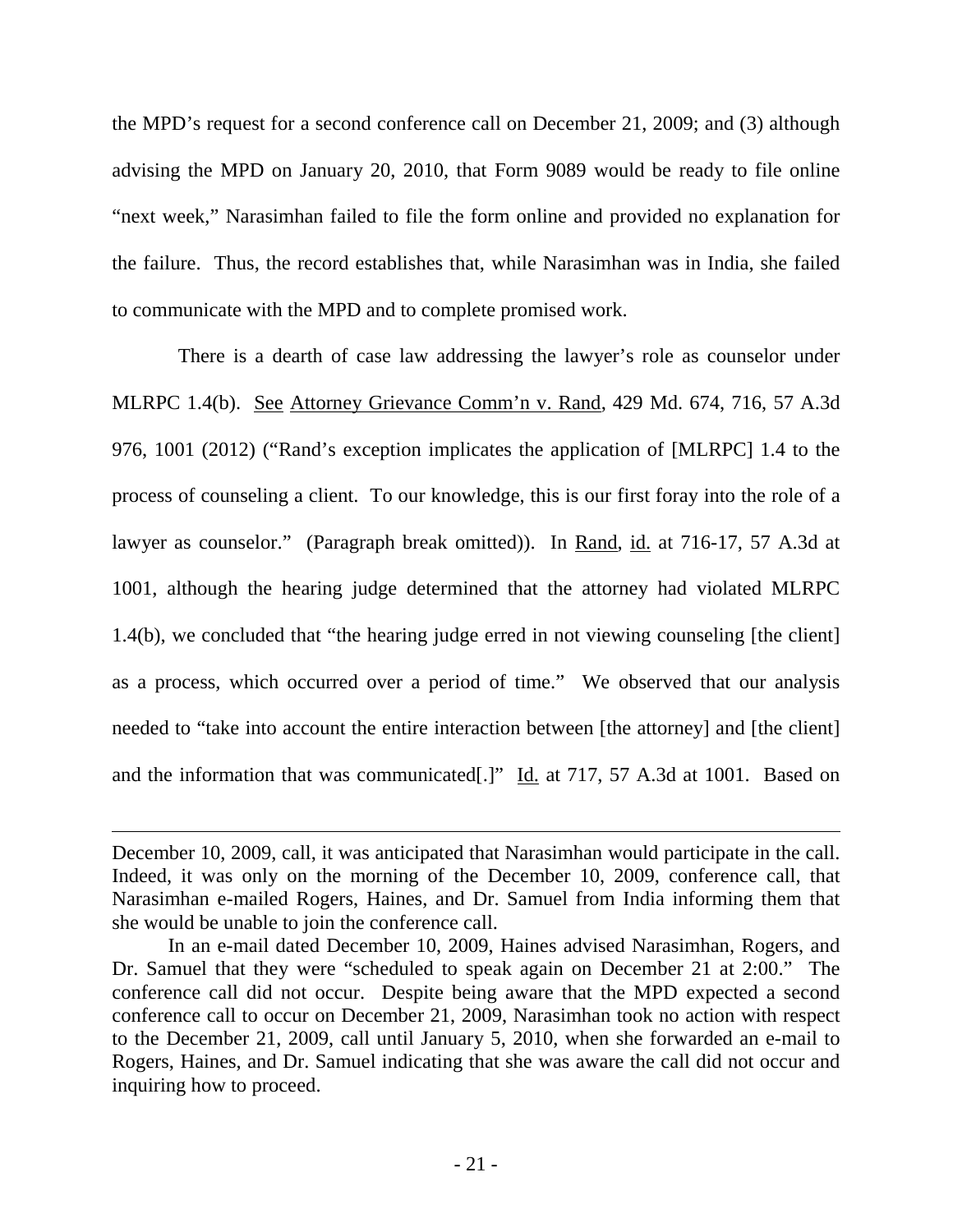that guiding principle, we held that there was not clear and convincing evidence that the attorney violated MLRPC 1.4(b), as the attorney explained the consequences of failing to take a particular action at the time of the initial meeting with the client, and explained: "To parse out what an attorney counsels or fails to counsel, as to the consequences of a client's failure to act, at each meeting, without consideration of what had been counseled at earlier meetings, is to tread a dangerous path when addressing willful violations." Id. at 718, 57 A.3d at 1002.

The facts and circumstances of Rand are distinct from those in the instant case. Indeed, we know of no Maryland case presenting circumstances similar to those presented here–*i.e.*, a hearing judge has determined that an attorney failed to provide accurate information and advice to a client to the extent reasonably necessary to permit the client to make informed decisions, but the attorney contends that a colleague allegedly provided adequate information and advice to the client. Nonetheless, we conclude that clear and convincing evidence supports the hearing judge's conclusion that Narasimhan violated MLRPC 1.4(b).

Here, following the guiding principle of Rand, we review the entire interaction between ILG and the MPD, and the information conveyed by Narasimhan and Rogers. The MPD retained ILG to handle the matter of Dr. Samuel's permanent residency process. On November 30, 2009, shortly after the representation commenced, Narasimhan sent Haines an e-mail detailing the "labor certification steps." On December 8, 2009, Rogers e-mailed Haines a brief outline of the EB-2 permanent residency classification. During the December 10, 2009, conference call, Rogers discussed the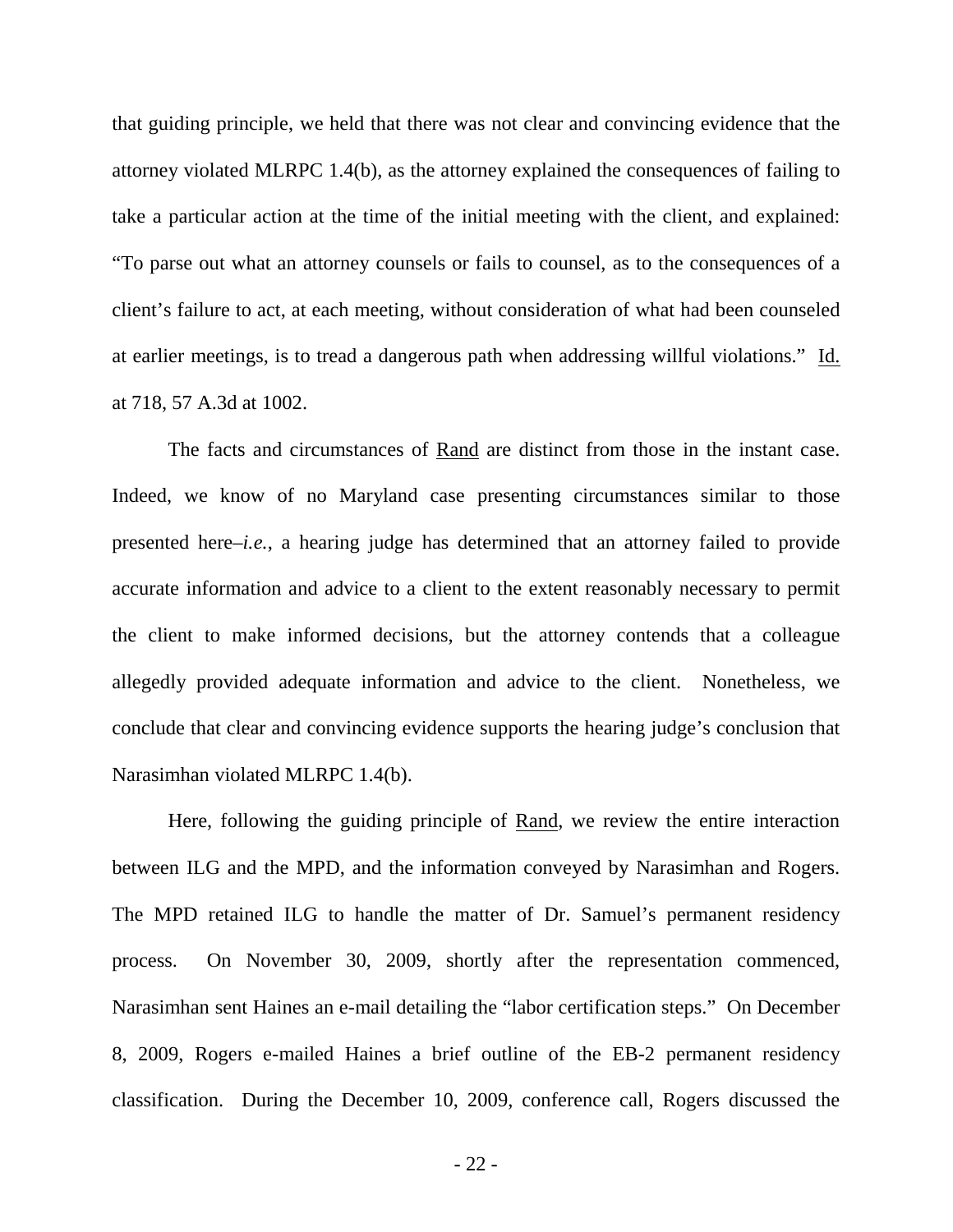process with Haines and Dr. Samuel. It is not clear whether the information conveyed by Narasimhan and Rogers was accurate or complete. After the initial advisements, Dr. Samuel requested additional information about the labor certification process and her options, as her work visa would expire in a matter of months. Significantly, Narasimhan did not answer any of Dr. Samuel's questions, but instead asked Rogers to respond. When Rogers eventually responded, he provided only a partial response. Later, both Haines and Dr. Samuel requested information about obtaining a one-year extension to Dr. Samuel's current work visa. After the DOL denied certification of Form 9089, on separate occasions, Haines and Dr. Samuel requested additional information and a conference call to receive an update on the case and to discuss the appeals process. Tellingly, neither Narasimhan nor Rogers responded to the requests for additional information and the conference call did not occur. The requests for additional information and available alternatives to permanent residency and the lack of an adequate response demonstrate that neither Narasimhan nor Rogers provided the MPD with accurate and complete information and advice sufficient to enable the MPD to make informed decisions.

Although Narasimhan argues that Rogers "provided virtually all of the legal advice rendered to the MPD[,]" it is undisputed that Narasimhan provided the initial outline to Haines of the "labor certification steps" and that she accepted responsibility for the MPD's representation, both through the ILG Agreement (in which she agreed to be primarily responsible for the practice of law) and by her own initial statements to the MPD (in which she advised she was the attorney "named as [the] DC contact" and the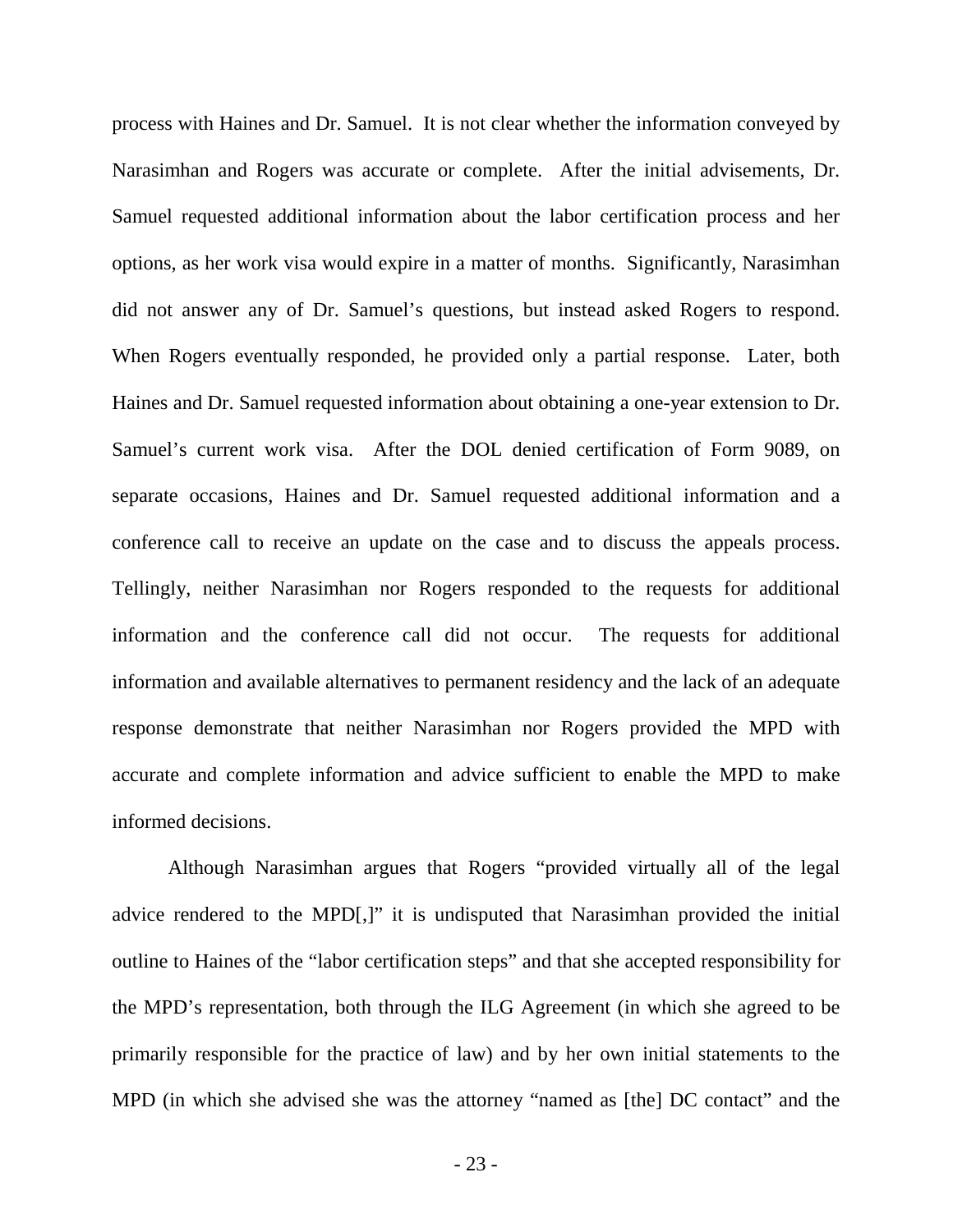"principal point of contact"). Because Narasimhan was the attorney responsible for the MPD's representation and the principal point of contact for the MPD, and as the attorney who submitted Form 9089, it was incumbent upon Narasimhan, not Rogers, to ensure that the MPD was fully advised with accurate information.<sup>[11](#page-25-0)</sup>

The Parties agree that [Narasimhan] is in a better position to conduct the daily management of the Joint Venture. **[Narasimhan] shall be primarily responsible for** the conduct of the office, business development, control of the finances, **practice of law under this Joint Venture Agreement and, the making of court appearances for the Joint Ventures and the clients of the Joint Venture subject to the terms of this Agreement. [Narasimhan] shall use her best efforts to** obtain[] clients for the Joint Venture, retain[] clients in the Joint Venture, and **conduct her practice of law**, except in the case of [Narasimhan]'s separate agreements with outside counsel and/or independent attorneys, as part of this Joint Venture.

The Parties hereby acknowledge that [Rogers] has the experience, legal knowledge and, the business acumen in the Joint Venture. **[Rogers] shall be primarily responsible for providing advice and legal expertise to the Joint Venture.** [Rogers] shall also be primarily responsible for research of legal issues that will arise in the conduct of the law practice within the Joint Venture. [Rogers] shall, as circumstances permit, make court appearances for the clients of the Joint Venture.

(Emphasis added). In addition to the Agreement, Narasimhan's own conduct and statements support the hearing judge's finding that she was primarily responsible for the practice of law. During the representation, Narasimhan–not Rogers–submitted Form 9089. During Bar Counsel's investigation of Dr. Samuel's complaint, Narasimhan responded, in writing, among other things, that she had "represented the MPD[.]" The quotation above specifically states that Rogers was to "be primarily responsible for providing advice and legal expertise to the Joint Venture" and that is what the hearing (Continued...)

<span id="page-25-0"></span><sup>&</sup>lt;sup>11</sup>The hearing judge specifically found that, "[a]ccording to ILG's agreement, [Narasimhan] was named as the attorney primarily responsible for the 'practice of law' and for the 'clients of the Joint Venture.'" A review of the Agreement confirms the hearing judge's finding. Section 5.01 of the ILG Agreement, concerning the division of labor between Narasimhan and Rogers outlined Narasimhan's and Rogers's responsibilities as follows: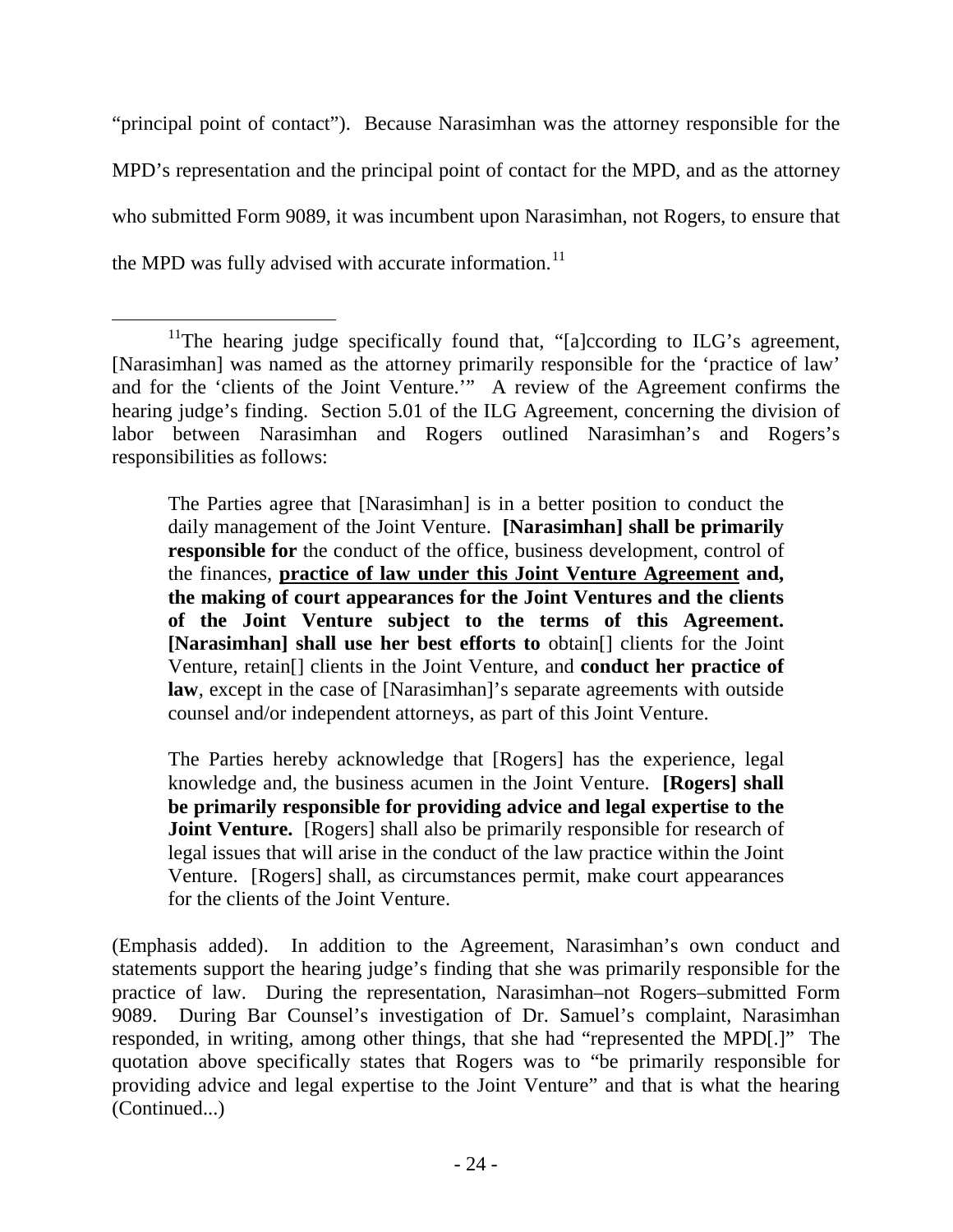Revealingly, when asked at oral argument whether the violations of MLRPC 1.3 and 1.4 were established, Narasimhan's counsel stated: "I do believe they are established in one . . . sense, I do. In the sense that the quality of representation wasn't there." Narasimhan's counsel nevertheless argued that Narasimhan "was very responsive to client communications." It is readily apparent, however, that on many occasions Narasimhan failed to promptly respond to communications from the MPD, to keep the MPD reasonably informed about the status of the case, and to provide information necessary for the MPD to make informed decisions during the representation. In other words, we are satisfied that the violations of MLRPC 1.4(a) and (b) have been established by clear and convincing evidence.

# **MLRPC 7.1 (Communications Concerning a Lawyer's Services) & MLRPC 8.4(c) (Dishonesty, Fraud, Deceit or Misrepresentation)**

 Narasimhan excepts to the hearing judge's determination that she violated MLRPC 7.1 and 8.4(c), and contends that she did not claim in her résumé to have extensive experience in immigration law. Narasimhan asserts that she did not fabricate her credentials or otherwise misrepresent her legal experience with the intent of gaining employment. According to Narasimhan, the inaccuracies in her résumé were immaterial and "do not even rise to the level of 'puffing.'"

MLRPC 7.1 provides, in relevant part:

 $\overline{a}$ 

judge found, *i.e.*, that Rogers was responsible for rendering advice to the joint venture– ILG–and Narasimhan was primarily responsible for the practice of law.

Because we determine that Narasimhan was responsible for representation of the MPD, we do not address whether the hearing judge erred in excluding her testimony concerning the matters on which Rogers advised the MPD.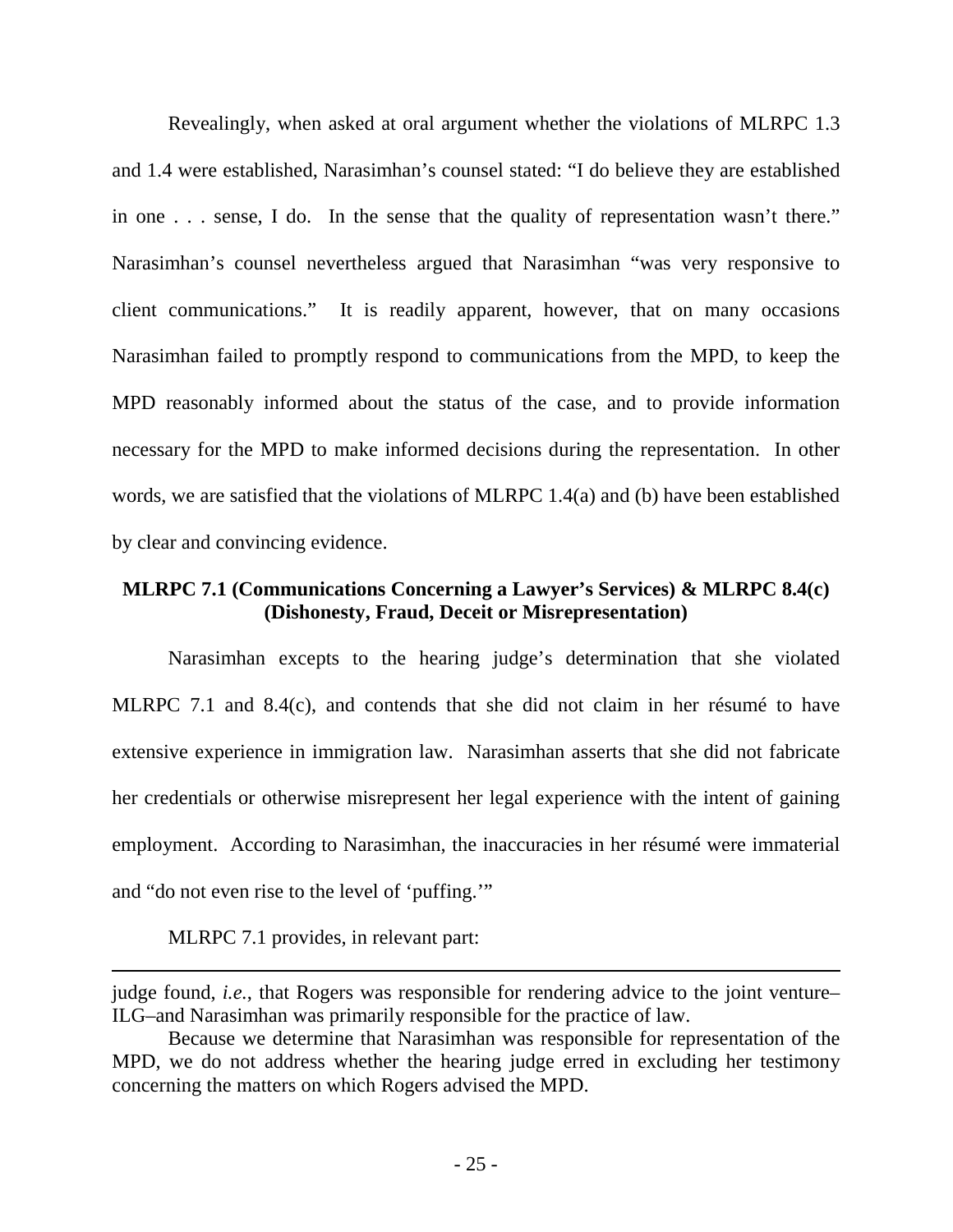A lawyer shall not make a false or misleading communication about the lawyer or the lawyer's services. A communication is false or misleading if it:

(a) contains a material misrepresentation of fact or law, or omits a fact necessary to make the statement considered as a whole not materially misleading[.]

Something that is "material" is something "[o]f such a nature that knowledge of the item would affect a person's decision-making; significant; essential[.]" Black's Law Dictionary 998 (8th ed. 2004). In the context of contracts, "[a] misrepresentation is material if it would be likely to induce a reasonable person to manifest his [or her] assent, or if the maker knows that it would be likely to induce the recipient to do so." Restatement (Second) of Contracts  $\S 162(2)$  (1981). In the context of torts, a "matter is material if (a) a reasonable [person] would attach importance to its existence or nonexistence in determining his [or her] choice of action in the transaction in question; or (b) the maker of the representation knows or has reason to know that its recipient regards or is likely to regard the matter as important in determining his [or her] choice of action, although a reasonable [person] would not so regard it." Restatement (Second) of Torts § 538(2) (1977).

In attorney grievance proceedings, violations of MLRPC 7.1 may occur where an attorney omits pertinent information from his or her letterhead or business cards, or otherwise fails to advise clients that the attorney is not licensed to practice law in Maryland. See, e.g., Attorney Grievance Comm'n v. Alsafty, 379 Md. 1, 5-7, 838 A.2d 1213, 1216-17 (2003) (We held that a New York attorney violated MLRPC 7.1 by distributing, at various public locations, business cards that failed to indicate that the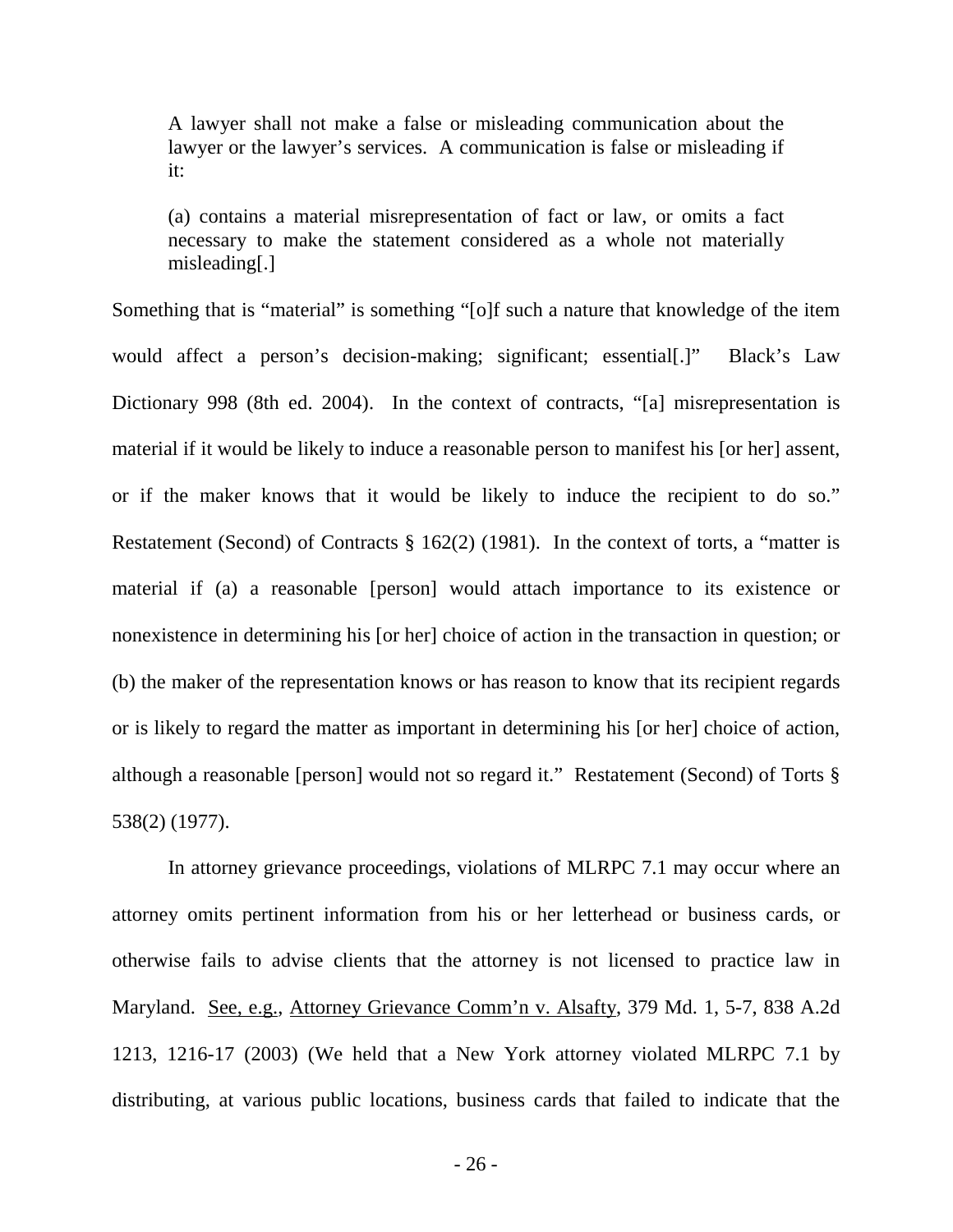attorney's practice was limited to federal courts, and otherwise gave the impression that the attorney was licensed to practice law in Maryland.); Attorney Grievance Comm'n v. Harris-Smith, 356 Md. 72, 86-87, 737 A.2d 567, 575 (1999) (We held that an attorney violated MLRPC 7.1 by generally failing to "advise prospective clients that she was not admitted to practice in Maryland and from her use of [a business] card, . . . [which gave] the [] Maryland address of [the attorney]'s office and thereby indicate[d] that she [was] a Maryland lawyer."); Attorney Grievance Comm'n v. Brown, 353 Md. 271, 290, 725 A.2d 1069, 1078 (1999) (We held that a Maryland attorney violated MLRPC 7.1 by using letterhead which included another attorney's name as co-counsel without indicating that the other attorney was not licensed to practice law in Maryland.).

MLRPC 8.4(c) provides: "It is professional misconduct for a lawyer to . . . engage in conduct involving dishonesty, fraud, deceit or misrepresentation[.]" Recently, in Attorney Grievance Comm'n v. Dore, 433 Md. 685, 707-08, 73 A.3d 161, 174 (2013), we stated "that dishonesty and misrepresentation under [MLRPC] 8.4(c) have no requirement of intent to deceive." In <u>Dore, id.</u> at 708, 73 A.3d at 174, we explained that "there is a distinction between fraud and deceit on the one hand, and dishonesty and misrepresentation on the other hand[,]" stating:

In *Attorney Grievance Commission v. Reinhardt*, for example, we stated that an intent to deceive is only relevant if Bar Counsel alleges fraud or deceit: "assuming that Bar Counsel alleged that an attorney engaged in fraudulent conduct, evidence as to an attorney's specific intent [to deceive] would be relevant and properly considered in assessing whether [MLRPC] 8.4(c) was violated." 391 Md. 209, 221, 892 A.2d 533, 540 (2006). To the contrary, we made clear that the "specific intent is not a necessary ingredient of dishonesty or misrepresentation." *Id.* at 222, 892 A.2d at 540. . . .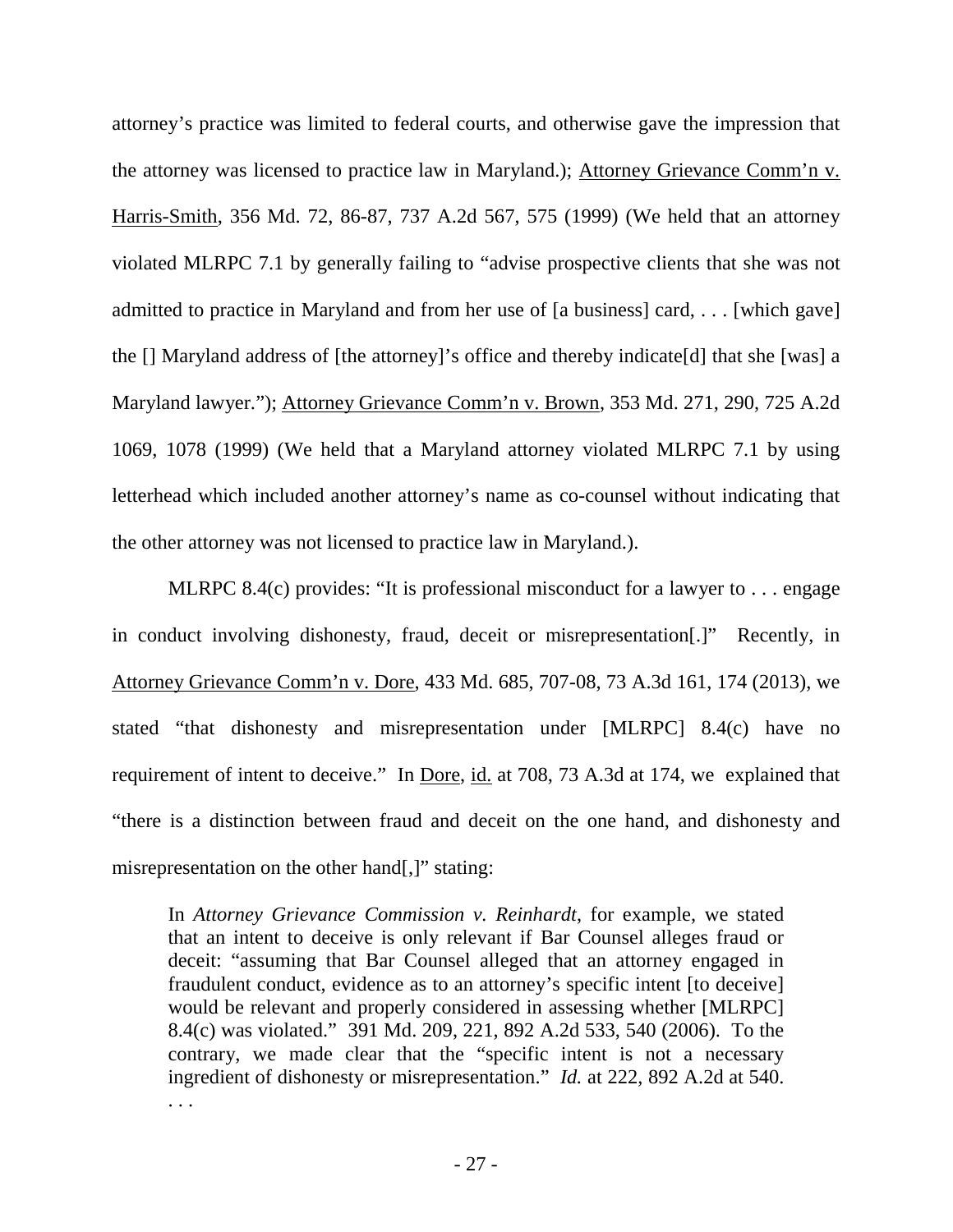In *Attorney Grievance Commission v. Siskind*, this Court relied on *Reinhardt* and made clear that there is a distinction between "pure acts" and "false statements." 401 Md. 41, 70, 930 A.2d 328, 345 (2007). We explained that for "acts" alleged to be "fraudulent or deceitful," a "specific intent is typically necessary to be proven to demonstrate that the conduct in question was fraudulent in fact." *Id.* To the contrary, for "false statements" alleged to be dishonest or a misrepresentation, "there is no additional intent element, specific or otherwise, to prove." *Id.* Accordingly, in the context of [MLRPC] 8.4(c), so long as an attorney knowingly makes a false statement, he necessarily engages in conduct involving misrepresentation. No intent to deceive is necessary. *See also Attorney Grievance Comm'n v. Whitehead*, 405 Md. 240, 258, 950 A.2d 798, 809 (2008).

(First alteration in original).

Here, clear and convincing evidence supports the hearing judge's conclusion that Narasimhan violated MLRPC 7.1 and 8.4(c) by submitting to the MPD a résumé and proposal that contained multiple misrepresentations concerning her immigration law experience. The misrepresentations on Narasimhan's résumé were not minor or slight exaggerations. The record amply demonstrates that the misrepresentations were material misrepresentations and that certain statements on the résumé were wholly fabricated. It is undisputed that statements on Narasimhan's résumé and in the job proposal were not accurate as to her immigration law experience. At oral argument, Narasimhan's counsel admitted that "[t]here were misstatements[.]" In the proposal submitted to the MPD, Narasimhan described herself as follows: "Being an immigrant [my]self, [I am] wellversed and ha[ve] a good knowledge of the immigration laws in this country[.]" In her résumé, Narasimhan described her position with ILG as an "Attorney/Joint Venturer" as follows: "Representation of Immigration clients in documentary immigration processes and litigation. Handled Family petitions and Citizenship applications."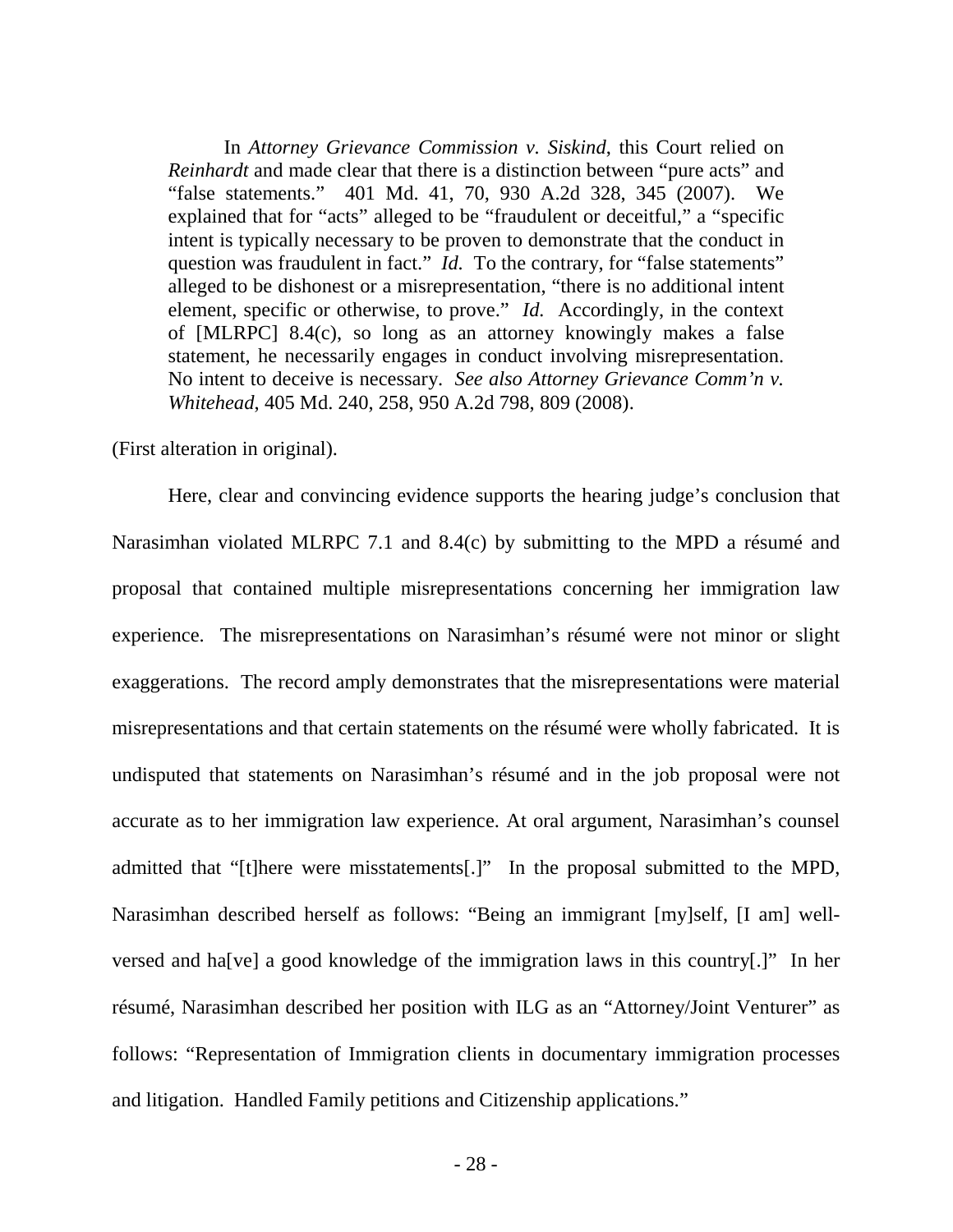These descriptions were false and did not accurately describe Narasimhan's immigration law experience. Before the hearing judge, Narasimhan testified that the job description under ILG stating "Representation of immigration clients, and documentary immigration processes and litigation" was not her job experience with ILG, but rather "was the description of [ILG] and what it was formed to do" and was meant to be a prospective statement of the work that she anticipated ILG would complete. When asked whether she had informed anyone at the MPD that her "intention with that first sentence on [her]  $r[\hat{\epsilon}]$ sum $[\hat{\epsilon}]$  was p[ro]spective and [] didn't reflect any actual experience that [she] had[,]" Narasimhan answered that she "assumed they knew already[.]" Narasimhan admitted that, at the time she submitted her résumé to the MPD, ILG had not had any matters that resulted in litigation.

As to the statement on the résumé–"Handled Family petitions and Citizenship applications"–Narasimhan conceded that there is no such thing as a "Citizenship application," and that what she "meant in layman terms is basically an N-400 Application for Naturalization." At the hearing, Narasimhan acknowledged that she had handled only two Applications for Naturalization, one in 2007 and one in 2008, both before she formed ILG with Rogers; *i.e.*, it was not accurate as she had stated that she handled "Citizenship applications" while with ILG. Moreover, the two Applications for Naturalization that Narasimhan had completed were done in a non-professional setting–she completed the applications for friends, never received compensation for her work, was not retained by the individuals, and never entered her appearance with any government agency related to the applications. When asked why she listed that she had experience with "Citizenship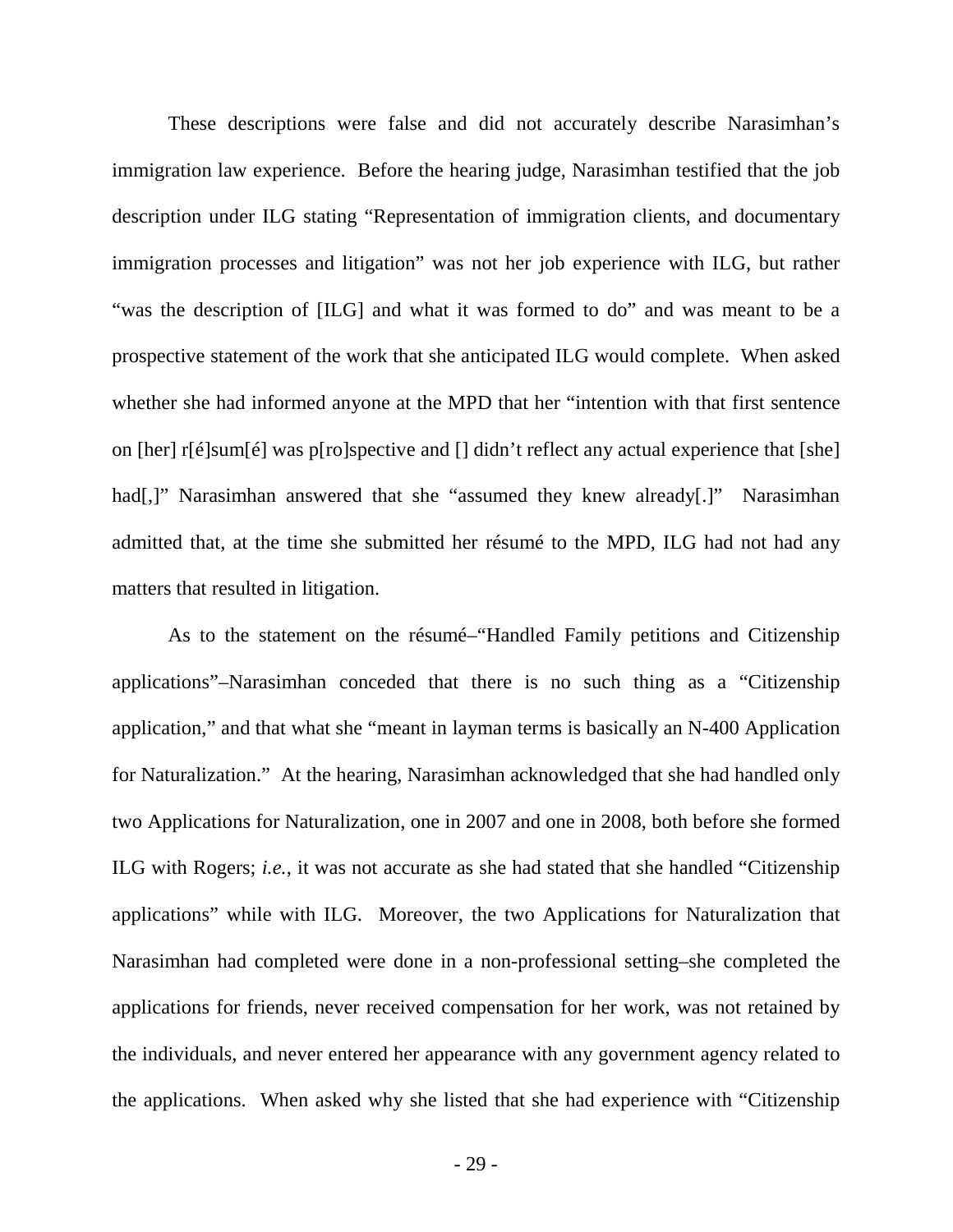applications" under her job description with ILG, Narasimhan's explanation was "[b]ecause it was immigration experience, it was related experience, and [her] intent was to communicate the nature of [her] limited immigration experience in layman's terms[.]" Ironically, this explanation highlighted the falsity of Narasimhan's statement in the proposal wherein she described herself as "well-versed" in, and having "a good knowledge of[,] the immigration laws[.]" As to the statement that she had handled "Family petitions," Narasimhan admitted that she had completed only one family petition and offered that the plural word "petitions" "was a typo." Narasimhan acknowledged that the family petition she referenced was actually prepared by Rogers–not her–and that her assistance was clerical, not legal.

Thus, the hearing judge correctly concluded that Narasimhan's résumé and the proposal contained misrepresentations. The misrepresentations in Narasimhan's résumé and in the proposal concerned her immigration law experience, and made it seem as though she had much more experience and knowledge of immigration law than she actually had at the time that she undertook representation of the MPD.

We flatly reject Narasimhan's contention that the description of immigration law experience on her résumé reflected ILG's practice of representing immigration clients. Reviewing the document as a whole, it is apparent that the description pertained to Narasimhan's experience and not to ILG's practice or mission. Tellingly, the résumé purports to list Narasimhan's "Education" and "Experience"–not ILG's practice. The first position listed under "Experience" is Narasimhan's role as "Attorney/Joint Venturer" of ILG. Directly beneath that appears the description: "Representation of Immigration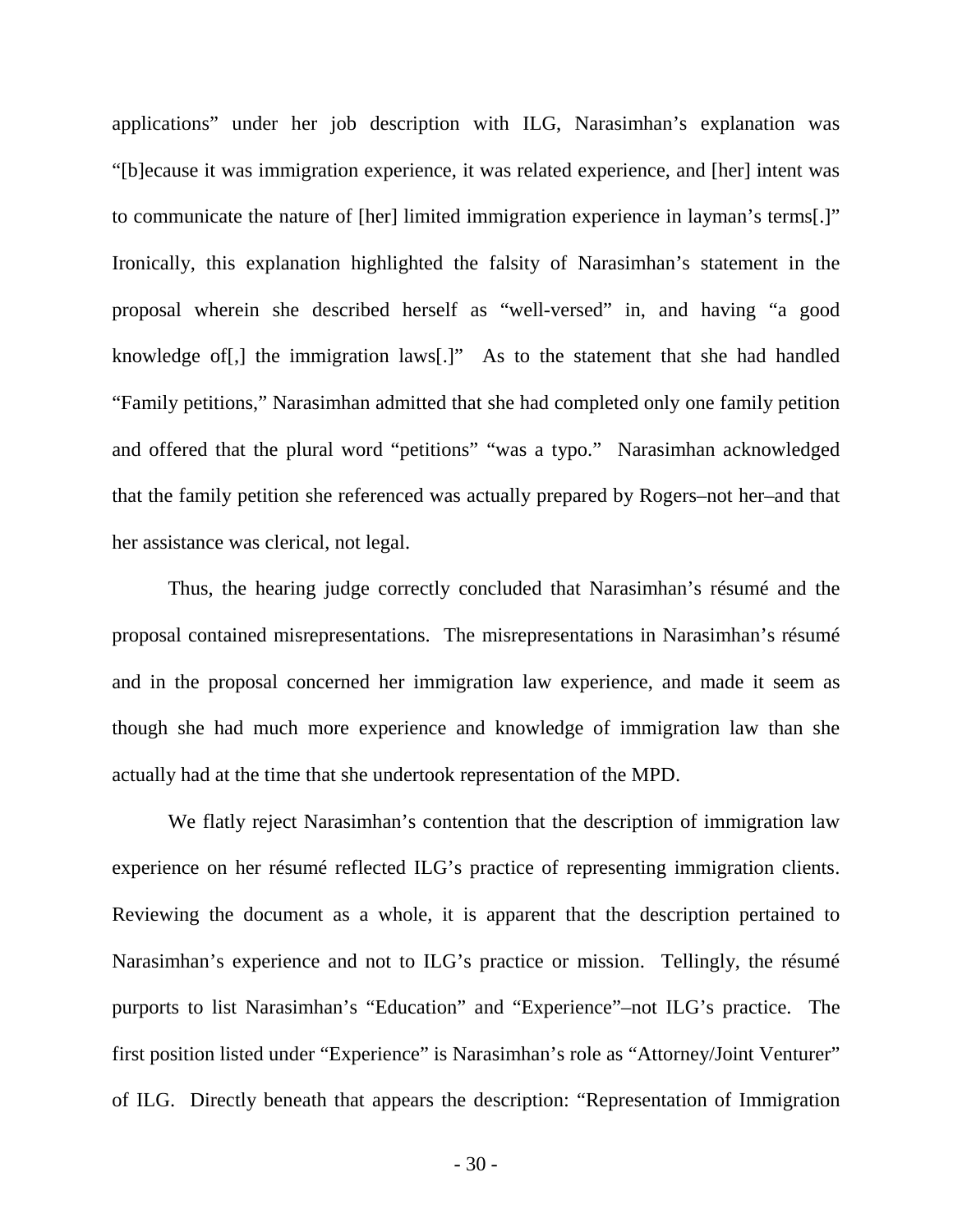clients in documentary immigration processes and litigation. Handled Family petitions and Citizenship applications." Thereafter, Narasimhan's previous legal positions and corresponding job descriptions are listed. The job descriptions for the other previous legal positions utilize the past tense (*i.e.*, "Conducted[,]" "prepared[,]" "drafted[,]" etc.). Put simply, we find no merit in Narasimhan's contention that the résumé contained information about ILG's practice.

Narasimhan raises an issue as to the materiality of the many misrepresentations. Although the term "material" has not been discussed explicitly in the context of a violation of MLRPC 7.1, it is evident that a "material" misrepresentation is one "[o]f such a nature that knowledge of the item would affect a person's decision-making. Black's Law Dictionary 998 (8th ed. 2004). Materiality is gauged objectively, not subjectively, meaning that a court utilizes a reasonable person standard in evaluating materiality. See Restatement (Second) of Contracts § 162(2) (1981) ("A misrepresentation is material if it is likely to induce a reasonable person to manifest his [or her] assent[.]"); Restatement (Second) of Torts  $\S$  538(2)(a) (1977) (A fact "is material if [] a reasonable [person] would attach importance to its existence or nonexistence in determining his [or her] choice of action in the transaction in question[.]").

Here, we have no difficulty concluding that the misrepresentations contained in the résumé and proposal, purporting to describe Narasimhan's experience with and familiarity of immigration law, were material because a reasonable person would have viewed the claimed experience and familiarity as important to a decision as to whether to retain ILG. Stated otherwise, the MPD may not have retained ILG if it had known that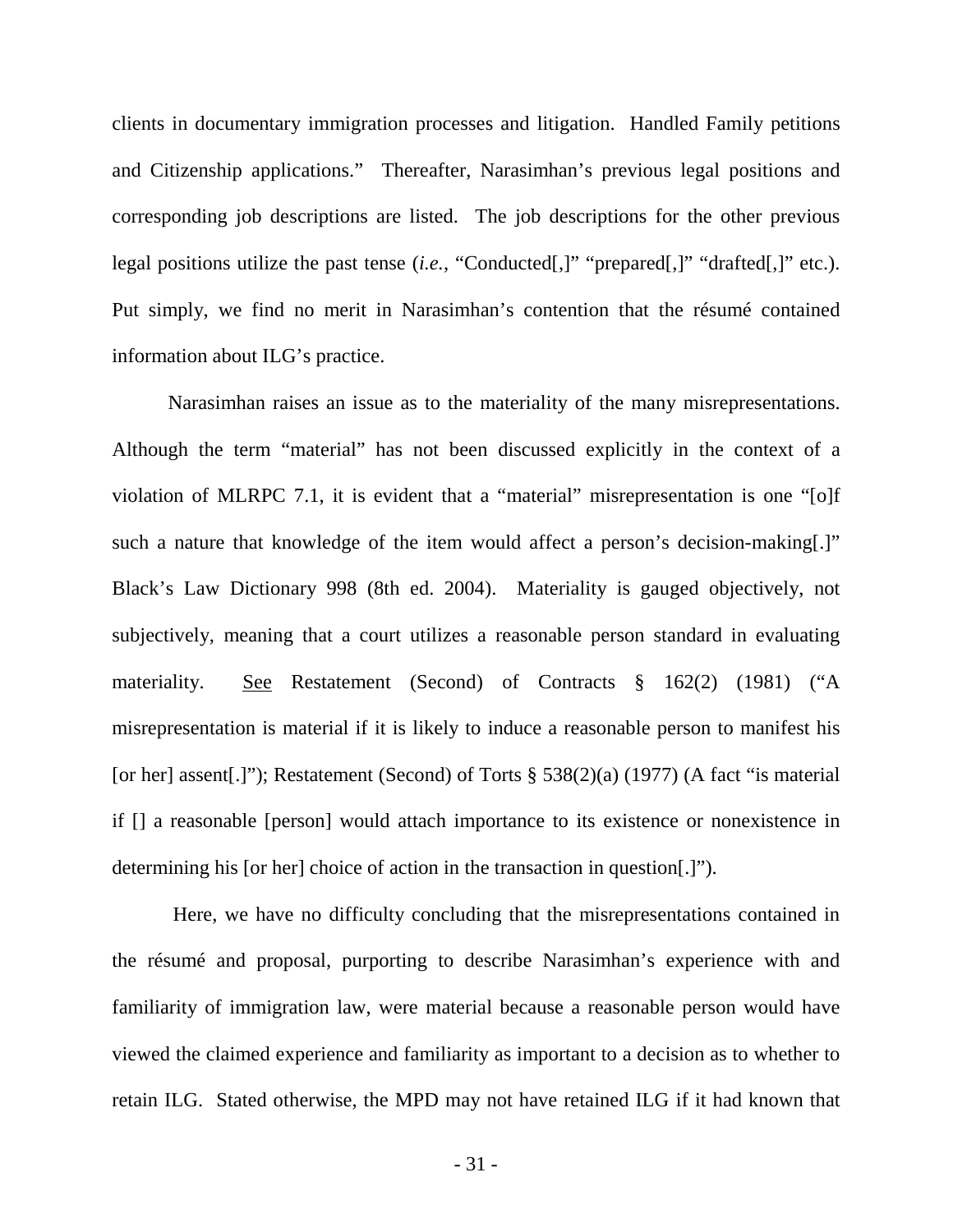Narasimhan essentially had no immigration law experience whatsoever. Even if the MPD had hired ILG based, in large part, as Haines testified, on Rogers's experience and expertise, and did not necessarily rely on the statements in the résumé and proposal purporting to outline Narasimhan's immigration law experience, actual reliance on the misrepresentations is not a requirement for violation of MLRPC 7.1 or 8.4(c). Reliance and materiality are two distinct concepts, as something can be material but not relied upon, *i.e.*, a reasonable person could view knowledge of a matter as important in the decision-making process, but not explicitly rely upon knowledge of the matter. In this case, it is readily apparent that Narasimhan's misrepresentations were made to make her credentials appear attractive to the MPD and to gain employment, and were material.

Although Narasimhan correctly points out that the hearing judge determined she did not set out to purposely defraud or deceive the MPD, no intent to deceive is required to find a violation of MLRPC 7.1 or 8.4(c). The plain language of MLRPC 7.1 does not require that a misrepresentation be made with an intent to deceive. For a violation of MLRPC 7.1 to be established, a false communication need only contain "a material misrepresentation of fact or law[.]" MLRPC 7.1(a). As discussed above, the misrepresentations in the résumé and proposal were material misrepresentations concerning Narasimhan's immigration law experience. Similarly, pursuant to MLRPC 8.4(c), we have stated explicitly "that dishonesty and misrepresentation under [MLRPC] 8.4(c) have no requirement of intent to deceive." Dore, 433 Md. at 707-08, 73 A.3d at 174. Thus, a false statement need not be made "with the intent of deceiving anyone" "so long as an attorney knowingly makes a false statement[.]" Id. at 708, 73 A.3d at 174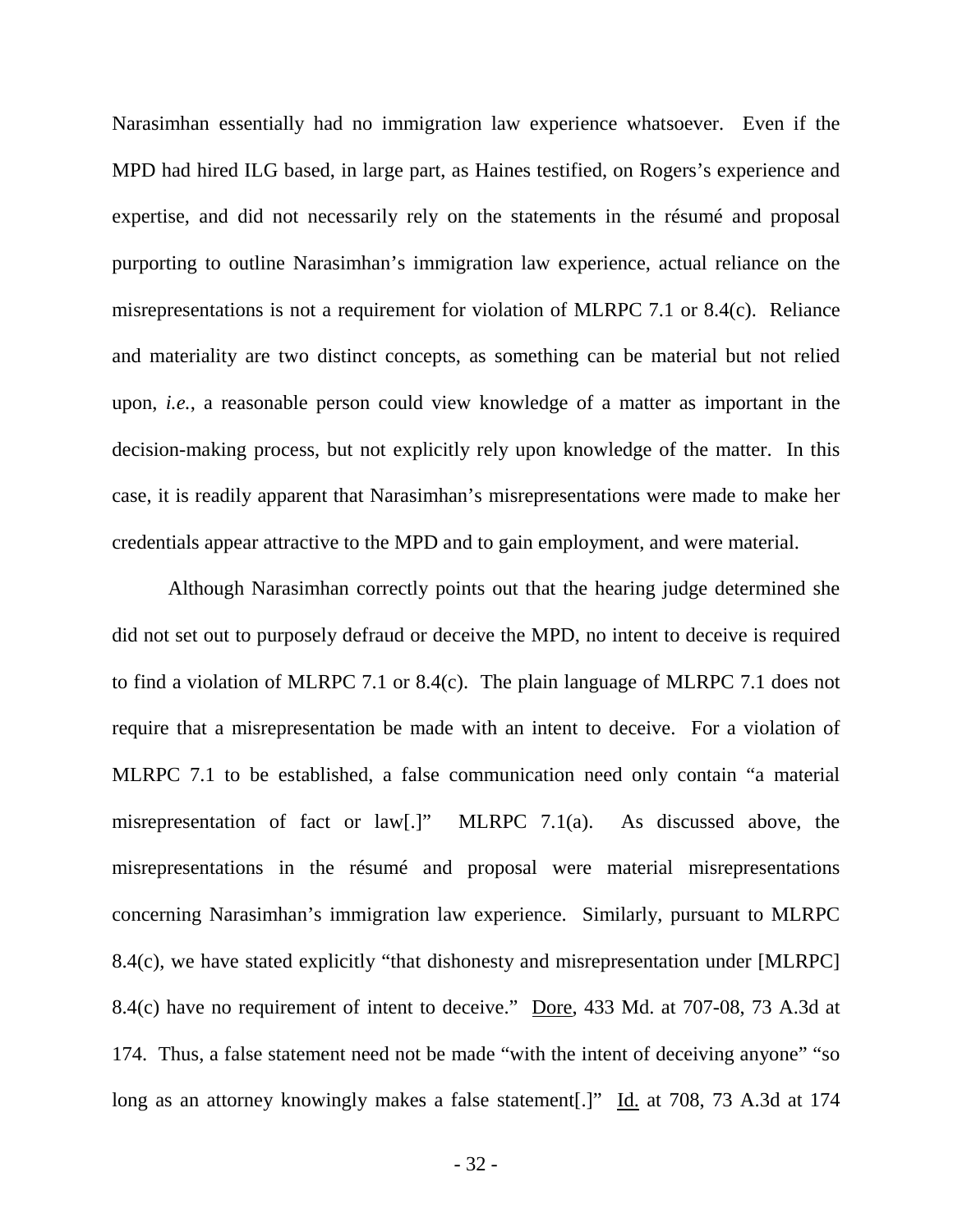(citations omitted). Here, as Narasimhan acknowledged before the hearing judge, the statements in her résumé describing her immigration law experience with ILG were inaccurate, *i.e.*, they were false and did not describe her actual immigration law experience. That is all that is required to demonstrate the violation of MLRPC 8.4(c).

In sum, we conclude that clear and convincing evidence established that Narasimhan made material misrepresentations concerning her immigration law experience on her résumé and in the proposal. Although Narasimhan may not have been motivated by a specific intent to deceive or defraud the MPD, the misrepresentations exceeded mere puffery and showed a degree of dishonesty and carelessness on Narasimhan's part. Accordingly, we determine that the violations of MLRPC 7.1 and 8.4(c) have been established.

### **MLRPC 8.4(d) (Conduct Prejudicial to the Administration of Justice)**

 Narasimhan excepts to the hearing judge's determination that she violated MLRPC 8.4(d) and contends that she did not engage in conduct that was prejudicial to the administration of justice. Narasimhan maintains that she fully cooperated with Bar Counsel's investigation and testified truthfully before the hearing judge.

"It is professional misconduct for a lawyer to . . . engage in conduct that is prejudicial to the administration of justice[.]" MLRPC 8.4(d). "In general, a[ lawyer] violates [MLRPC] 8.4(d) when his or her conduct impacts negatively the public's perception or efficacy of the courts or legal profession." Dore, 433 Md. at 696, 73 A.3d at 167 (citation and internal quotation marks omitted). For example, "[f]ailure to represent a client in an adequate manner is conduct prejudicial to the administration of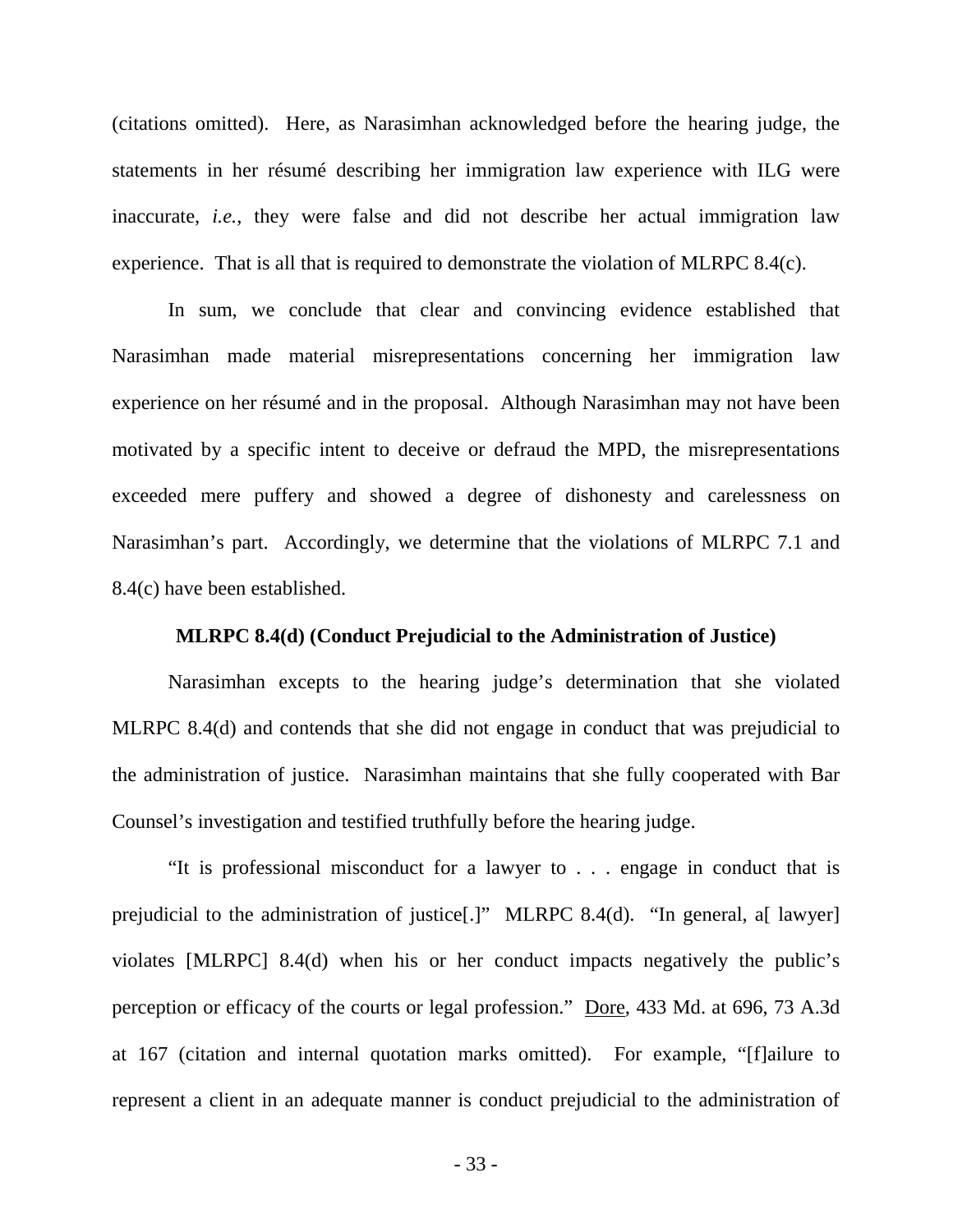justice." Attorney Grievance Comm'n v. Bleecker, 414 Md. 147, 175, 994 A.2d 928, 945 (2010) (alteration in original) (citations and internal quotation marks omitted).

Here, clear and convincing evidence supports the hearing judge's conclusion that Narasimhan violated MLRPC 8.4(d). Narasimhan provided incompetent representation to the MPD, due to her lack of experience, skill, and thoroughness, and failed on numerous occasions to respond promptly and adequately to requests for information. Narasimhan was responsible for representation of the MPD, and misrepresented her experience in immigration law on her résumé. Narasimhan's full and cooperative participation throughout the attorney grievance process is the same conduct that we expect of any attorney faced with a complaint. Here, Narasimhan submitted a proposal through a public bidding process sponsored by the MPD, a government agency. Narasimhan's lack of competence in representing the MPD reflected negatively on attorneys and the legal profession, and as a consequence, had the effect of eroding public confidence in the legal profession. Thus, the hearing judge's determination that Narasimhan violated MLRPC 8.4(d) is supported by clear and convincing evidence.<sup>[12](#page-35-0)</sup>

<span id="page-35-0"></span><sup>&</sup>lt;sup>12</sup>We reference Dore for the following general proposition of law: "In general, af lawyer] violates [MLRPC] 8.4(d) when his or her conduct impacts negatively the public's perception or efficacy of the courts or legal profession[,]" Dore, 433 Md. at 696, 73 A.3d at 167 (citation and internal quotation marks omitted), for which Dore quotes from Attorney Grievance Comm'n v. Rand, 411 Md. 83, 96, 981 A.2d 1234, 1242 (2009). In Bleecker, 414 Md. at 175, 994 A.2d at 945, this Court stated that a failure to provide adequate representation is conduct prejudicial to the administration of justice. Here, it is clear that Narasimhan failed to represent the MPD competently, and made false statements as part of a government agency's bidding process, substantiating a violation of MLRPC 8.4(d).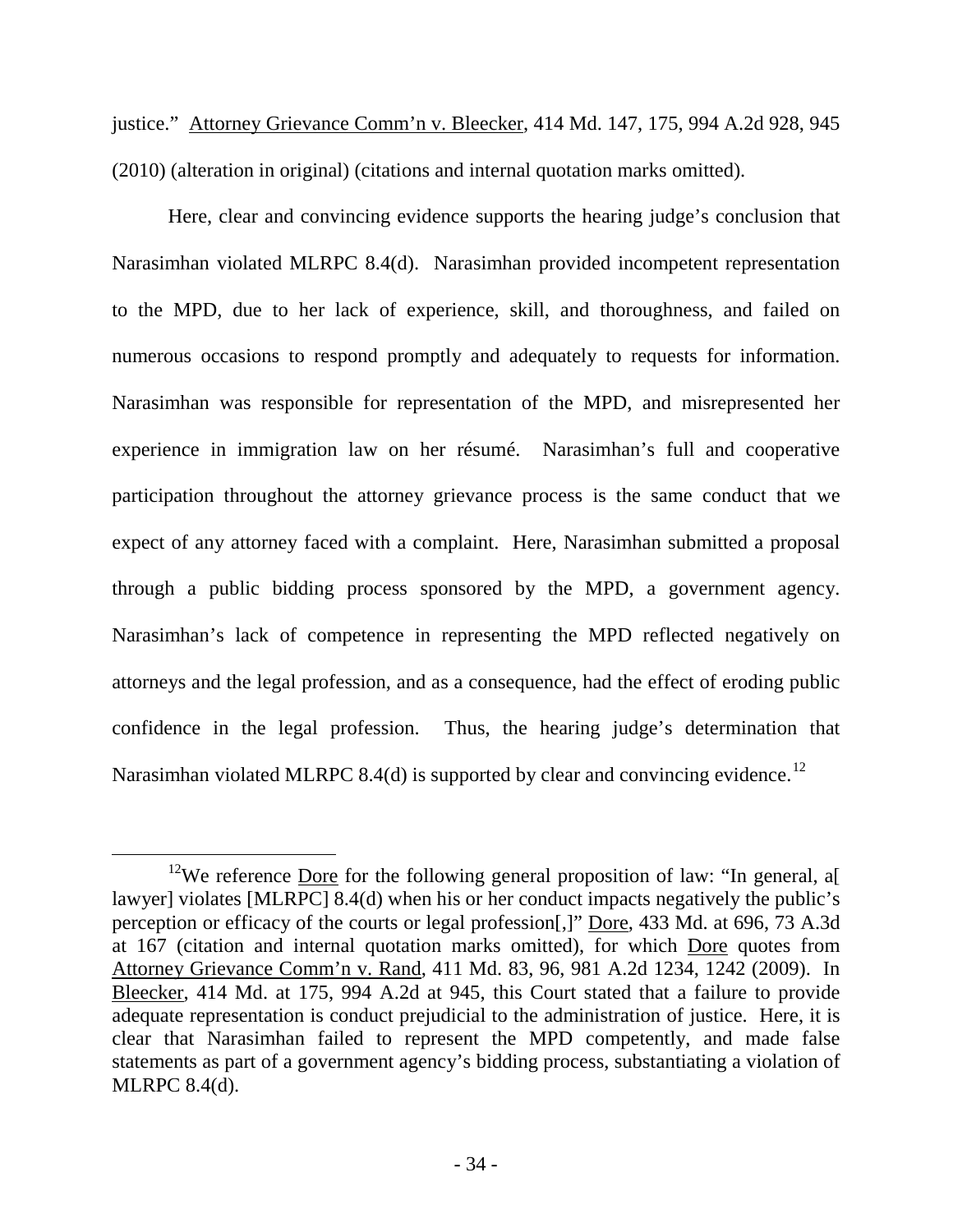### **MLRPC 8.4(a) (Violating MLRPC)**

"It is professional misconduct for a lawyer to[] violate or attempt to violate the [MLRPC], knowingly assist or induce another to do so, or do so through the acts of another[.]" MLRPC 8.4(a). Narasimhan violated MLRPC 1.1, 1.3, 1.4(a) and (b), 7.1, 8.4(c), and 8.4(d). Accordingly, clear and convincing evidence supports the hearing judge's conclusion that Narasimhan violated MLRPC 8.4(a).

### **C. Sanction**

Bar Counsel recommends that this Court indefinitely suspend Narasimhan from

the practice of law in Maryland. Narasimhan requests a reprimand.

In Dore, 433 Md. at 717, 73 A.3d at 180, we stated:

When we impose sanctions, our goal is not to punish the [lawyer], but rather to protect the public and the public's confidence in the legal profession [and] to deter other lawyers from violating the [MLRPC]. To achieve this goal, the sanction should be commensurate with the nature and the gravity of the misconduct and the intent with which it was committed. In determining an appropriate sanction, we often refer to the American Bar Association's *Standards for Imposing Lawyer Sanctions*, which focus on the nature of the ethical duty violated, the lawyer's mental state, the extent of the actual or potential injury caused by the lawyer's misconduct, and any aggravating or mitigating [factor]s.

(Second alteration in original) (citations and internal quotation marks omitted).

 Concerning the nature of the ethical duty violated, Narasimhan violated MLRPC 1.1, 1.3, 1.4, 7.1, 8.4(c), and 8.4(d) by failing to competently and diligently represent the MPD, by failing to promptly and fully respond to and advise the MPD, and by making misrepresentations in her résumé and job proposal as to her immigration law experience. As to Narasimhan's state of mind, although Narasimhan did not set out to purposely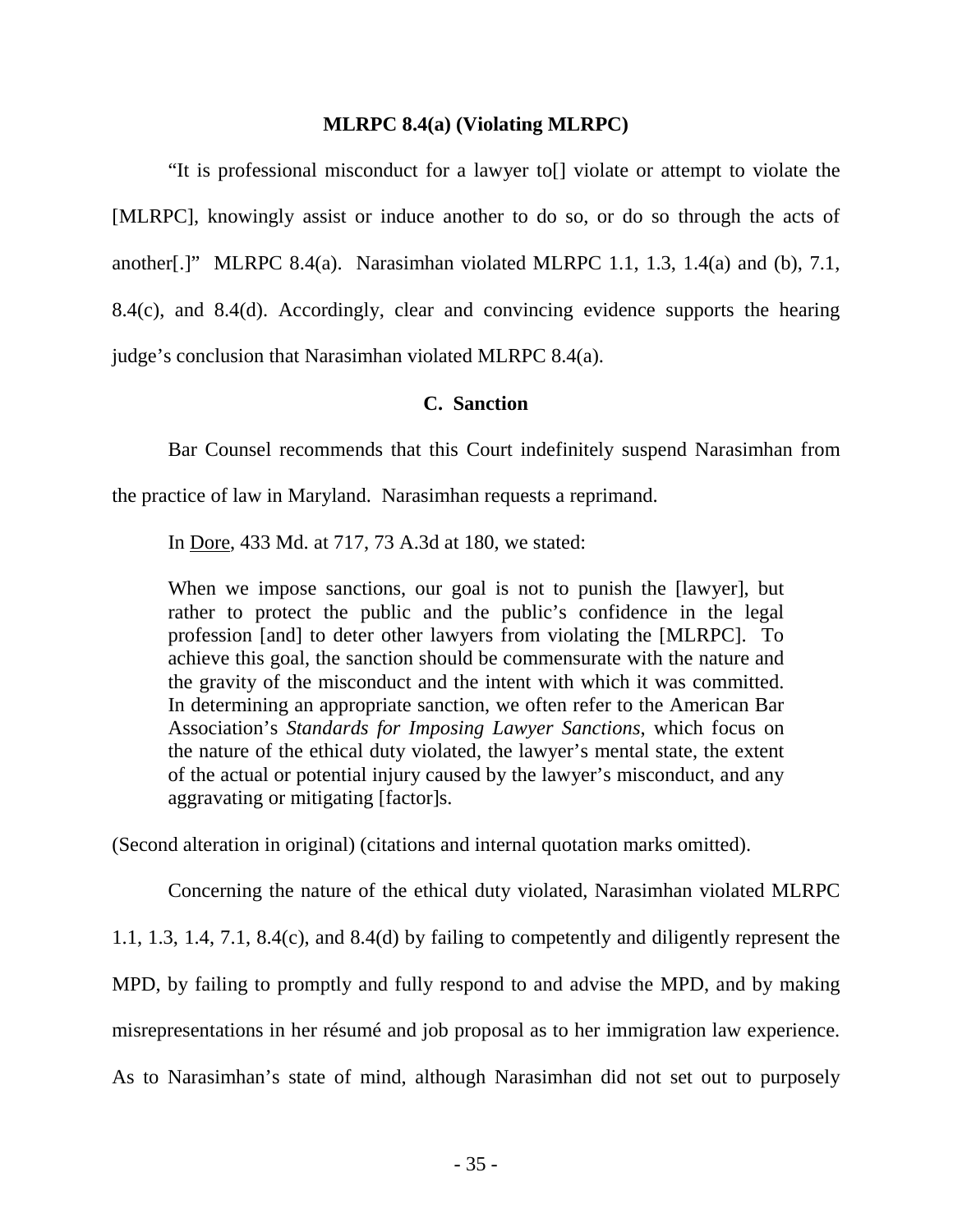mishandle the MPD's case, her inexperience and incompetence got the best of her. As to the actual or potential injury that Narasimhan's misconduct caused, Narasimhan's misconduct negatively impacted the MPD's and the public's perception of the legal profession, and ultimately caused the DOL to deny certification of Dr. Samuel's permanent residency application.

 In Attorney Grievance Comm'n v. Davy, 435 Md. 674, 710, 80 A.3d 322, 342-43 (2013), we stated:

Aggravating factors include: (a) prior disciplinary offenses; (b) dishonest or selfish motive; (c) pattern of misconduct; (d) multiple offenses; (e) bad faith obstruction of the [attorney] disciplinary proceeding[] by intentionally failing to comply with rules or orders of the [Commission]; (f) submission of false evidence, false statements, or other deceptive practices during the [attorney] disciplinary proce[eding];  $(g)$ refusal to acknowledge wrongful nature of conduct; (h) vulnerability of the victim; (i) substantial experience in the practice of law; [and] (j) indifference to making restitution.

(Some alterations in original) (citation and paragraph breaks omitted).

We note that the hearing judge did not find any aggravating factors. On

independent review, we discern the aggravating factor that Narasimhan violated several

MLRPC in her representation of the MPD, *i.e.*, that she committed multiple offenses.

The following constitute mitigating factors:

(a) absence of a prior disciplinary record; (b) absence of a dishonest or selfish motive; (c) personal or emotional problems; (d) timely good faith efforts to make restitution or to rectify consequences of misconduct; (e) full and free disclosure to [the Commission] or cooperative attitude toward [the attorney discipline] proceeding[]; (f) inexperience in the practice of law; (g) character or reputation; (h) physical disability; (i) mental disability or chemical dependency including alcoholism or drug abuse when: (1) there is medical evidence that the [lawyer] is affected by a chemical dependency or mental disability; (2) the chemical dependency or mental disability caused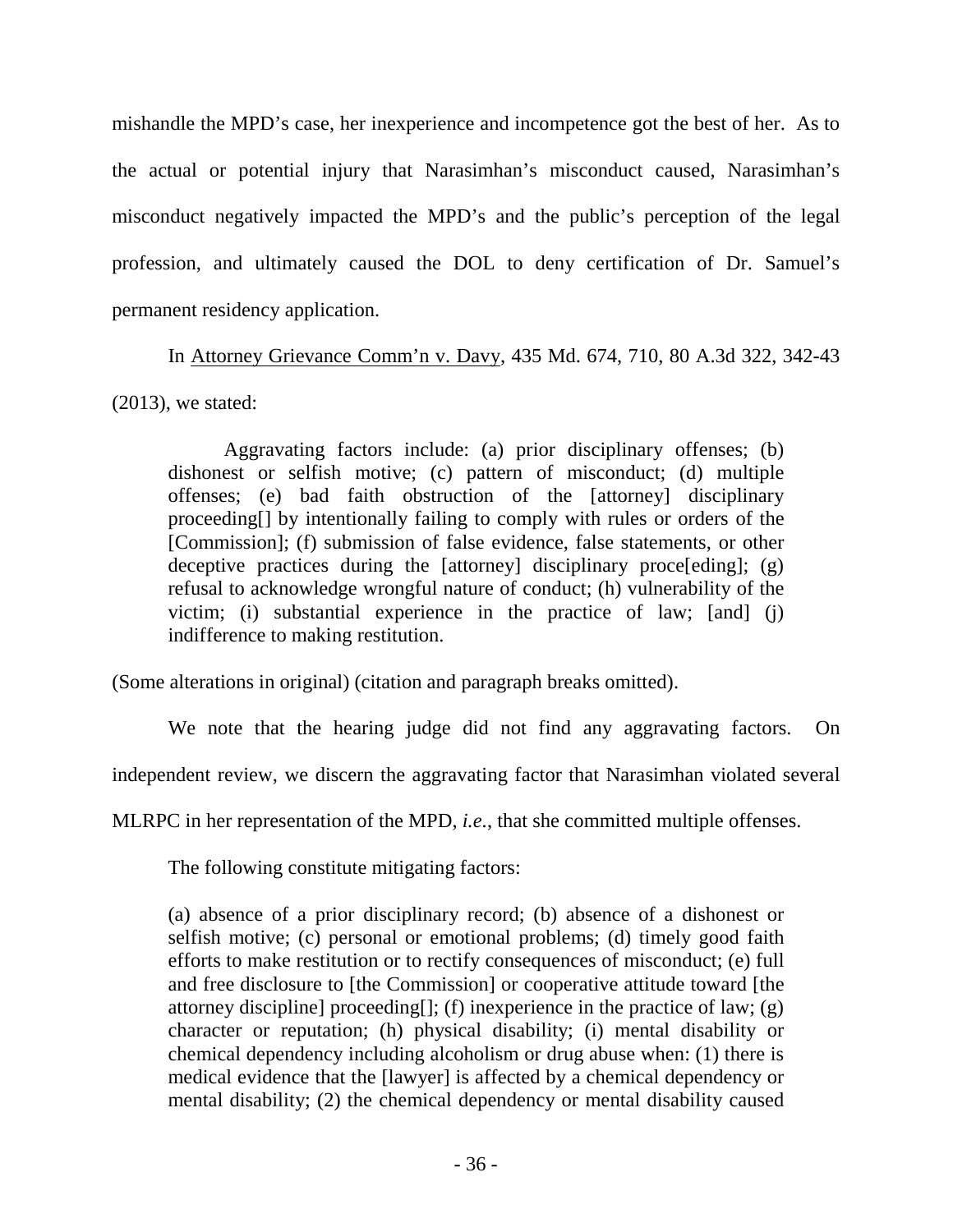the misconduct; (3) the [lawyer]'s recovery from the chemical dependency or mental disability is demonstrated by a meaningful and sustained period of successful rehabilitation; and (4) the recovery arrested the misconduct and recurrence of that misconduct is unlikely; (j) delay in [the attorney] disciplinary proceeding[]; (k) imposition of other penalties or sanctions; (l) remorse; [and] (m) remoteness of prior offenses.

Davy, 435 Md. at 712-13, 80 A.3d at 344 (some alterations in original) (citation and

paragraph breaks omitted).

Although the hearing judge did not specifically label the following a finding, as to

mitigating factors, the hearing judge stated:

The Court does find that this is not a case of fraud. [Narasimhan] did not set about, in her conduct and actions, with the intention of defrauding her clients. The Court finds this to be a case where a young attorney made mistakes and misrepresentations for the purpose of gaining employment. [Narasimhan], unfortunately, took a case with issues that she was not yet competent to handle with an attorney whose experience she had not thoroughly vetted.

We agree with the hearing judge, and are persuaded of at least two mitigating factors–

Narasimhan's inexperience and the absence of a prior disciplinary record.

 In Attorney Grievance Comm'n v. Ward, 394 Md. 1, 37-39, 904 A.2d 477, 499- 500 (2006), where an attorney violated MLRPC 1.5, 5.3(a), and 8.4(d) in his representation of one client and violated MLRPC 1.1, 1.3, 1.4, and 8.4(d) in his representation of another client, and where the attorney's "misconduct was the result of inexperience, incompetency, and an inability to balance his work schedule[,]" we indefinitely suspended the attorney with the right to apply for reinstatement after sixty days. (Footnote omitted). We noted that there were no "cases directly on point" as to the appropriate sanction for the attorney's misconduct, and stated: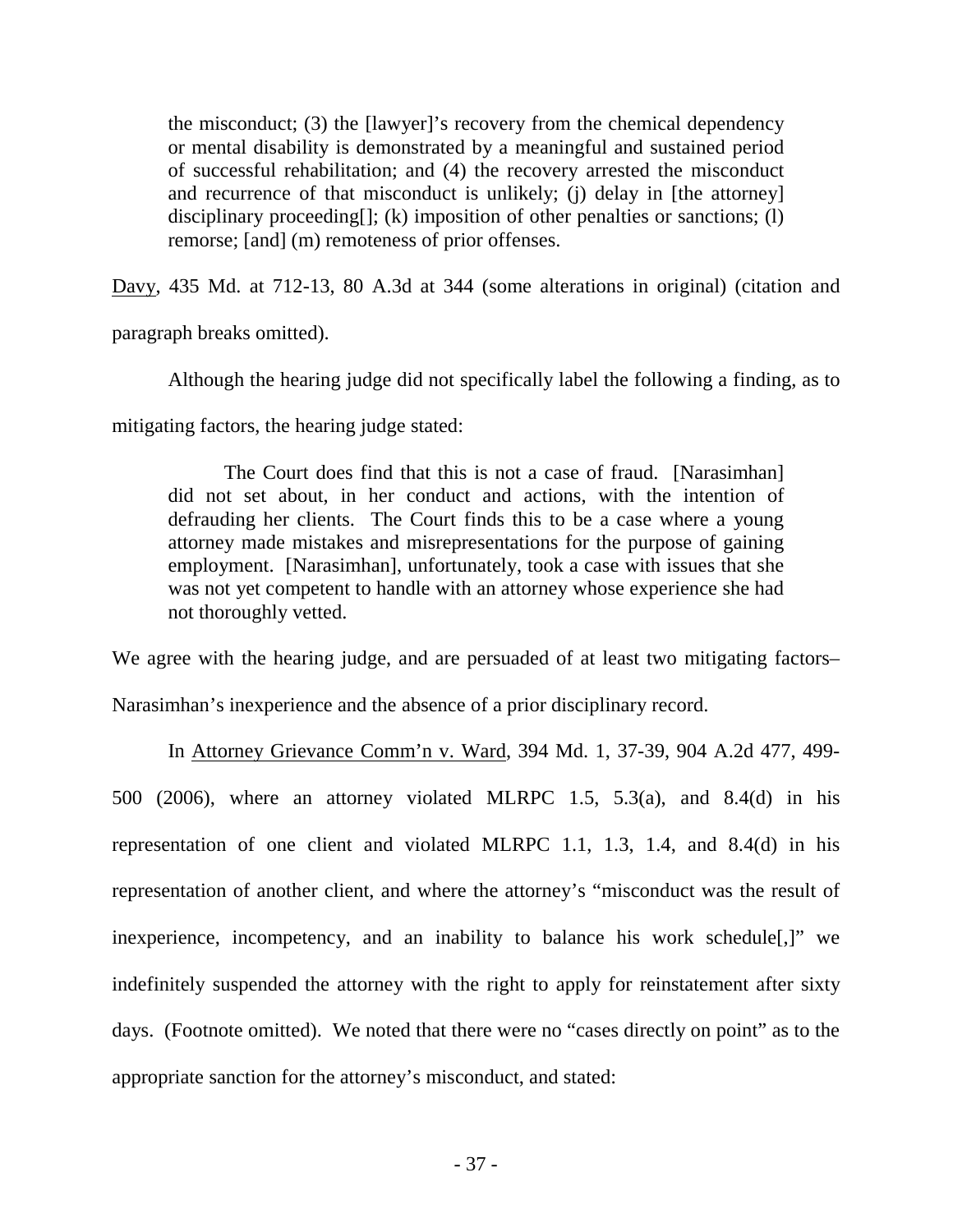We have found cases which involved violations based upon neglect, carelessness and unintentional misconduct, but also involved more egregious violations of the M[L]RPC. In those cases, this Court has imposed various sanctions, ranging from public reprimand to indefinite suspension depending on several factors, such as previous disciplinary actions, inexperience, or lack of intent.

Id. at 33, 904 A.2d at 496 (citations omitted). We stated that a reprimand "would be too lenient a sanction because [the attorney]'s violations were neither limited to a single rule violation nor to one client."  $\underline{Id}$  at 39, 904 A.2d at 499-500. Although the attorney's misconduct "did not rise to the level of a misappropriation of clients funds or intentional dishonesty[,]" his actions "reflected negatively on the administration of justice and the Bar." Id. at 38, 904 A.2d at 499.

 Conversely, in a case discussed in Ward, Attorney Grievance Comm'n v. Jaseb, 364 Md. 464, 468, 479, 482, 773 A.2d 516, 517, 524, 526 (2001), we issued a reprimand where an attorney violated MLRPC 5.3(b) (one of five charges brought against her) by failing to adequately supervise her law clerk. In the course of a bankruptcy case, the attorney prepared a bankruptcy petition on behalf of her client and directed her law clerk to file it in the United States Bankruptcy Court. Id. at 477, 773 A.2d at 523. The law clerk failed to file the petition. Id. at 477, 773 A.2d at 523. In a different matter, the attorney made inaccurate representations of fact and law to the trial court and opposing counsel, although the hearing judge determined that the representations were not "intentionally misleading" or fraudulent. Id. at 474-75, 773 A.2d at 521-22. In Jaseb, id. at 482, 773 A.2d at 526, in determining that a reprimand was the appropriate sanction, we stated: "Here, [the attorney]'s inexperience, coupled with her lack of prior misconduct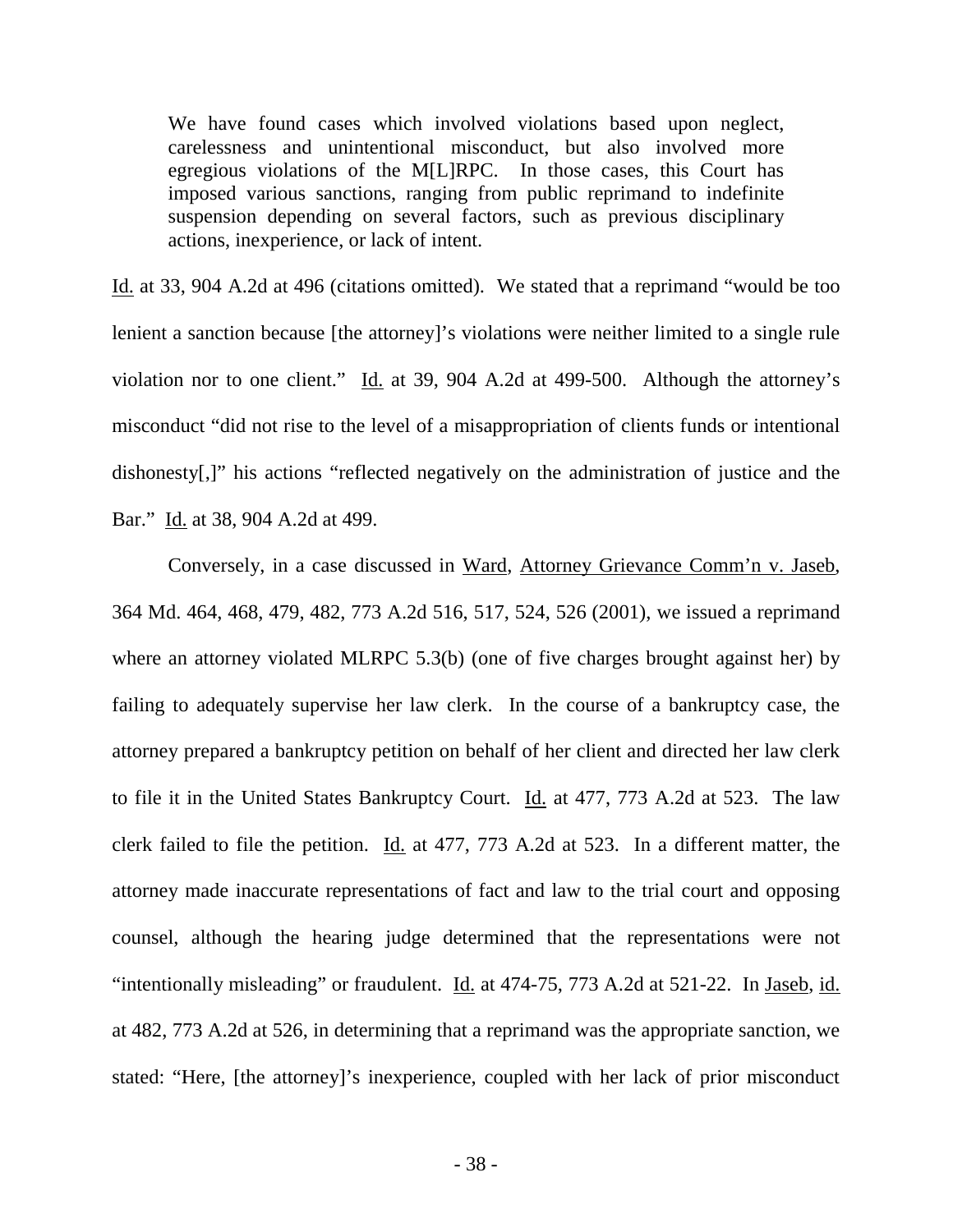complaints, and the fact that the client was not prejudiced, must be weighed against her behavior, her inaccurate representations . . . , and her negligent supervision of her recently hired law clerk."

 In Attorney Grievance Comm'n v. Floyd, 400 Md. 236, 251-52, 259, 929 A.2d 61, 70, 74 (2007), where an attorney violated MLRPC 8.4(c) by submitting to her employer a letter in support of her petition for a higher salary penned by her husband, who did not share the same surname, and failed to disclose the relationship, and where the attorney omitted her previous employment with her husband from her résumé, we suspended the attorney for ninety days. In so ordering, we explained:

[The attorney]'s misconduct reflected dishonesty; she violated [MLRPC] 8.4(c) by intentionally concealing the nature of her relationship with [her husband] from the [employer] during her employment application process in order to obtain a higher salary. Moreover, we find it troubling that [the attorney] omitted from her résumé any reference to her employment with [her husband] before she and he relocated to the District of Columbia, although non-legal employment prior to this time was included. We also, however, consider any mitigating factors[.] . . . In this case, [the attorney] has no prior disciplinary record, and the instant violation is not part of a pattern of misconduct. Additionally, she acknowledged her error.

Id. at 258-59, 929 A.2d at 74.

In this case, Narasimhan, an attorney who had been licensed for just over two and a half years at the time the representation at issue commenced, and who had little to no experience in immigration law, sought to obtain the MPD as a client by submitting a résumé and proposal which misrepresented her legal experience. Such misconduct reflected a degree of dishonesty. Once the MPD retained ILG, Narasimhan's misconduct during the representation included incompetence in handling the matter at hand, an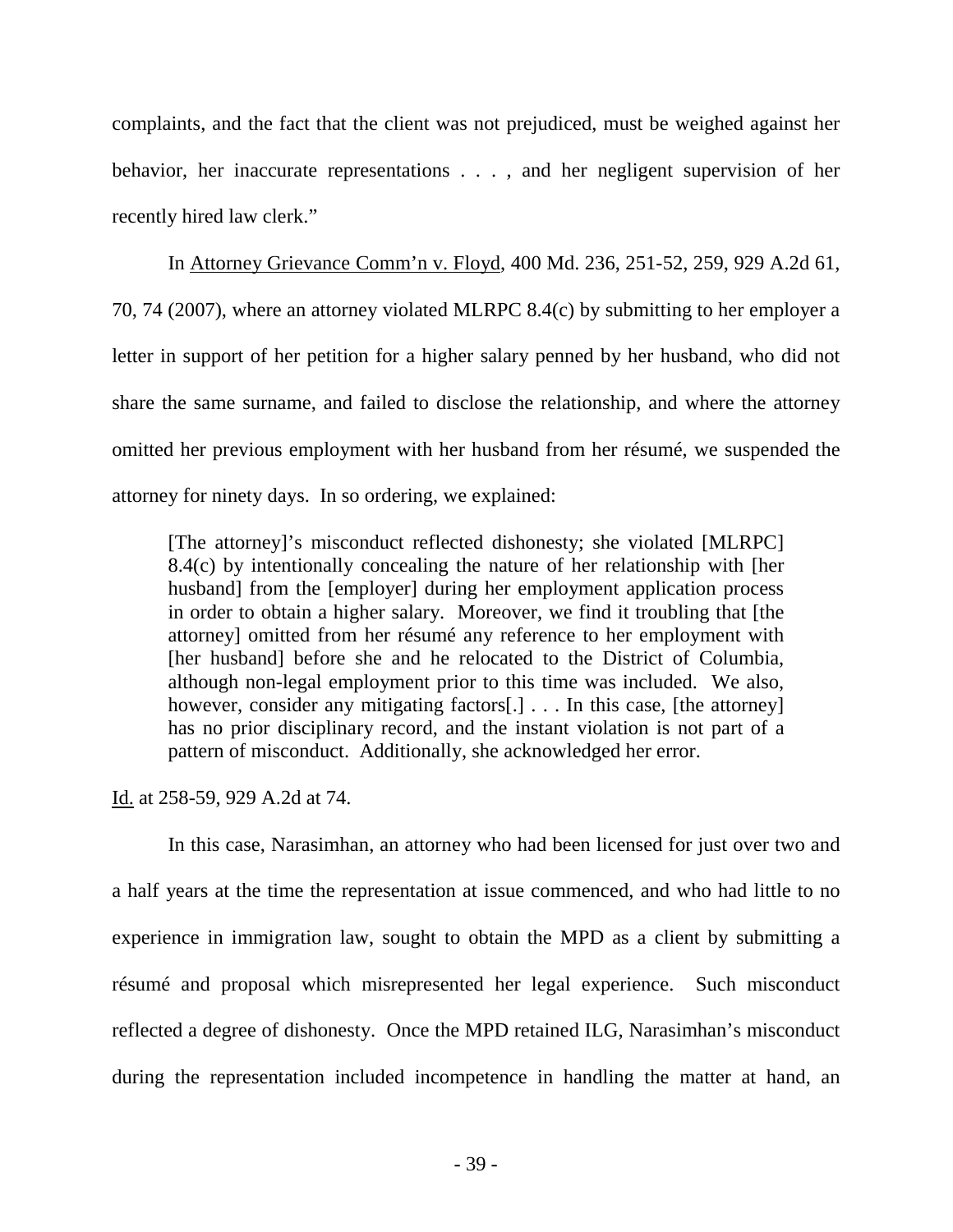inability or failure to accurately and fully provide information to the client, and the failure to associate with an attorney who was competent in the field. As in Ward, 394 Md. at 39, 904 A.2d at 499-500, we believe a reprimand "would be too lenient a sanction because [Narasimhan]'s violations were [not] limited to a single rule[,]" or a single act of misconduct. Indeed, Narasimhan violated many MLRPC over a course of time, and her actions reflected negatively on the legal profession. Considering the mitigating factors, however, including Narasimhan's inexperience in the practice of law and the lack of a prior disciplinary record, coupled with the hearing judge's finding that Narasimhan did not intend to defraud her clients, we conclude that that appropriate sanction for Narasimhan's violations of the MLRPC is sixty-day suspension from the practice of law in Maryland. The suspension shall begin thirty days after the date on which this opinion is filed.

> **IT IS SO ORDERED; RESPONDENT SHALL PAY ALL COSTS AS TAXED BY THE CLERK OF THIS COURT, INCLUDING COSTS OF ALL TRANSCRIPTS, PURSUANT TO MARYLAND RULE 16-761(B), FOR WHICH SUM JUDGMENT IS ENTERED IN FAVOR OF THE ATTORNEY GRIEVANCE COMMISSION AGAINST SUDHA NARASIMHAN.**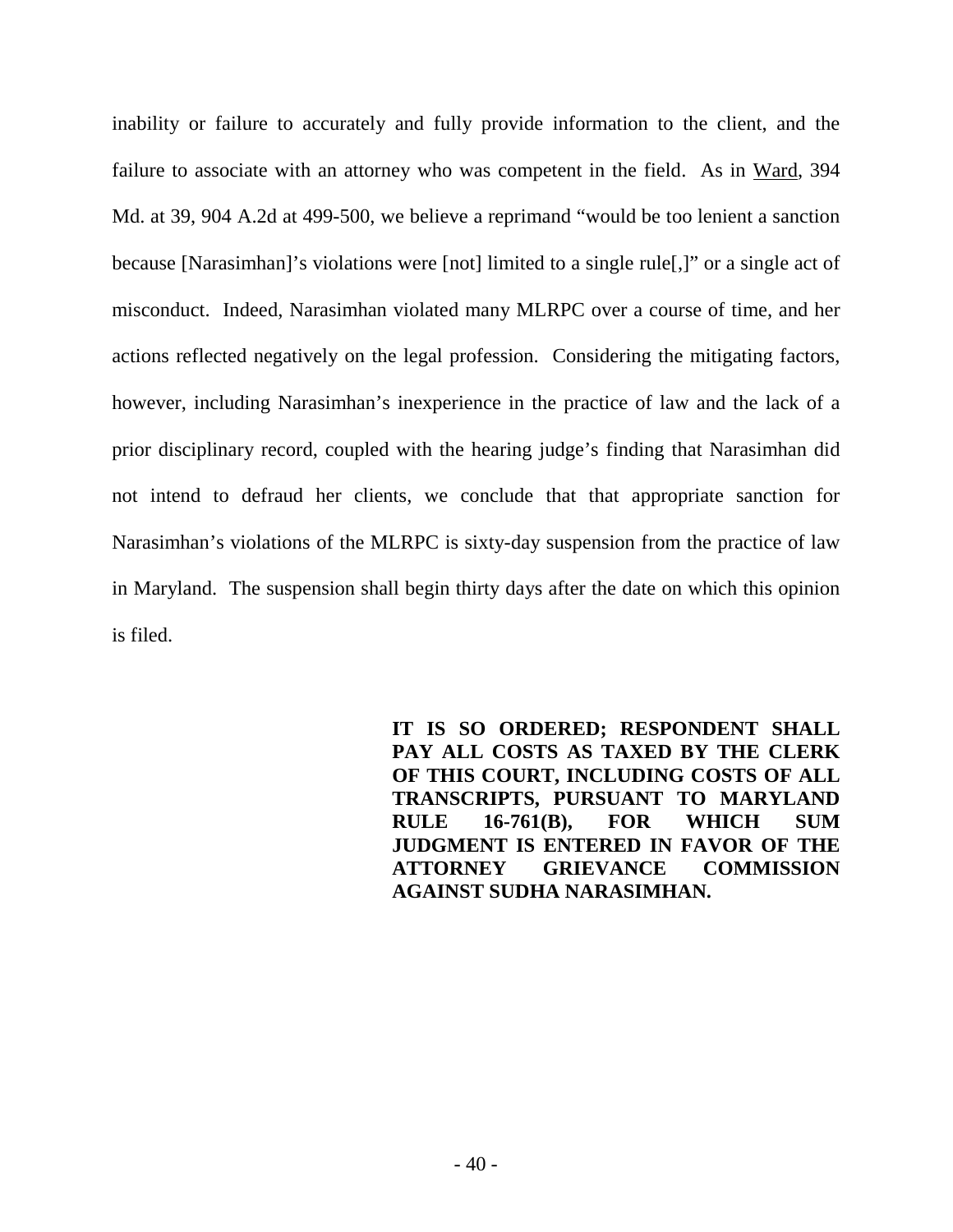Circuit Court for Montgomery County Case No: 28288-M Argued: March 10, 2014

IN THE COURT OF APPEALS

### OF MARYLAND

Misc. Docket AG No. 77

September Term, 2012

# ATTORNEY GRIEVANCE COMMISSION OF MARYLAND

v.

SUDHA NARASIMHAN

Barbera, C.J. Harrell Battaglia Greene Adkins McDonald Watts,

JJ.

Concurring and Dissenting Opinion by Adkins, J., which McDonald, J. joins.

Filed: May 23, 2014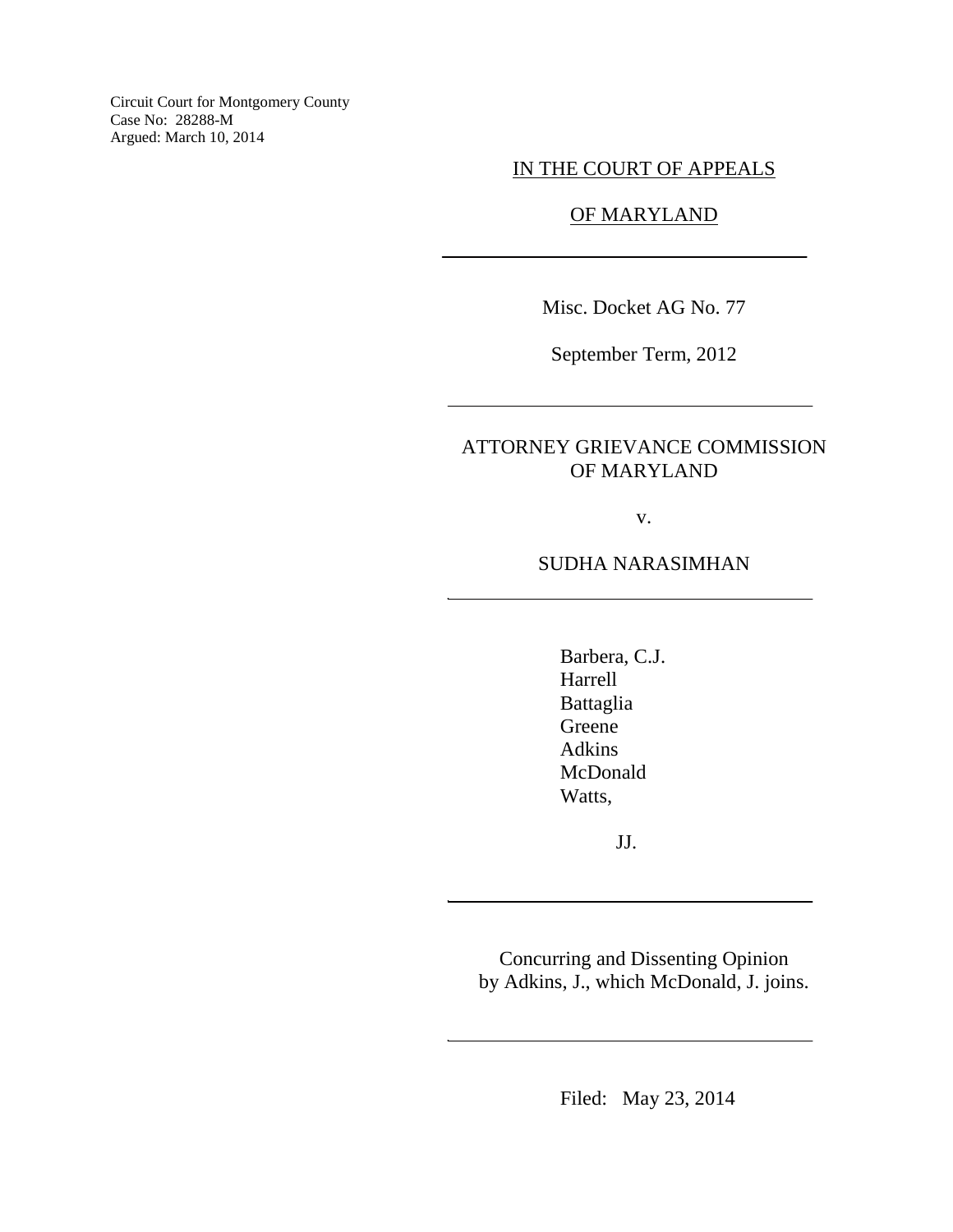I write separately not only because I disagree with the holding and sanction in this case, but, as I explain below, because the Majority opinion has worrisome implications for legal practitioners. I disagree with the Majority's conclusion that Respondent violated MLRPC 1.4 and 8.4(d). I am doubtful that she violated MLRPC 1.1. Furthermore, although I agree with the Majority's conclusion that Respondent violated MLRPC 1.3, 7.1, 8.4(a) and 8.4(c), I disagree with the severity of the violations, and consequently, the appropriate sanction.

It is important that we evaluate the conduct in this case in context. As the hearing judge said:

> The Court does find that this is not a case of fraud. The Respondent did not set about, in her conduct and actions, with the intention of defrauding her clients. The Court finds this to be a case where a young attorney made mistakes and misrepresentations for the purpose of gaining employment.

A significant aspect of the Majority opinion with which I disagree stems from its recurring theme expressed as follows: "we have no difficulty in concluding that **Narasimhan, not Rogers, was responsible for representing the MPD**. As such, Narasimhan was required, under the MLRPC, to provide competent representation utilizing 'the legal knowledge, skill, thoroughness and preparation reasonably necessary for the representation.'" Maj. Slip Op. at 16. (Emphasis added). The Majority relied on this assessment several times to justify its conclusions about several of the Rules that were violated, and the proper sanction. Yet, the hearing judge did not find this. Rather, he found that they "were hired based on Mr. Rogers' expertise and the Respondent's ability to provide local service as a Maryland Bar member."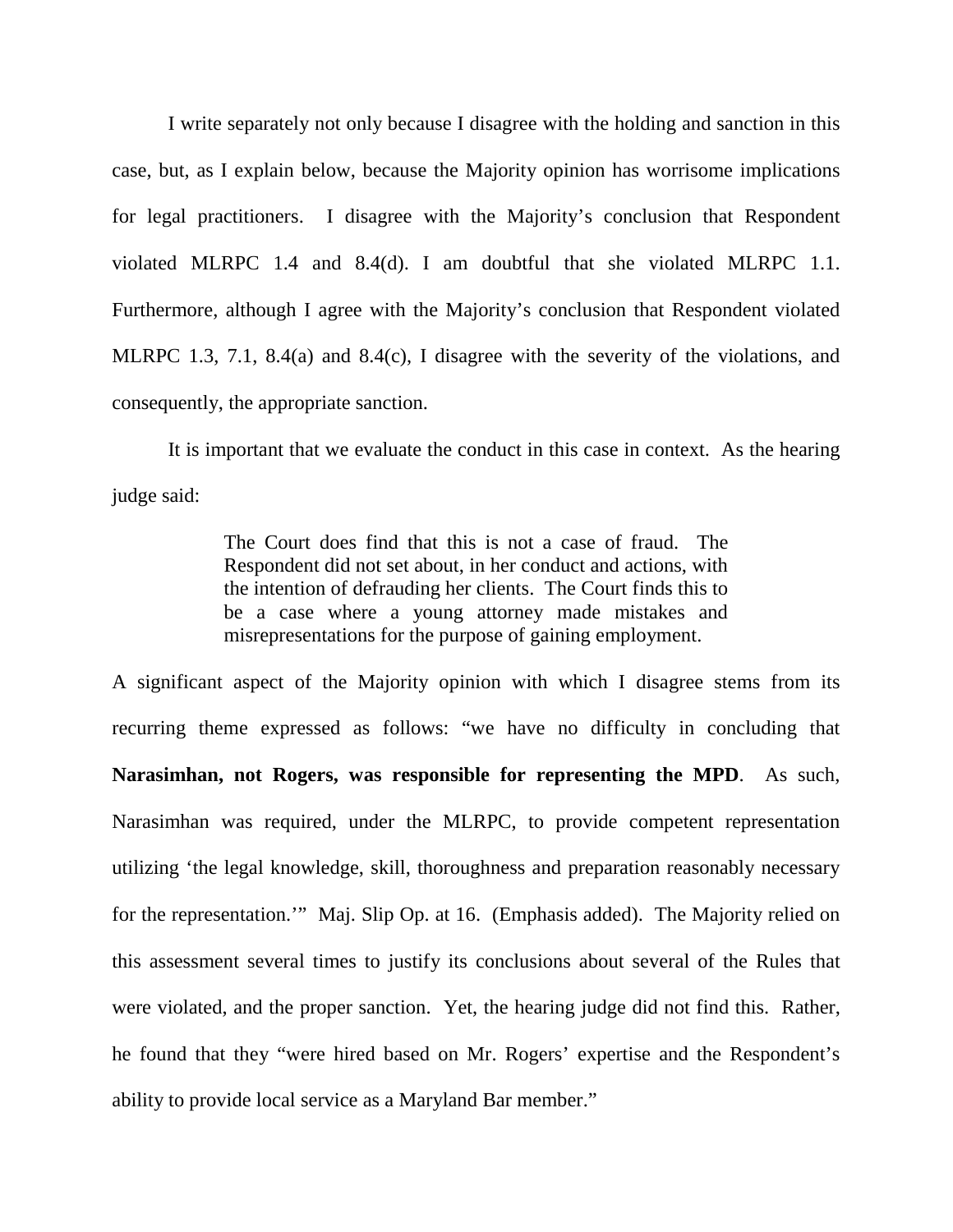Indeed, the facts, when examined, do not support the Majority's thesis.<sup>[1](#page-44-0)</sup> The client's understanding was expressed by MPD Director of Human Resources Haines, who agreed that MPD "hired the Immigration Law Group based upon Mr. Rogers's expertise, not that of Ms. Narasimhan[.]" A lawyer herself, Haines knew Respondent had "less than three months of immigration practice experience." She confirmed that the MPD "could not have moved forward" without Rogers and "felt comfortable that he would meet our need and so we selected him." Director Haines was convinced from the beginning that Respondent "alone [lacked] sufficient experience to do this." She confirmed that Rogers would serve as "lead counsel" and Narasimhan would be a "local liaison" or "go-between between ourselves and Mr. Rogers." She understood that Respondent would be "in constant contact with Mr. Rogers[,]" and that "he would look at everything before she sent it to us and that he . . . would basically be directing her - -

Joint Venture Agreement 5.01 (Division of Labor) (Emphasis added).

<span id="page-44-0"></span> $1$  This understanding is consistent with the Joint Venture Agreement between Narasimhan and Rogers, which clearly set forth that Rogers was lead counsel. In its words,

The Parties hereby acknowledge that [Rogers] has the experience, legal knowledge and, the business acumen in the Joint Venture. **[Rogers] shall be primarily responsible for providing advice and legal expertise** to the Joint Venture. [He] shall also be primarily responsible for research of legal issues that will arise in the conduct of the law practice within the Joint Venture.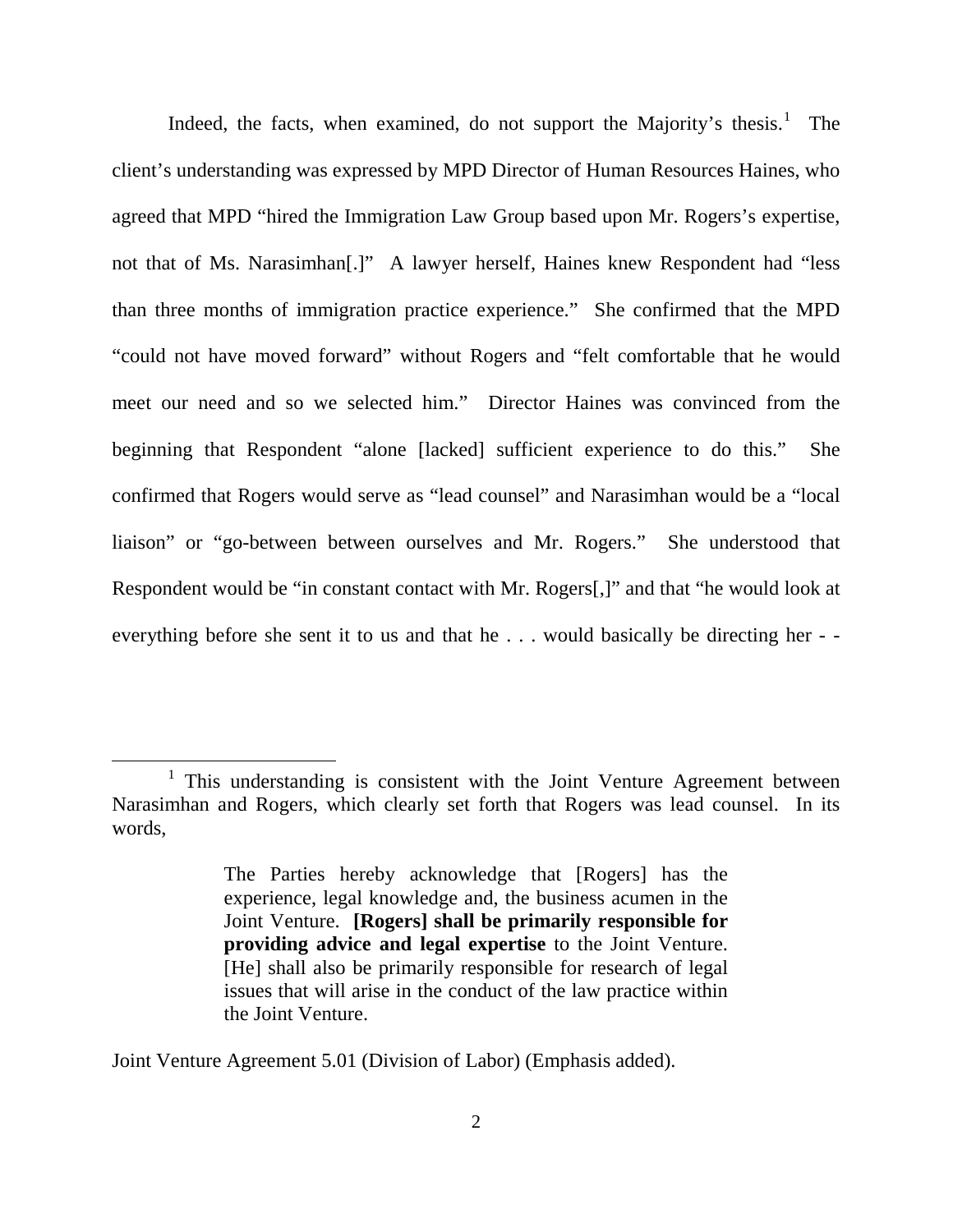directing her activities."<sup>[2](#page-45-0)</sup>

Consistent with the MPD's understanding, Rogers was on the phone during the December 10, 2009 conference call, and Respondent was absent because of a planned trip outside the country.<sup>[3](#page-45-1)</sup> Haines also recalled that there were "a few emails back and forth" between Respondent and MPD during that trip. Haines also agreed that Respondent appeared "to be dedicated to customer service[.]" When asked about difficulties in communicating with Respondent, Haines replied,

> The only real problem that we had was, when there was a need for us all to talk together, it was very difficult getting the parties together, either because of conflicts that Mr. Rogers had or conflicts that  $Sudha<sup>4</sup>$  $Sudha<sup>4</sup>$  $Sudha<sup>4</sup>$  had, but it was - - on at least two occasions where it was important for us to meet quickly, it

<span id="page-45-1"></span><sup>3</sup> MPD issued the procurement contract for legal services provided by ILG on November 20, 2009. Respondent had scheduled a trip to India between December 3, 2009 and January 17, 2010, and informed Haines of this right after the bid was awarded. Designating Respondent's trip to India as a failure to communicate, when Rogers, the recognized senior partner with immigration expertise, participated in the first conference call occurring on December 10, during Respondent's trip, is simply unfair. It is not required that two attorneys participate in each client meeting. The Majority also charges that Narasimhan failed to respond to the MPD's request for a second conference call on December 21, 2009. The facts as shown by e-mails in the record are that Rogers set up a second conference call for December 21 when talking with the client during the December 10, 2009 conference call. Respondent kept abreast of the discussions in that call by reading e-mails Haines wrote summarizing the meeting, and she sent e-mails to Rogers. The record contains conflicting testimony over whether the December 21 conference call took place, and the hearing judge made no findings on this point.

<span id="page-45-2"></span> $4$  In their testimony, Haines and Dr. Samuel usually referred to Respondent by her first name, Sudha.

<span id="page-45-0"></span> $2$  Dr. Samuel did not participate in the hiring of ILG. She expressed the opinion that Respondent was "their lawyer" but, when asked, had no particular basis for this opinion.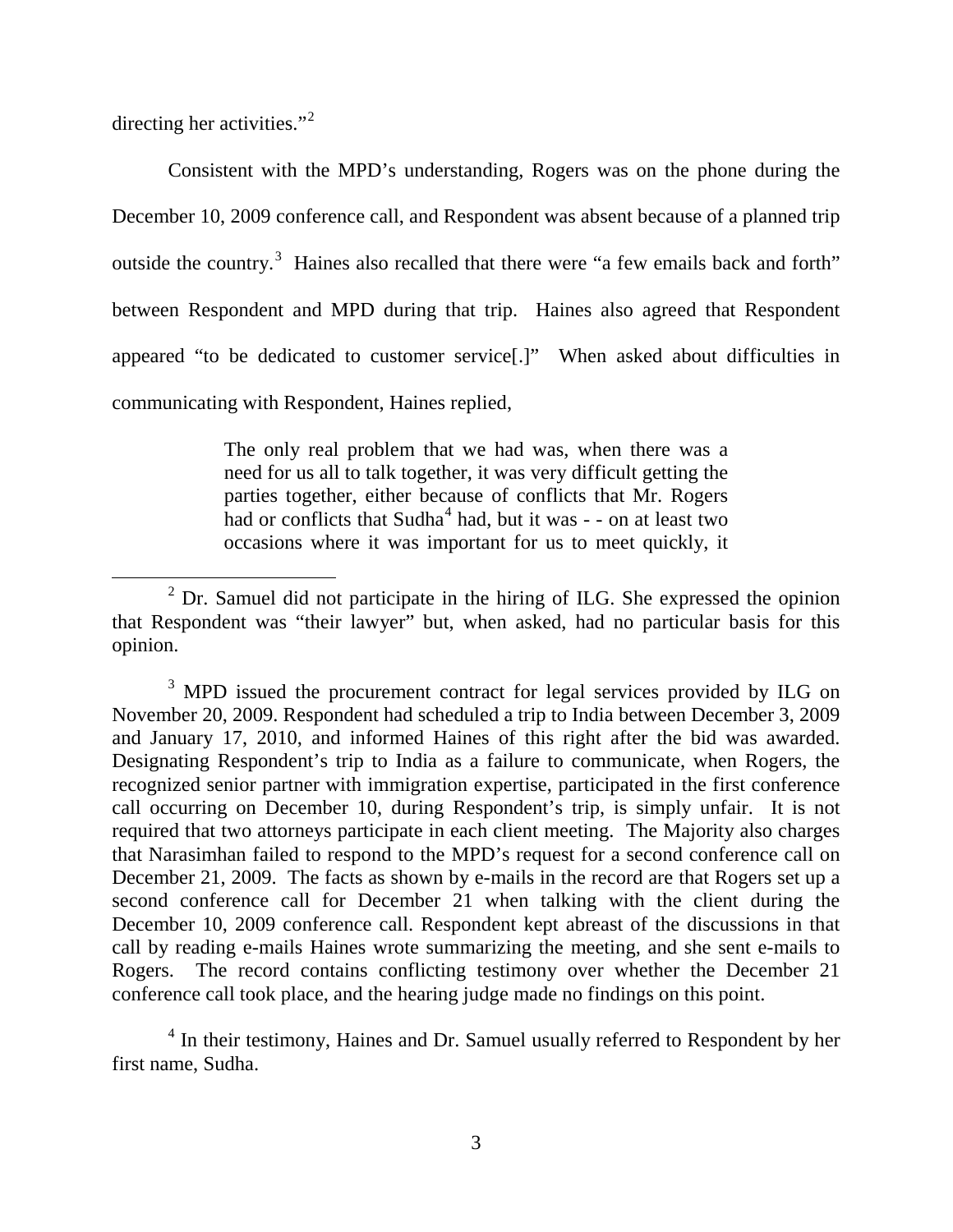took more than a few days to get it done. That's the only thing I, personally, was aware of.

Haines amplified by explaining that "trying to get them together for a conference phone call was problematic, . . . there was a lot of interaction between Dr. Samuel and Sudha, and I didn't perceive that there was any problem when they were actually interacting with each other."

A primary defense offered by Respondent, especially to the incompetency charge, was that, although she alone did not have sufficient knowledge and experience to undertake the legal immigration work necessary to secure a permanent residence for Dr. Samuel, she only undertook the work in conjunction with her partner, Rogers, who, she believed, had 16 years of experience in immigration law. The Majority rejects Respondent's defense saying:

> Although an attorney can provide competent representation through association with an attorney "of established competence in the field in question[,]" MLRPC 1.1 cmt. [2], such was not the case here. To begin, setting aside any issue as to Narasimhan's competence, or lack thereof, as the hearing judge concluded, Narasimhan failed to ascertain whether Rogers was, in fact, competent in the field of immigration law.

Maj. Slip Op. at 14. The Majority opines that Respondent should have examined Rogers's qualifications and expertise by checking with some third party, and that verifying his Bar membership, as she did, was not sufficient.<sup>[5](#page-46-0)</sup> Maj. Slip Op. at 14–15. In

<span id="page-46-0"></span> $<sup>5</sup>$  In a footnote the Majority declines to establish a "bright-line rule as to what</sup> would qualify as properly ascertaining an attorney's 'established competence,' as each case is fact-specific." Maj. Slip Op. at 15 n.7.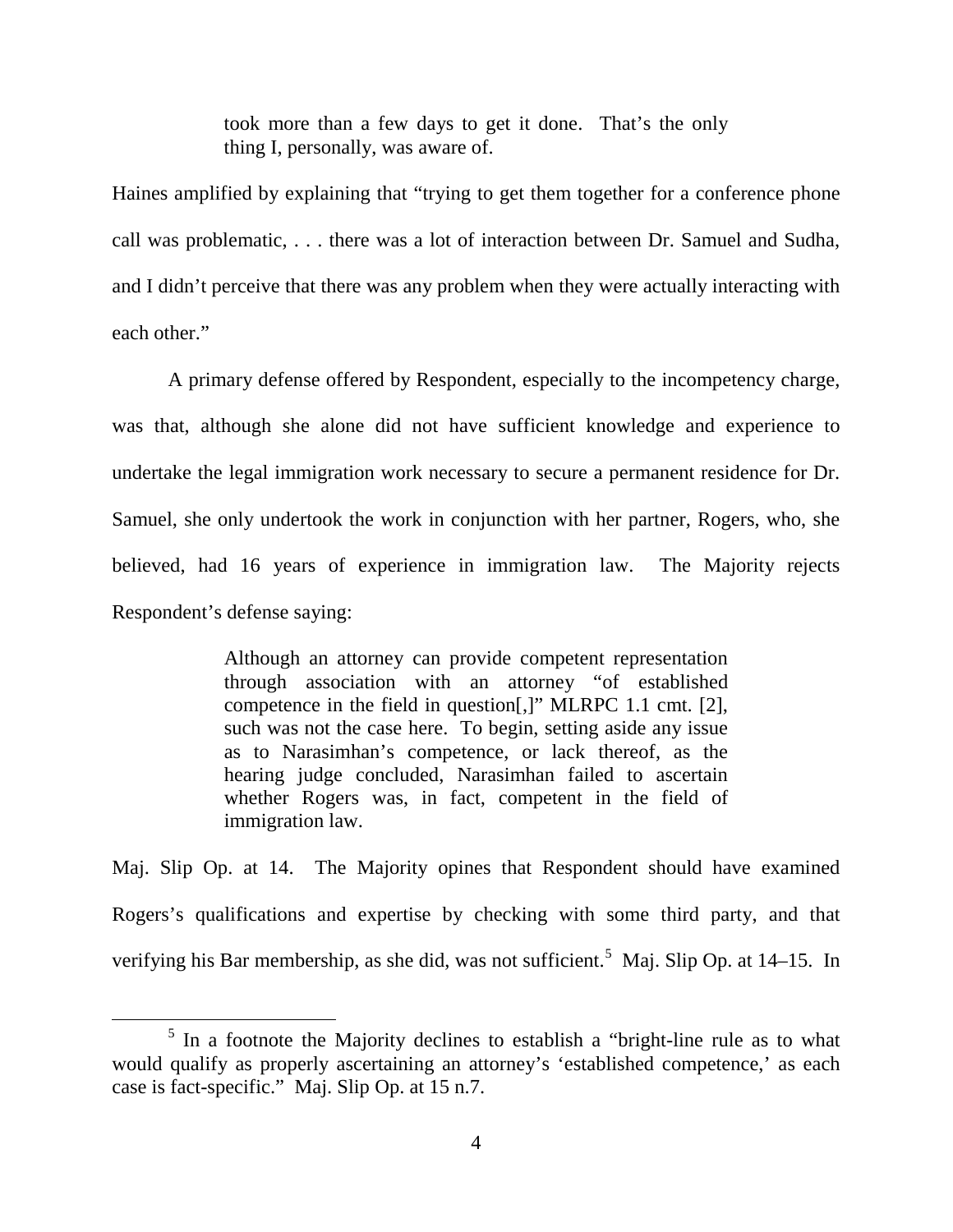my view, this sets up an unduly harsh standard for young attorneys who seek jobs. I know of no registry or procedure, other than verifying that Bar membership is in good standing, to determine what expertise an attorney possesses.<sup>[6](#page-47-0)</sup> If an attorney seeking a job has a sophisticated knowledge of the field of practice, she might telephone other practitioners to ask about the lawyer in question. But a person fresh out of law school, who may not know many attorneys, let alone attorneys who specialize in a given field, just does not have access to this information. When an older lawyer offers her a job, tells her of his experience, and she verifies his status as a member of the Bar, a younger lawyer should not be disciplined for failure to ascertain some more precise method for objective measurement of his expertise. Respondent's actions in associating with Rogers to undertake an immigration practice may have been naive, but they were not unethical.

To hold that Respondent was expected to be able to complete the legal work necessary to obtain a Green Card for Dr. Samuel on her own, without guidance from Rogers, is an extremely unfair application of the MLRPC. Under these circumstances, Respondent should only be held to the standard of a novice attorney, working under the supervision of an attorney experienced in the field. The Majority's refusal to acknowledge Respondent's status as a novice attorney in an apprentice-like relationship with Rogers is pertinent to more than one of the alleged instances of misconduct. I address the particulars below.

<span id="page-47-0"></span> $6$  Lawyers often join associations of other lawyers in the same specialty, but only a select few of these associations have measurements of expertise as a condition of membership.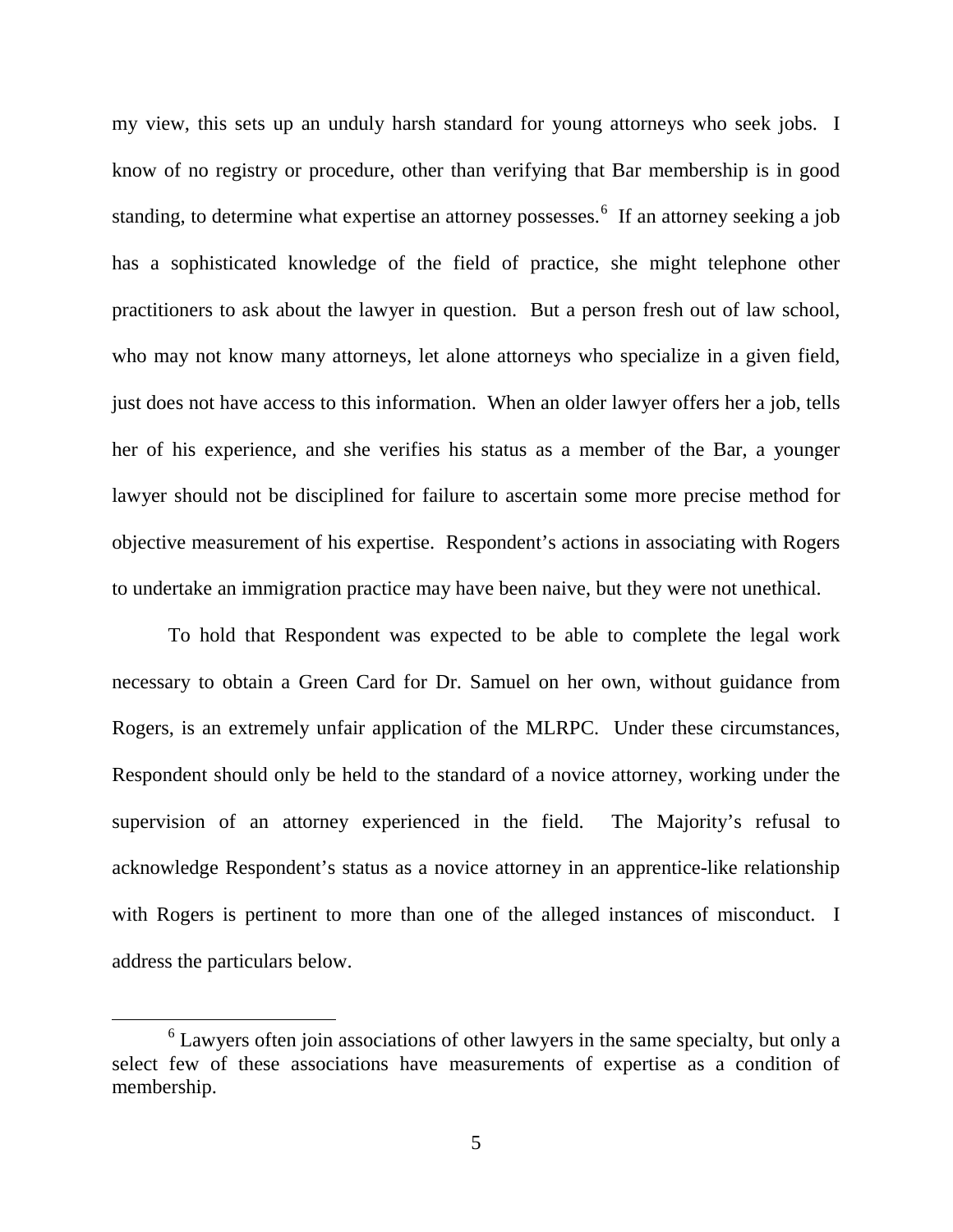#### **MLRPC 7.1 (Communications Concerning a Lawyer's Services)**

I agree that Respondent made minor misrepresentations about her experience in the resume she submitted to the Metropolitan Police Department (MPD), thereby violating MLRPC 7.1 and 8.4(c). Although she truthfully told the MPD that she had less than three months as a practitioner in the field, and did not purport to be qualified to handle the MPD work for Dr. Samuel on her own, she did exaggerate slightly the specifics of her experience. This is a violation for which some discipline is appropriate. As I indicated earlier, neither Respondent nor the client, MPD, considered her experience to be material in the decision to hire the Immigration Law Group ("ILG") for the immigration law work at hand, a factor to which we should accord significant weight.

#### **MLRPC 1.1 (Competence)**

On March 24, 2010, Respondent filed the Employer's Application for Permanent Employment Certification for the position of "Project Specialist," known as Form 9089. This, apparently, is the first step required to obtain a Green Card. On May 3, 2010, the Department of Labor, Office of Foreign Labor Certification (DOL) denied the certification, indicating that the Form 9089 was incomplete in that it failed to provide information known as the Prevailing Wage Determination, among other things. Clearly, this filing contained significant errors by both Rogers and Respondent, who worked on the filing together. Petitioner's expert, an immigration practitioner, expounded at length about Respondent's lack of expertise, and failure to meet the standard of care, testimony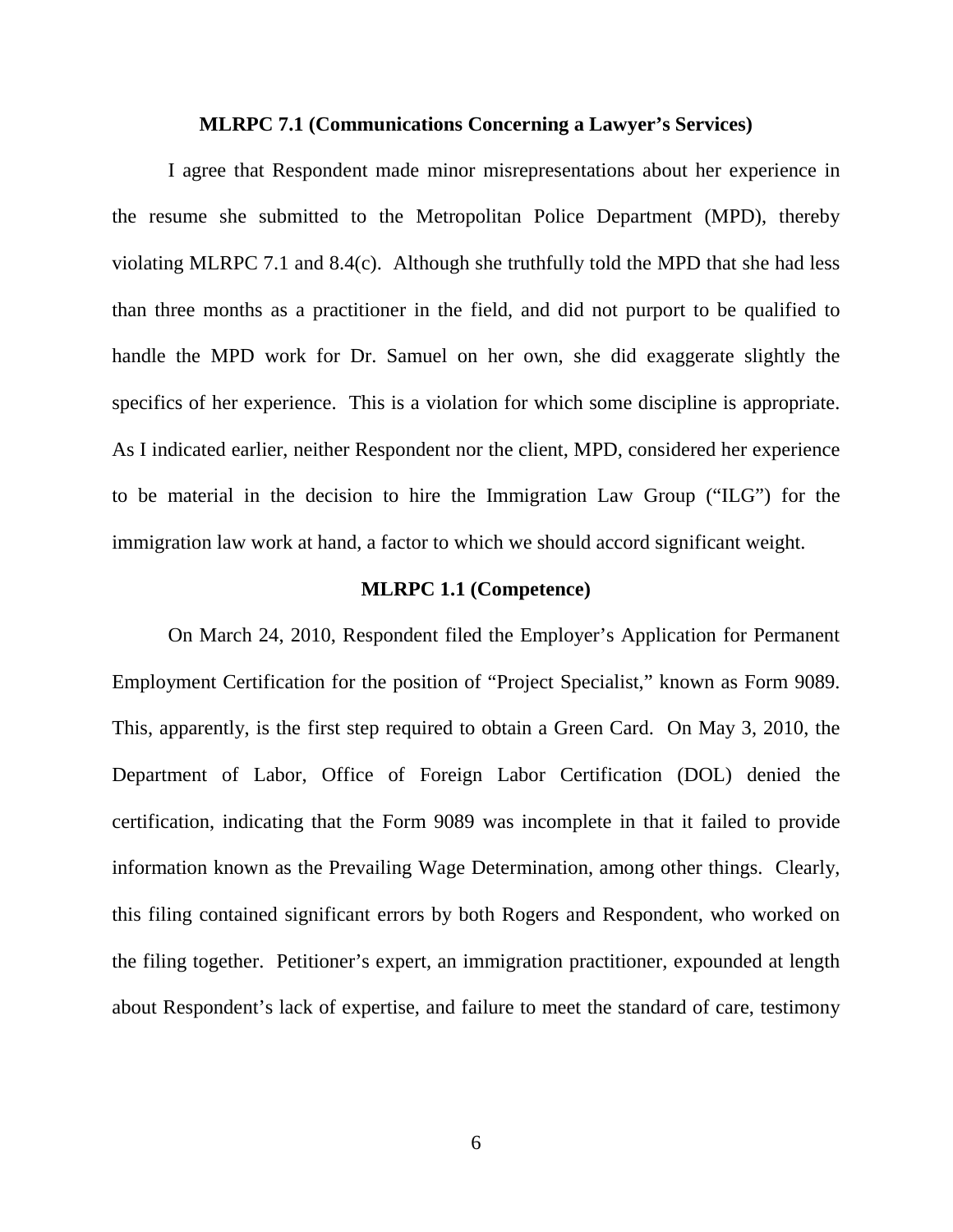that was accepted generally by the hearing judge.<sup>[7](#page-49-0)</sup>

Yet, Respondent promptly made efforts to correct her error and, under the guidance of Rogers, secured a new Prevailing Wage Determination from the appropriate division of the DOL, and filed a more complete form within less than 30 days. As acknowledged in the DOL's November 15, 2011 ruling, $\delta$  the deficiencies were all completed in this second submittal. Despite this compliance, the DOL again denied the labor certification, on grounds that 20 C.F.R. 656.17(a) provided that "[i]ncomplete applications will be denied." DOL explained: "PERM is an exacting process, designed to eliminate back-and-forth between applicants and the government, and to favor administrative efficiency over dialogue in order to better serve the public interest overall, given the resources available to administer the program."

Respondent, was, without doubt, "in over her head" in trying to take the appropriate steps to secure permanent residence status for Dr. Samuel. But, in bidding for and undertaking the work, she did so in reliance on Rogers's 16 years of experience,

<span id="page-49-0"></span> <sup>7</sup> A significant aspect of the deficiencies in Form 9089, as explained by Respondent, was caused by her mistake in mailing an earlier rough draft of Form 9089 to the DOL. This submitted Form 9089 omitted significant information as required to complete sections F-2 through F-6, despite MPD having provided that information to Respondent. Those sections were complete on the most current draft, which Respondent failed to send.

<span id="page-49-1"></span><sup>&</sup>lt;sup>8</sup> This ruling was made by the Board of Alien Certification Appeals, which affirmed the initial denial of labor certification by the Certifying Officer.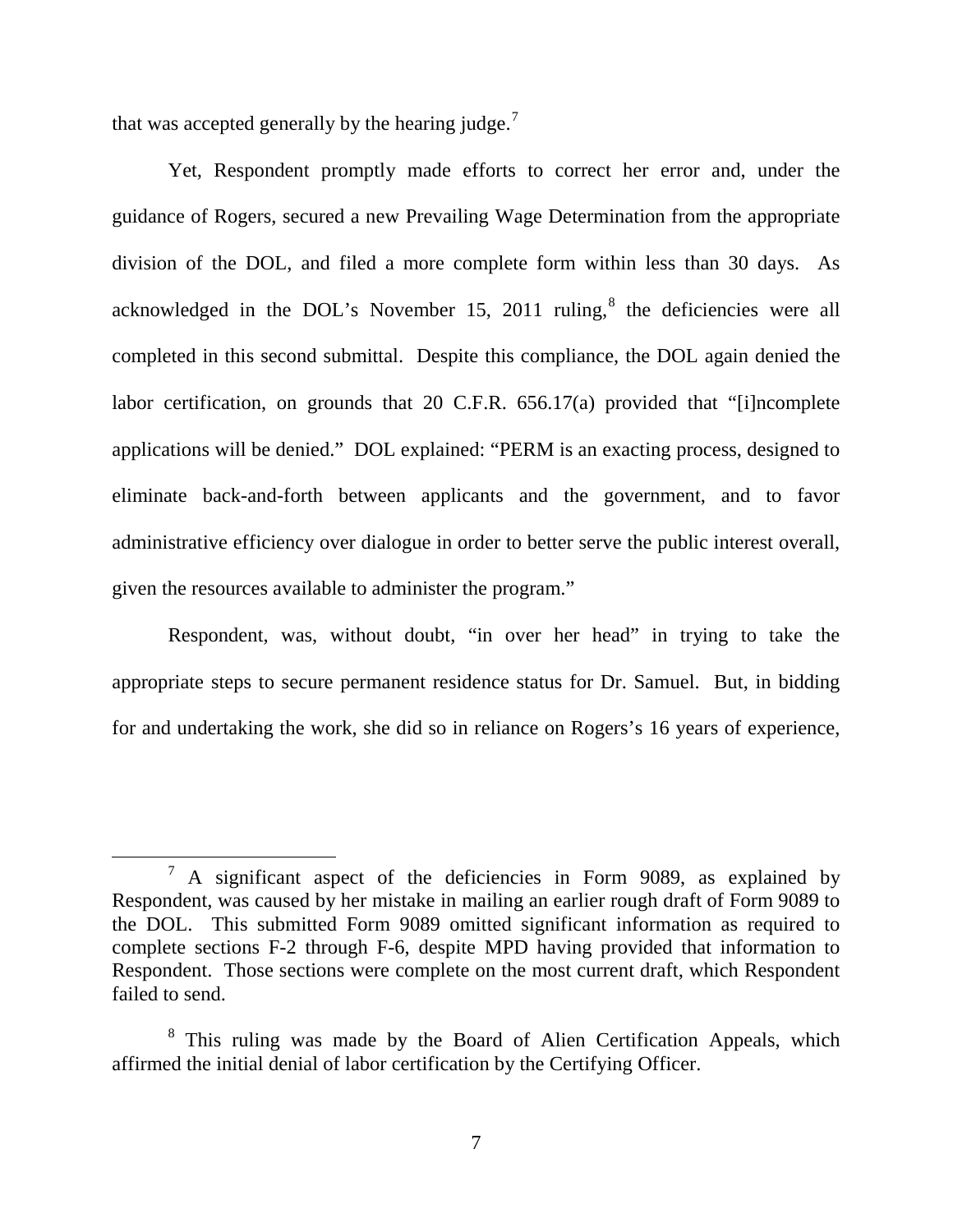and her work was under his guidance.<sup>[9](#page-50-0)</sup> She admitted sending an incomplete version of Form 9089 by mistake when she had at her fingertips a more complete version. This proved to be a significant error because, as its denial memo said, the DOL policy is to reject filings that are incomplete, without allowing amendment. Petitioner's expert also delineated other errors, although the evidence does not reveal whether these were entered into the computer by Rogers or Respondent, as both made entries on the form. Both Respondent's testimony and e-mail exhibits show that both filings of Form 9089 were read and approved by Rogers. Rogers did not testify, and the record does not reveal whether he was charged with any violations in Arkansas or any reciprocal discipline here.

With the Majority opinion as written, I fear the implications of holding young lawyers accountable, in the *disciplinary context*,<sup>[10](#page-50-1)</sup> for the negligence or inattention of more experienced lawyers who supervise them. It can be efficient—benefiting both the client and the law firm—for an inexperienced lawyer to act in an apprenticeship role, handling certain details of a matter, including regular client contact. Moreover, in many instances, a client, like MPD here, is fully aware that the inexperienced lawyer will not provide the expertise and judgment expected of the more experienced lawyer. If young attorneys, working in a firm, become reticent to interact freely and openly with clients, the long tradition of apprenticeship as an entryway to our profession will suffer. I worry

<span id="page-50-1"></span><span id="page-50-0"></span> $9$  This reliance is exemplified in a May 8, 2010 e-mail in which Respondent emphatically requests Rogers to supply her with an instruction sheet for sufficiently completing a Form 9089 submission to the DOL.

 $10$  Liability in negligence is an entirely different issue.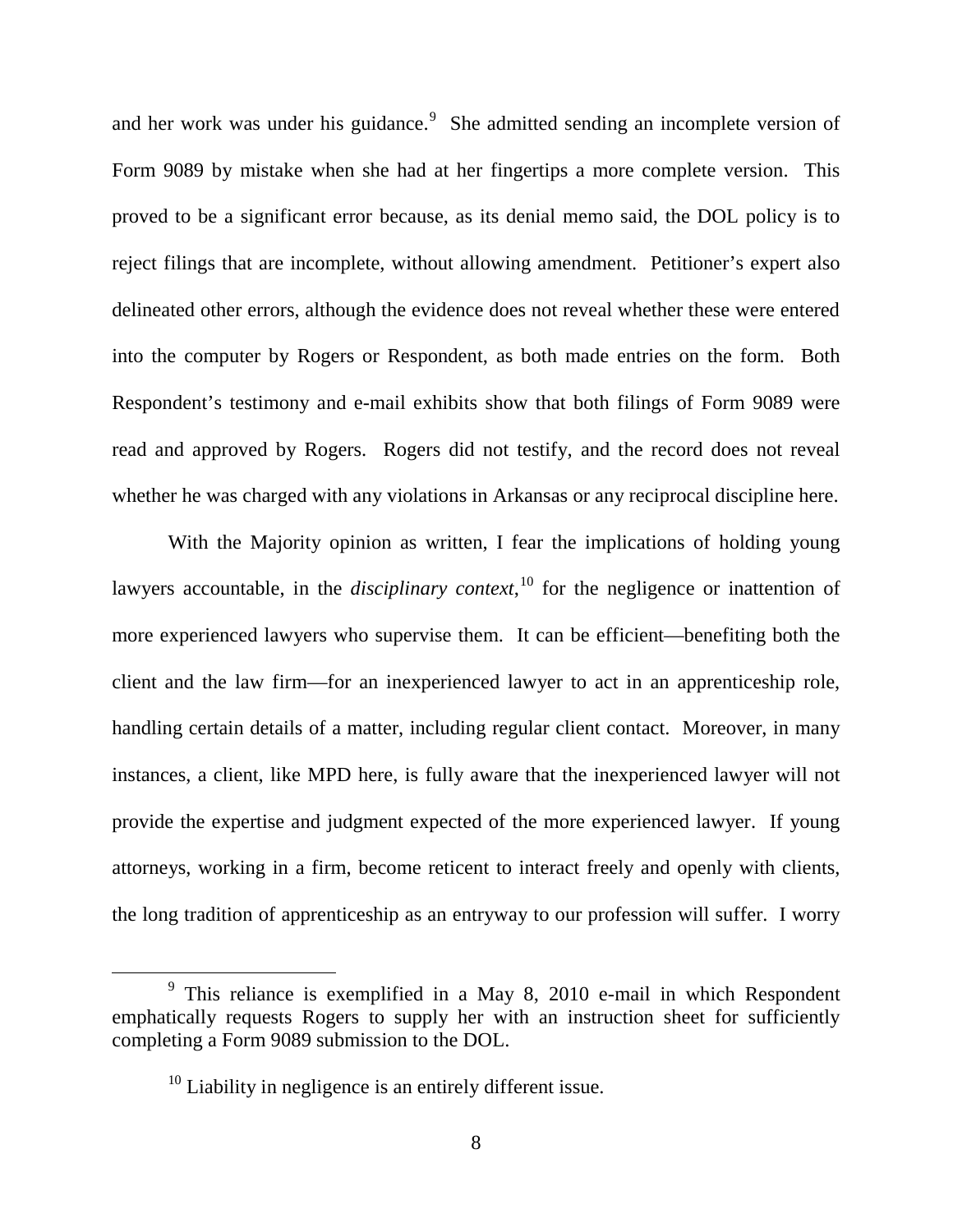that the Majority opinion imperils the viability of this time-honored method of beginning a legal career.

As the Preamble to the MLRPC says, and many of our decisions reflect, "the Rules presuppose that whether or not discipline should be imposed for a violation, and the severity of a sanction, depend on all the circumstances, such as the willfulness and seriousness of the violation, extenuating factors and whether there have been previous violations." MLRPC, Preamble: A Lawyer's Responsibilities [19]. In deciding this case, we should bear in mind that "'mistakes are the inevitable lot of mankind'" *Baranski v. Serhant*, 106 F.R.D. 247, 250 (N.D. Ill. 1985) (quoting *Re Taylor's Estate*, 22 Ch. D. 495, 503 (1882)), and lawyers are not immune.

Whether we ultimately decide to grant Respondent's exception to the finding that she violated MLRPC 1.1 is a close call. Clearly, the denial of the labor certification was caused, at least in part by Respondent's failure to pay attention to details at a time when details were terribly significant. I have no doubt that she regrets this and has learned from this mistake. Under these circumstances, even if she violated MLRPC 1.1, such violation, by itself, would justify no more than a reprimand.

#### **MLRPC 1.4 (Communication)**

Respondent's alleged failure to communicate is a major issue used by the Majority to justify Respondent's discipline. As I understand the evidence, Respondent's alleged failures to communicate with the client consisted of (1) the failure to set up a second conference call with Rogers and MPD in December 2009, when Respondent was on a planned trip to India that the client knew of from the beginning of the representation; (2)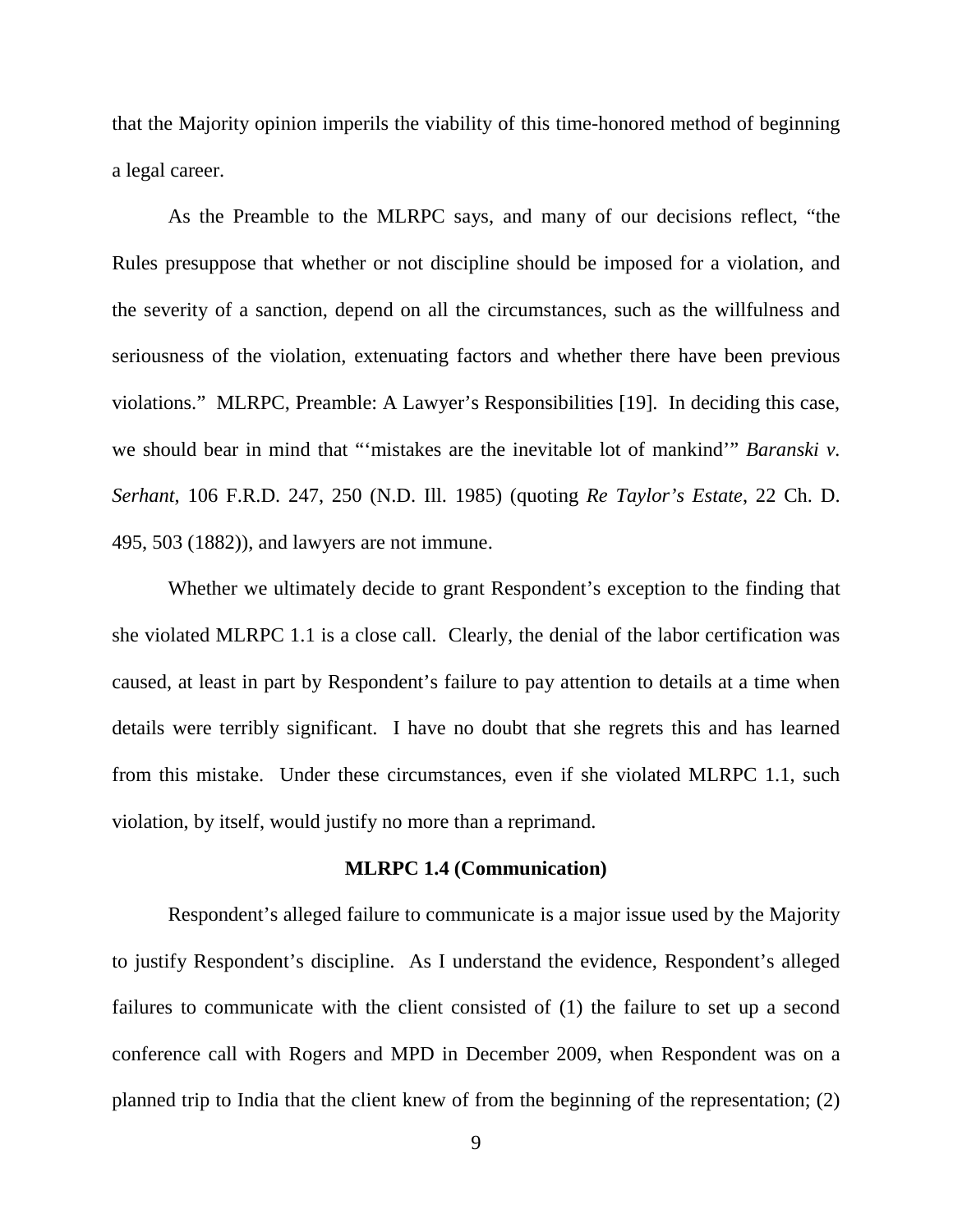the failure to cause Rogers to provide substantive information about the immigration process in response to an April 15, 2010 e-mail; (3) the failure to advise MPD regarding how to secure a one-year extension for Dr. Samuel in May or June, 2010, and (4) the failure to set up a conference call with the client and Rogers for a 6-day period in July.

The Majority says that "there were multiple occasions on which Narasimhan failed to respond at all to requests for information, and she also failed to provide a requested status update." Maj. Slip Op. at 17–18. *See also*, Maj. Slip Op. at 25 ("It is readily apparent, however, that on many occasions Narasimhan failed to promptly respond to communications from the MPD, to keep the MPD reasonably informed about the status of the case, and to provide information necessary . . . ."); Maj. Slip Op. at 34 (Respondent "failed on numerous occasions to respond promptly and adequately to requests for information."). With due respect to the Majority, I submit that the record does not support these characterizations. To explicate my position, unfortunately, I must delve into some detail.

#### **(i) December Conference Call**

Rogers conducted an initial telephone conference call with Haines and Dr. Samuel on December 10, 2009, in which he outlined the process for securing permanent resident status. As the e-mails in the record reveal, during this call, Rogers set up the plans for the December 21, 2009 conference call. Respondent was in India and there is no indication that Respondent was asked to facilitate that second call in any way. If Rogers did not follow through and have this call, it is decidedly unfair to blame Respondent. This was not a violation of MLRPC 1.4.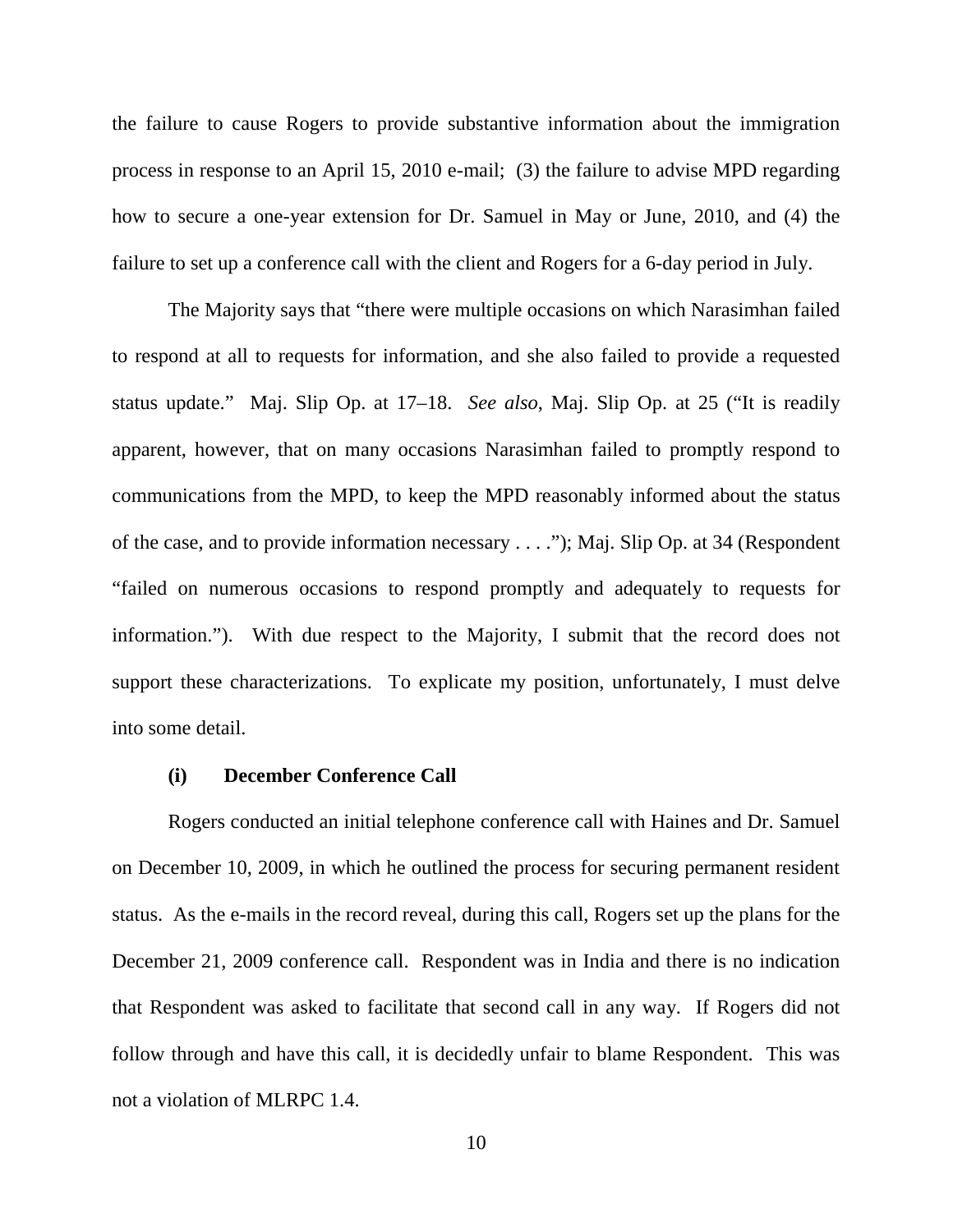#### **(ii) Communications in April**

If there was any failure by Respondent to keep the client reasonably informed about the status of the matter, it was minor. The record is rife with e-mails from Respondent to Haines and Dr. Samuel.<sup>11</sup> Although Dr. Samuel testified that she asked questions of Rogers and Respondent in an April 15 e-mail, and received no response until April 27, the record reveals that Respondent replied on April 18, that "Gordon will respond with all the answers."<sup>[12](#page-53-1)</sup> When Respondent's counsel brought her attention to this reply, Dr. Samuel responded: "I did not receive immediate answers, so just telling me that somebody is going to respond and then receiving the answers to the question 12, 13, 14 - - even five days later - - is just unreasonable to me[.]" Dr. Samuel evidently did not accept what her superior, Haines, negotiated as the terms of the representation: that it was understood that Rogers had the immigration expertise, that Respondent did not, but would provide local assistance, gather information, speak with the client, and assist Rogers in preparing the necessary filings. There was no evidence that Respondent had

<span id="page-53-0"></span> $11$  The documents introduced by Petitioner include 24 e-mails from Respondent to MPD from January to mid-July, 2010.

<span id="page-53-1"></span><sup>&</sup>lt;sup>12</sup> When Dr. Samuel e-mailed "Gordon and Sudha" on April 15, 2010, for some additional information "[w]hen you have an opportunity," Respondent e-mailed Rogers the next day, asking him to "respond to this ASAP." On May 2, 2010, Rogers did respond to the e-mail, although his response may not have been complete. Haines described a conference call with Rogers, Respondent, Haines and Dr. Samuel on Saturday, May 8, in which that issue was discussed, and they talked about the options of refiling and appealing. Rogers guided the client as to these options, and MPD decided to resubmit a new Form 9089 to the Department of Labor, which was done on June 4, 2010. According to Haines, Respondent "respond[ed] quickly to resubmit the forms."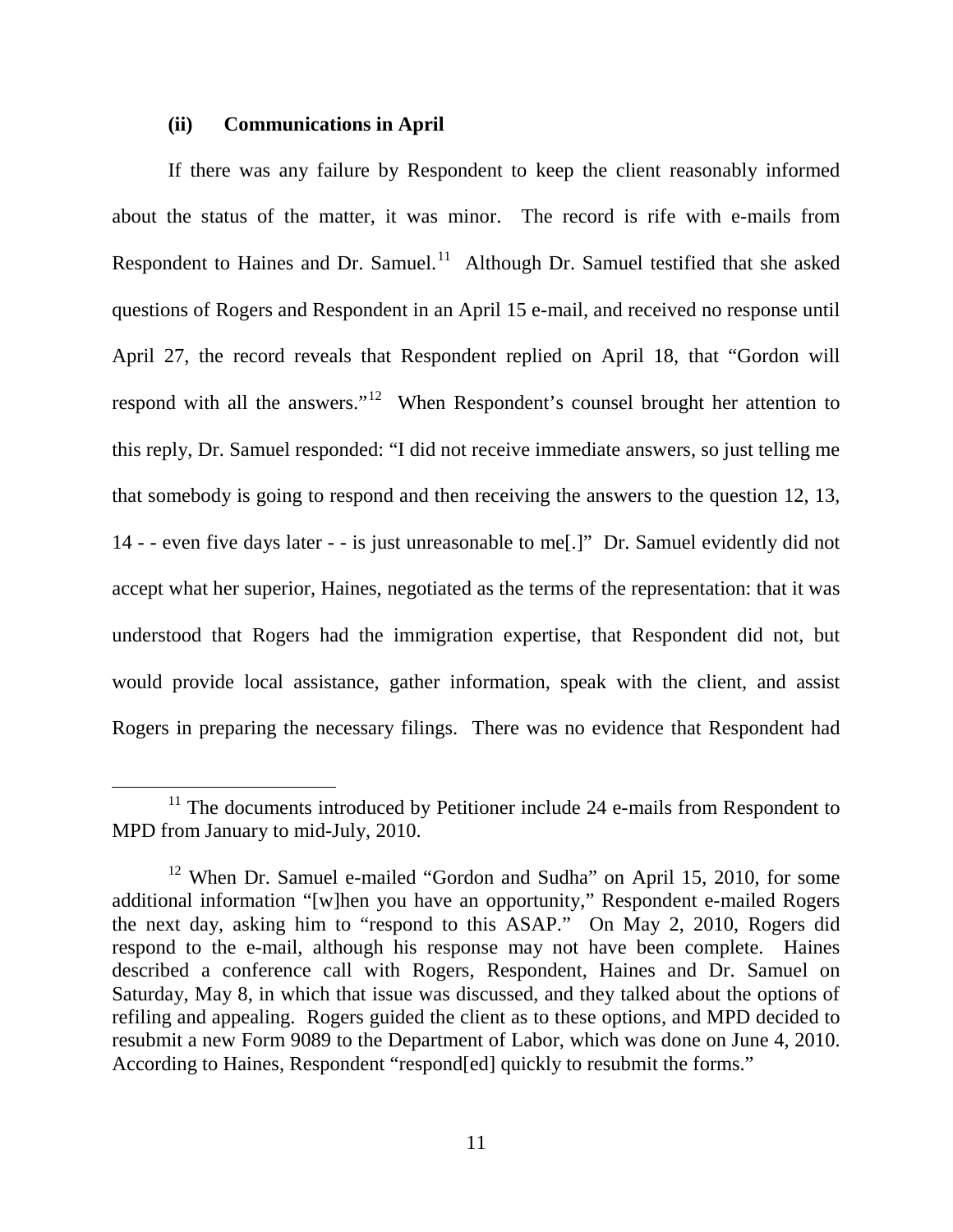any power to control Rogers's schedule, or guarantee his responsiveness, and MPD had no reason to expect that she did.

## **(iii) Communications After Initial Denial By DOL. (May – July)**

**May**. The labor certification sought by the original submission of Form 9089 was denied by the DOL on May 3, 2010, on grounds it was incomplete. Dr. Samuel complained in her testimony that, thereafter, she had some difficulty arranging a face-toface meeting with Respondent on or around May 8, and they did not actually meet until May 27. Dr. Samuel explained: "[I]t was something I wanted to do more so, closer to when we received the denial, but - - you know, [Respondent's] schedule just never seemed to be open enough for her to meet with me<sup>[1]</sup><sup>13</sup>. The written e-mails during this period provide specific evidence of communications which negate the general complaint that Dr. Samuel made. In a May 7 e-mail, Dr. Samuel asked Respondent to "address the missing information and make the necessary corrections," and Respondent replied the same day, indicating they were to speak at 2:00 p.m. the next day. Apparently, a face-toface meeting did not take place, but Haines verified that a conference call with Rogers, Respondent, Haines and Dr. Samuel occurred on Saturday, May 8, in which that issue was discussed. During this call, they talked about the options of refiling or appealing. Rogers guided the client as to these options, and MPD decided to resubmit a revised Form 9089 to the DOL.

<span id="page-54-0"></span><sup>&</sup>lt;sup>13</sup> Other than a May 7 exchange, there are no e-mail communications in May or June of 2010 in which Haines or Samuel requested information or a meeting with Respondent.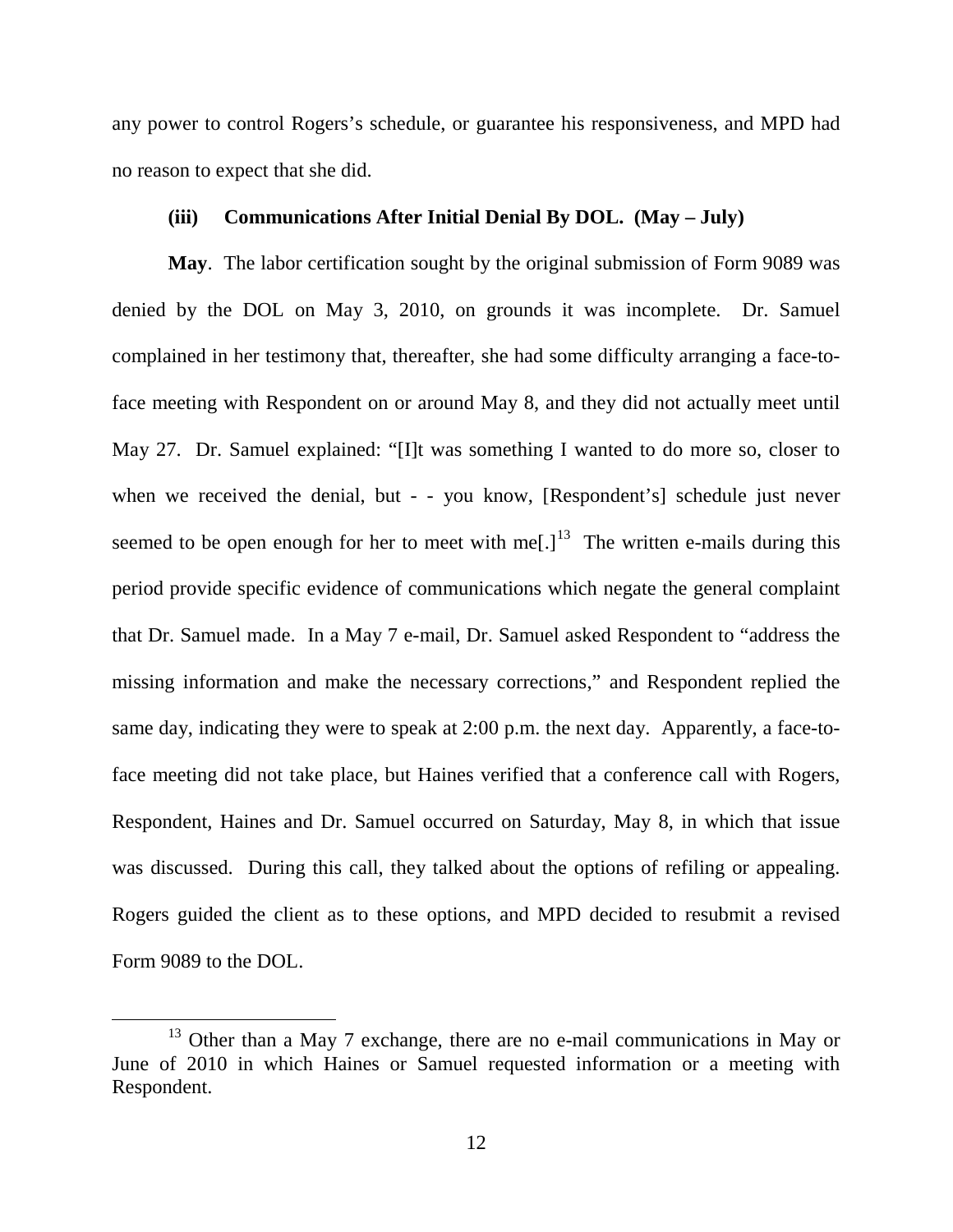Respondent responded quickly to resubmit the form. She e-mailed Rogers on May 8, asking him to fill out "the M1 section" and "the F section of the 9089 form." From May 8–27, Rogers and Respondent were working on completing a revised Form 9089. In a May 12 e-mail, Respondent sent Rogers certain information needed to "re-fill the 9089 form," making comments and asking questions about aspects of the form. Rogers completed the form, and in a May 16 e-mail to Dr. Samuel and Haines, asked for "a little more information" that he thought would be helpful to include. Respondent, meanwhile, spoke to two government agencies about securing the necessary "[p]revailing wage information," reporting to Rogers in a May 20 e-mail.

Importantly, Dr. Samuel was aware of the work being done—between May 14 and May 25 there were several e-mails between Rogers and Dr. Samuel regarding details of the revised Form 9089. After talking with Dr. Samuel on May 26 to arrange a meeting to sign the revised document, Respondent e-mailed Dr. Samuel and Haines, indicating: "we are on for tomorrow May 27th at 9:30 am." Respondent sent the revised Form 9089 by Federal Express to the DOL on May 27.

In sum, regarding May, 2010, after a four-way conference call on May 8, Rogers *was communicating with Dr. Samuel* about the revisions to Form 9089 that he and Respondent were making to correct the deficiencies of the original filing. Certainly Respondent was not obligated to communicate with Dr. Samuel when Rogers was already doing so.

**June**. On June 8, Respondent faxed a follow-up letter to the DOL requesting relief from the "Final Determination Denial" of the Form 9089. On June 14, she told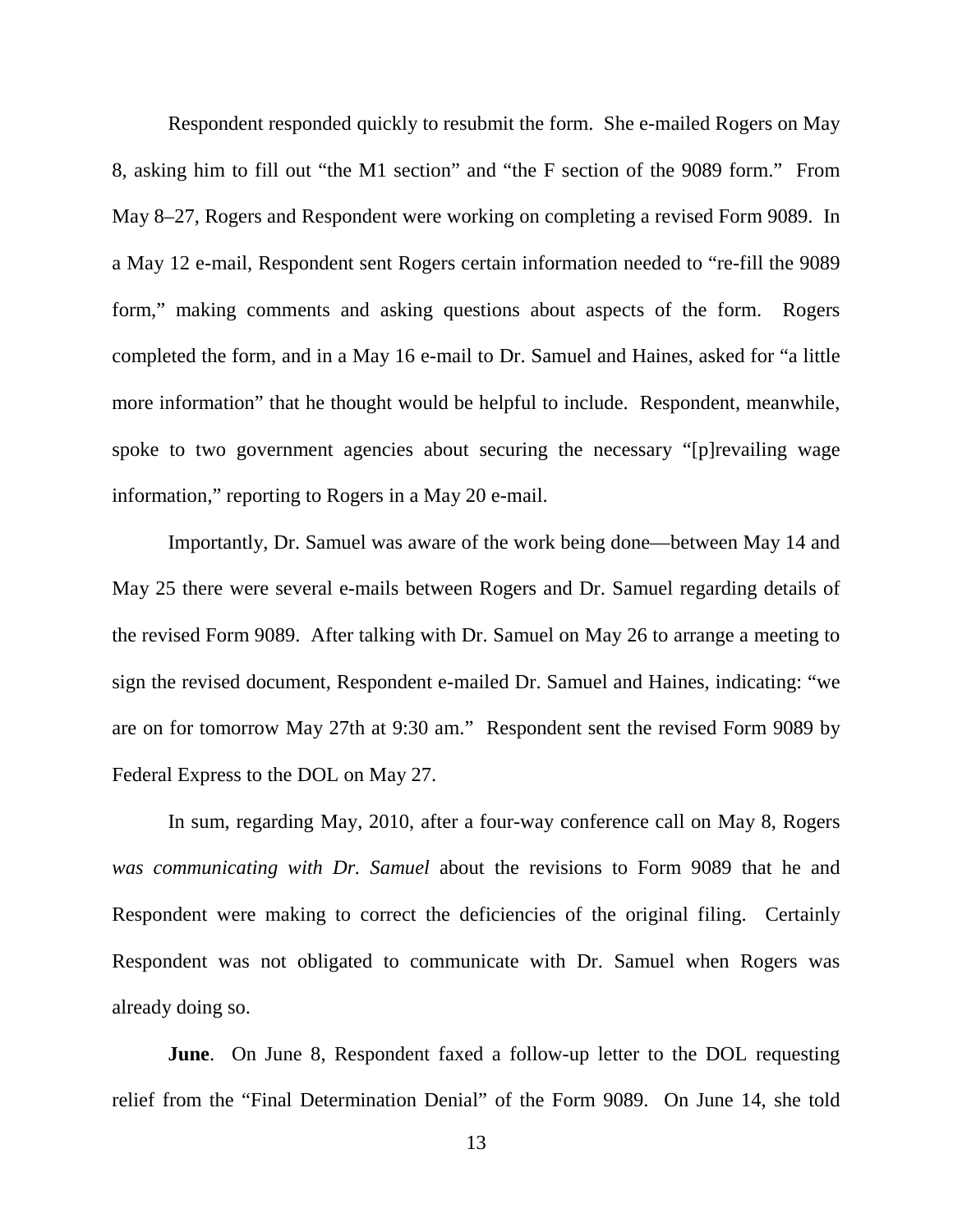Rogers that she was also working on completion of Form I-140, known as "Petition for Immigrant Worker," which she would send for his review and approval. She included a link from the DOL website indicating "[a]n I-140 petition is the second step in the Green Card process" after the "Labor Certificate is approved[.]"<sup>[14](#page-56-0)</sup>

On June 17, 2010, the Office of Foreign Labor Certification e-mailed Respondent notice that it had issued a "prevailing wage determination for the position of Project Specialist" and on June 21, Respondent informed the DOL office reviewing Form 9089 of this receipt. As indicated above, this determination proved to be fruitless, as the DOL would later, in November, reject the Form 9089 labor certification request, even though the requisite information was provided, on grounds it was not complete when first filed.

**July – MPD's Termination.** In a July 14 e-mail, Dr. Samuel requested a meeting with Rogers for July 16. On the same day, Respondent replied, indicating that Rogers was in Panama and she would "have to see if [Rogers] is available to talk this Friday." In

<span id="page-56-0"></span><sup>&</sup>lt;sup>14</sup> Meanwhile, the lack of success with the Form 9089 had eroded MPD's trust in Respondent's capabilities. In a belated effort to record the MPD's dissatisfaction with the original 9089 filing, on June 15, Haines sent a letter addressed to Rogers, indicating that she found it "prudent to send this letter in response to some ongoing issues." She complained about the March 24, 2010 denial by the Department of Labor, the delay caused by the need to resubmit Form 9089. In this regard, she said that his resume indicated that he had the "expertise, knowledge, skills and abilities necessary to respond to these immigration issues[,]" but complained that Respondent "either does not have sufficient experience to address these issues, or, she is distracted and does not pay sufficient attention to what she is doing." Haines complained that the Department of Labor rejected the application because of the omission of information that MPD had provided to Respondent. She insisted: "I need some assurances that you will either deal with this matter directly or that Ms. Narasimhan be more closely supervised for all activities in the future."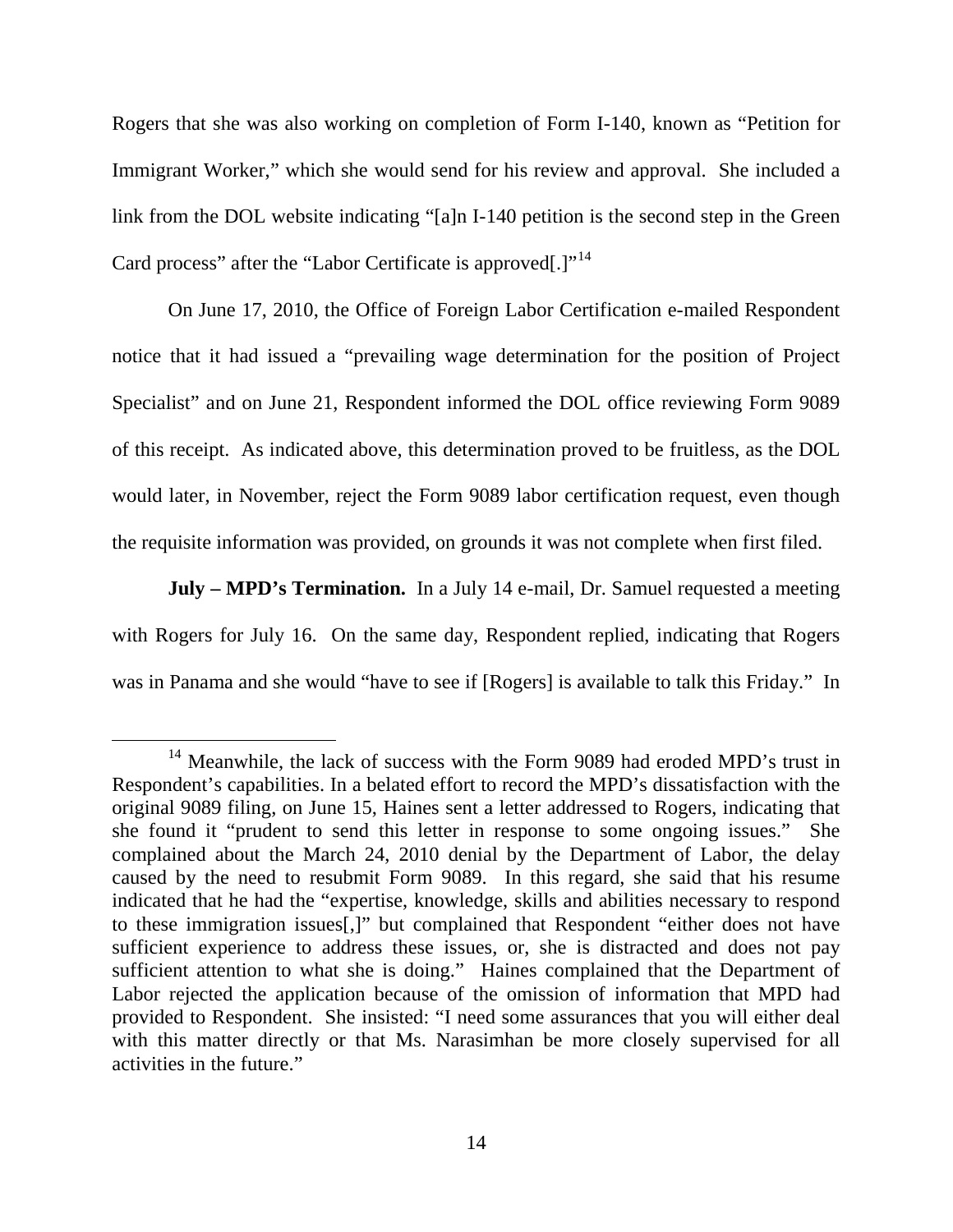that e-mail, she also advised that she and Rogers were "working on your I-140 and I-485 application." Respondent followed up the next day with another e-mail advising Dr. Samuel that Rogers, after checking his schedule, could not fit in a conference call that Friday, but could do so the following week.<sup>[15](#page-57-0)</sup> It was six days later, on Tuesday, July 20, that Haines sent an e-mail terminating the MPD's attorney-client relationship with ILG, and asking ILG to send a final bill.

#### **(iv) Conclusion Re: MLRPC 1.4**

Rejecting a key defense offered by Respondent that, in light of her limited experience, her role was to play the assistant to Rogers, the Majority says: "As to Narasimhan's claim that she responded by facilitating communication with Rogers, Narasimhan accepted primary responsibility for representing the MPD; as such, it was incumbent upon Narasimhan to provide the requested information herself or to ensure that Rogers responded in full." Maj. Slip Op. at 18. As I said before, the hearing judge did not reject or otherwise address this defense. I submit that the evidence does not support the Majority's treatment.

Dr. Samuel, without the testimonial support of her superior, Haines, made a general complaint against Respondent about supposed failures to communicate. Yet, as my discussion above demonstrates, neither Dr. Samuel nor the hearing judge, provided enough specific information for us to conclude Respondent violated MLRPC 1.4 by

<span id="page-57-0"></span><sup>&</sup>lt;sup>15</sup> In that e-mail she advised Dr. Samuel: "I have first-class mailed you a letter yesterday giving you an update about your 9089 form. You should receive it today or tomorrow."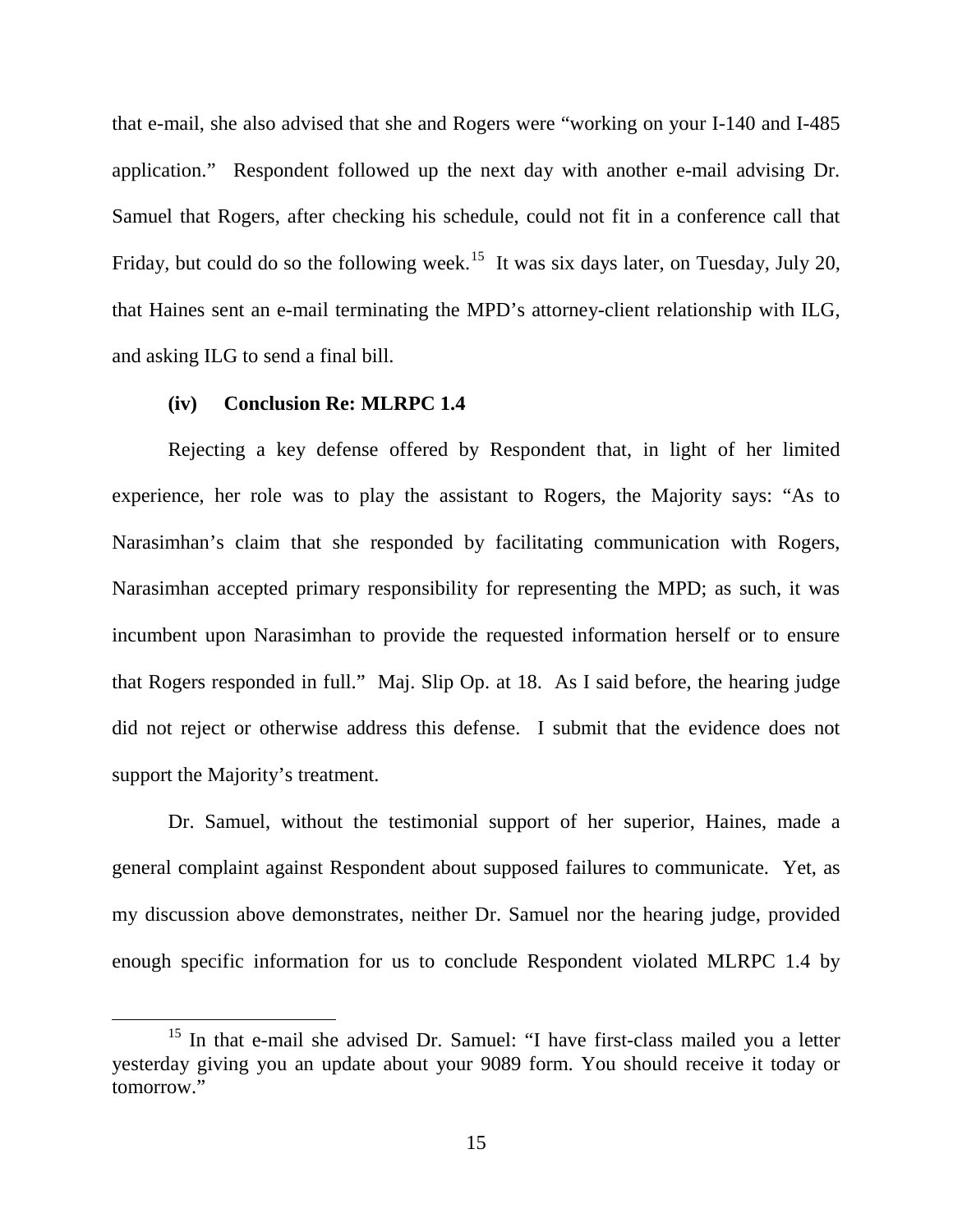delaying in providing replies to requests for service. Lawyers cannot always provide legal advice as fast as their clients would like, especially since answers to many questions require research, thought and judgment. In our role overseeing the discipline of lawyers for ethical violations, we should be careful to fully understand the context of the alleged delay, and discipline only for those delays that qualify as neglect of duty.

In light of Respondent's diligent efforts to communicate overall, and the evidence of the work performed and communications, I submit that Dr. Samuel's general testimony, such as "[Respondent's] schedule just never seemed to be open enough for her to meet with me . . ." is not sufficiently specific to provide clear and convincing evidence that Respondent violated MLRPC 1.4.<sup>16</sup> Neither Dr. Samuel nor the hearing judge said anything more specific than that. It is my strong opinion that the generalities of both Dr. Samuel and the hearing judge on this topic do not rise to the level of specific delays that would justify our finding that there exists clear and convincing evidence of a failure to communicate. Conclusory testimony does not become clear and convincing evidence simply because a hearing judge deems it so.

### **MLRPC 8.4(d)**

<span id="page-58-0"></span><sup>&</sup>lt;sup>16</sup> She also complained:

<sup>&</sup>quot;It was very difficult to get her on the phone. Definitely very difficult to meet face-to-face, and then I found that there was a lot of lag time between responses to emails, so again - - it was a time-sensitive matter, so if a question popped in my mind or if Diana had a question or some other member of the department had a question, we'd shoot off an email, and response, so it was extremely difficult."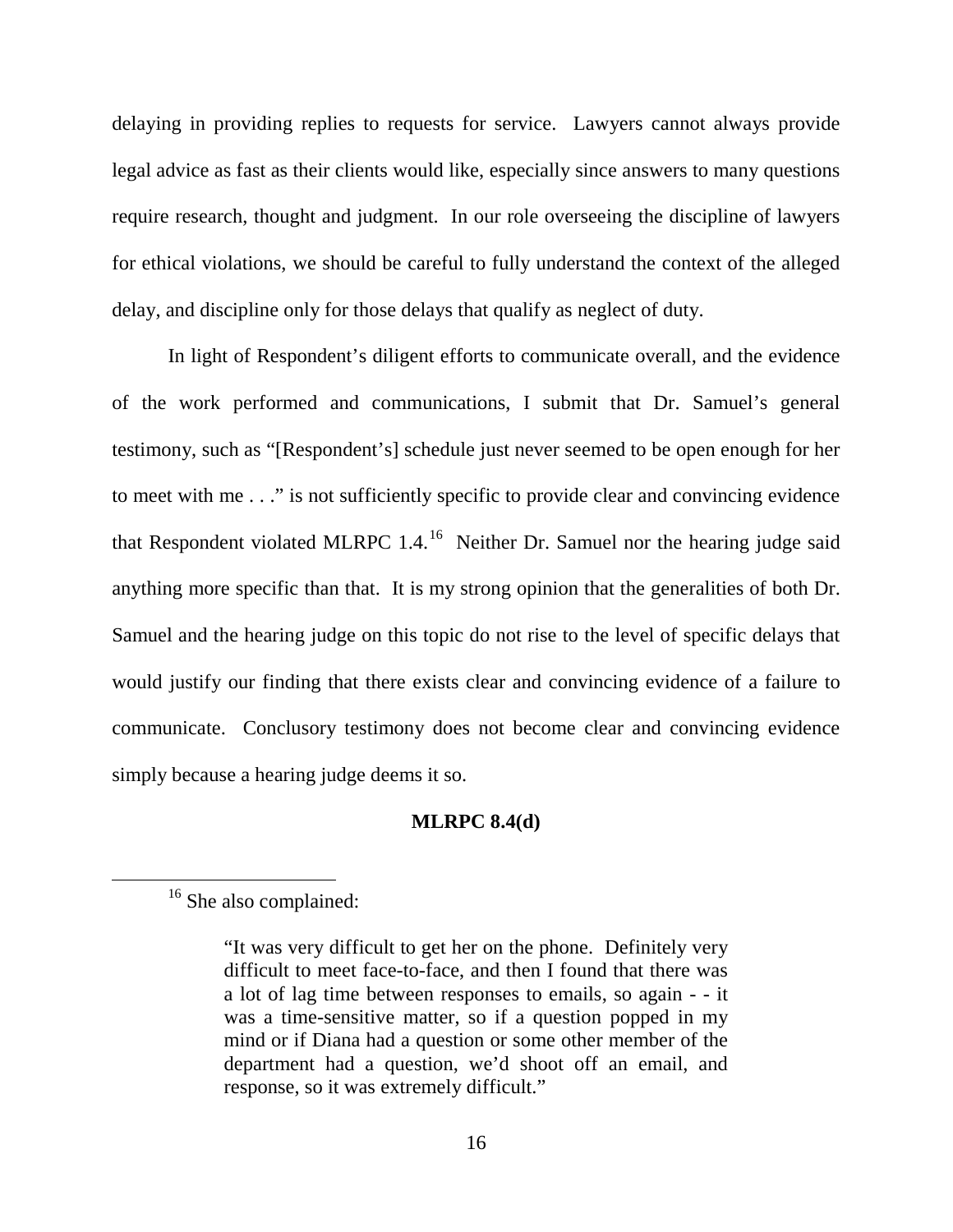Finally, I do not agree that Respondent violated MLRPC 8.4(d). This Rule should be reserved for more serious violations than have been demonstrated here. The Majority relies on our opinion in *Att'y Grievance Comm'n v. Dore*, 433 Md. 685, 707–08, 73 A.3d 161, 174 (2013) as analogous support for finding a violation of MLRPC 8.4(c) and supporting an indefinite suspension with the right to reapply after 60 days, reasoning that both cases involved dishonesty and misrepresentation without any intent to deceive. In the Majority's view, "Narasimhan's lack of competence in representing MPD reflected negatively on attorneys and the legal profession, and as a consequence, had the effect of eroding public confidence in the legal profession." Maj. Slip Op. at 34. I see a fundamental distinction between the two cases. In *Dore*, we dealt with an experienced attorney who authorized hundreds of false statements made to multiple courts involving hundreds of foreclosure actions all over Maryland. 433 Md. at 722, 73 A.3d at 183. That case involved an entire system of misrepresentation that required new court proceedings in multiple counties to correct the problem. *Id*. I agreed that the attorney's actions in *Dore* constituted conduct prejudicial to the administration of justice in violation of MLRPC 8.4(d) because of the magnitude of the filings in question, the involvement of the courts, and the attendant publicity. I do not see the events here as remotely comparable. We should not transform every act of negligence by an attorney into a violation of MLRPC 8.4(d).

#### **Conclusion**

The exacting approach exemplified by the Majority's opinion will not further the principles motivating our adoption of the MLRPC. Rather, it will only serve to amplify